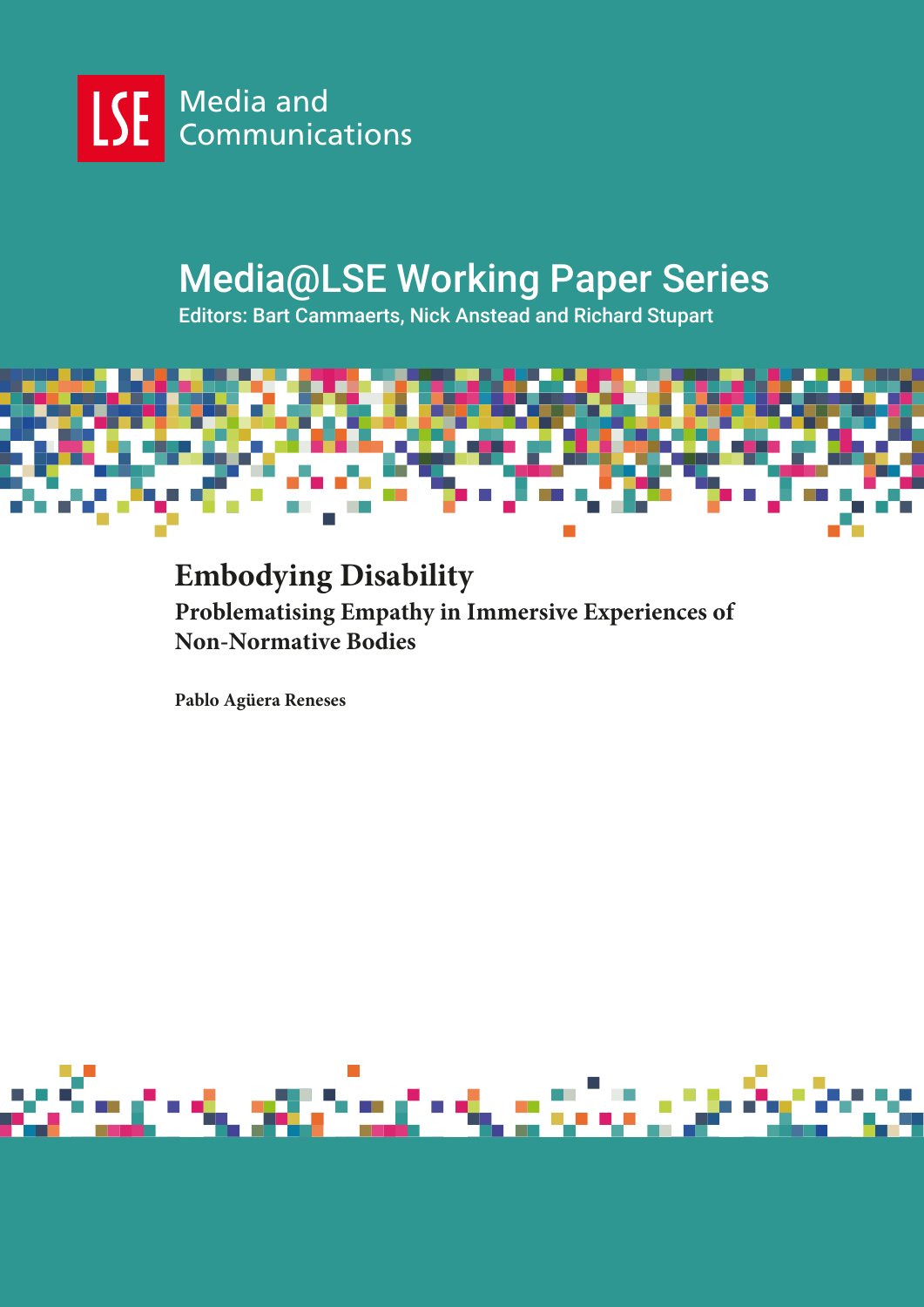Published by Media@LSE, London School of Economics and Political Science ("LSE"), Houghton Street, London WC2A 2AE. The LSE is a School of the University of London. It is a Charity and is incorporated in England as a company limited by guarantee under the Companies Act (Reg number 70527).

Copyright, PABLO AGÜERA RENESES © 2020.

The author has asserted their moral rights.

All rights reserved. No part of this publication may be reproduced, stored in a retrieval system or transmitted in any form or by any means without the prior permission in writing of the publisher nor be issued to the public or circulated in any form of binding or cover other than that in which it is published. In the interests of providing a free flow of debate, views expressed in this paper are not necessarily those of the compilers or the LSE.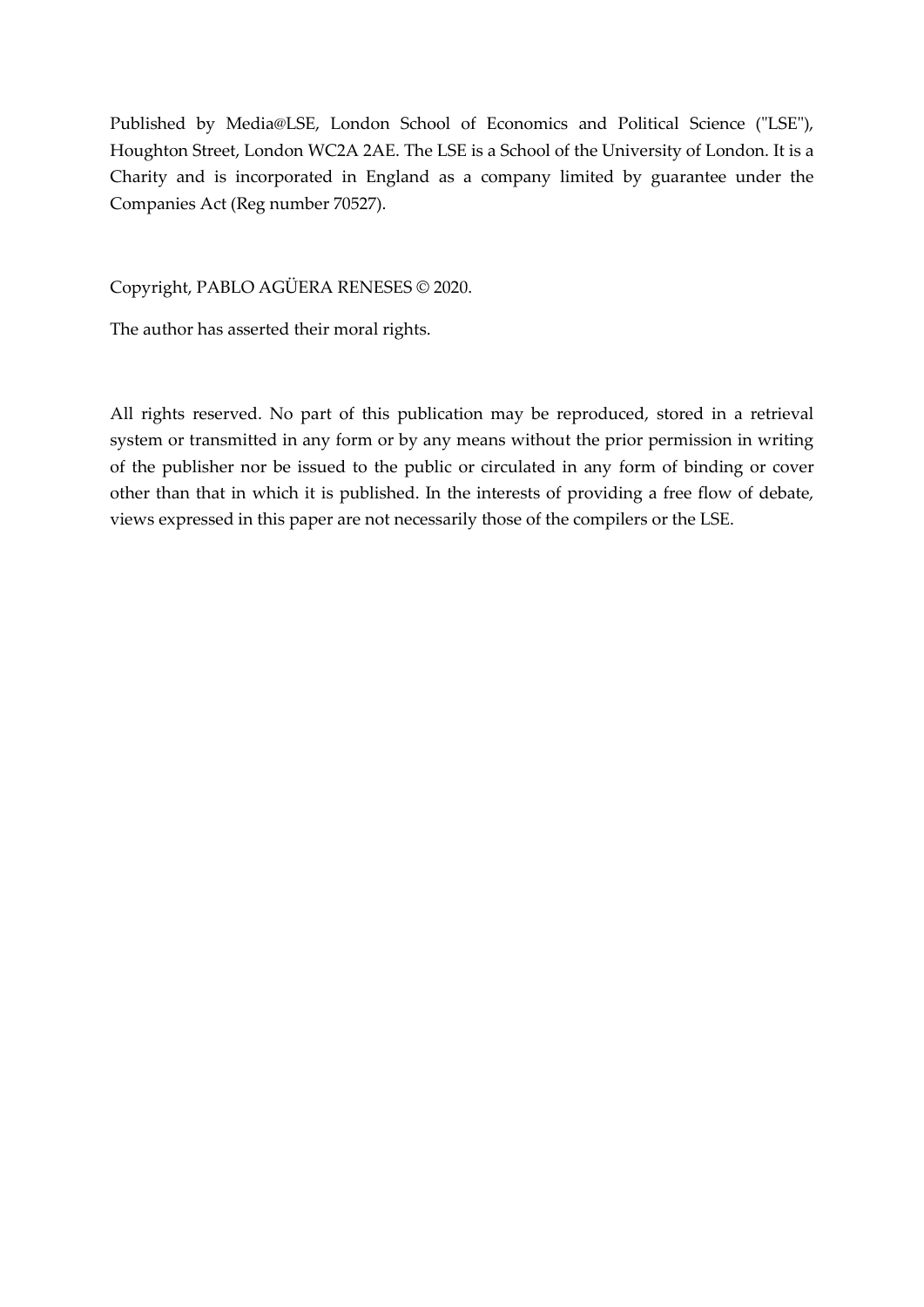### **ABSTRACT**

Virtual Reality (VR) enables users to embody the perspective of someone else. Multiple VR experiences have been developed in recent years that use this technique to promote empathy and change societal attitudes towards disabled people. Instead of following the positivist tradition of previous research, this dissertation will investigate the embodiment of nonnormative bodies in Virtual Reality as a socio-cultural phenomenon. This will be done through a critical thematic analysis of ten interviews with non-disabled university students in the UK after experiencing a VR piece related to disability. This study situates the use of Virtual Reality Perspective-Taking (VRPT) in the middle of a contested debate inside the field of disability studies regarding the role of disabled people's lived experience. The VR experiences were found to be effective in providing unmediated access to the character's mind and producing an empathic response on the participants. However, the participants reported negative and medicalised understandings of disability. Furthermore, the VR experiences were found to incentivise the voyeuristic curiosity of the users and provoked paternalistic feelings of pity and compassion. While the results of this research do not discourage the use of VRPT for the self-expression of personal accounts of disability, they suggest that, by itself, it is an ineffective tool to promote social inclusion. This study highlights the necessity for more emancipatory research from disability scholars in the field of VR and for better accessibility to the industry for disabled creators and users. Furthermore, the great variability of responses found is indicative that the field of critical disability studies would benefit greatly from more active research of non-disabled audiences.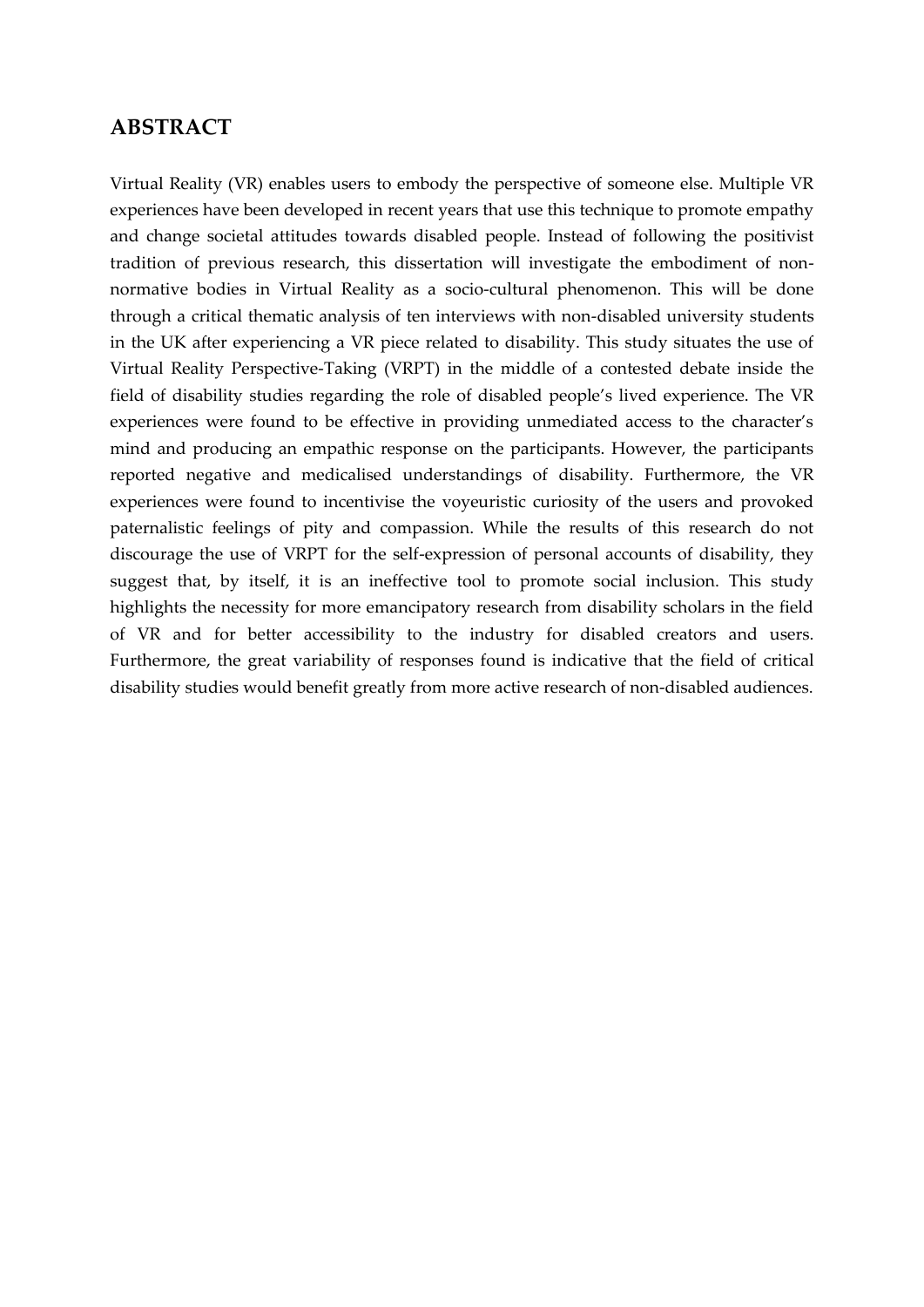### **1 INTRODUCTION**

*It is only by listening to and valuing the perspectives of those who are living disabled lives that the able-bodied can begin to understand that even severe disability does not have to prevent a joyful and desired life. (Hosking, 2008: 13)*

Fifteen per cent of the population experiences some form of disability; over fifteen million just in the UK, making it the largest minority group (Chan and Zoellick, 2011). Disability is a distinct social condition that characterises those with either visible or invisible impairments who face unequal social and institutional barriers imposed by an able-centred society (Titchkosky, 2003). This label, however, encompasses a diverse and intersectional group of people with multiple understandings of their lived experience and their relation to society (Shakespeare and Watson, 2001).

Social stigma still conditions and inhibits the everyday interpersonal interaction between non-disabled and disabled persons (Darling, 2013). In the absence of direct contact, the social imaginary and understanding of life with a disability is shaped primarily through the representations in the media (Haller, 2010). The media, however, provides a distorted and stereotypical picture of disability detached from reality (Shakespeare, 1999).

In an attempt to bridge our perceptual gap between non-disabled and disabled persons, a variety of simulation exercises emerged with the promise of transporting the user into the lived experiences of people with disabilities (French, 2007). New forms of digital media hold a similar promise by providing the opportunity to embody other bodies in Virtual Reality (Slater and Sanchez-Vives, 2016). Perspective-Taking Virtual Reality (PTVR) is being tested in professional, artistic and medical settings as a tool to promote empathy and awareness (Herrera et al., 2018). Inspired by the disability scholars' critique of non-virtual simulation exercises, this dissertation will explore the use of PTVR experiences by non-disabled users to embody non-normative bodies as a socio-cultural phenomenon. Diverting from the positivist accounts of previous research on PTVR that relies on survey data and statistical measurements, this dissertation will explore how this technique affects perceptions of disability through semi-structured interviews with non-disabled users.

For this dissertation, I will adopt an identity-first language (disabled person / non- disabled person), which is the standard among contemporary disability scholars in the UK, and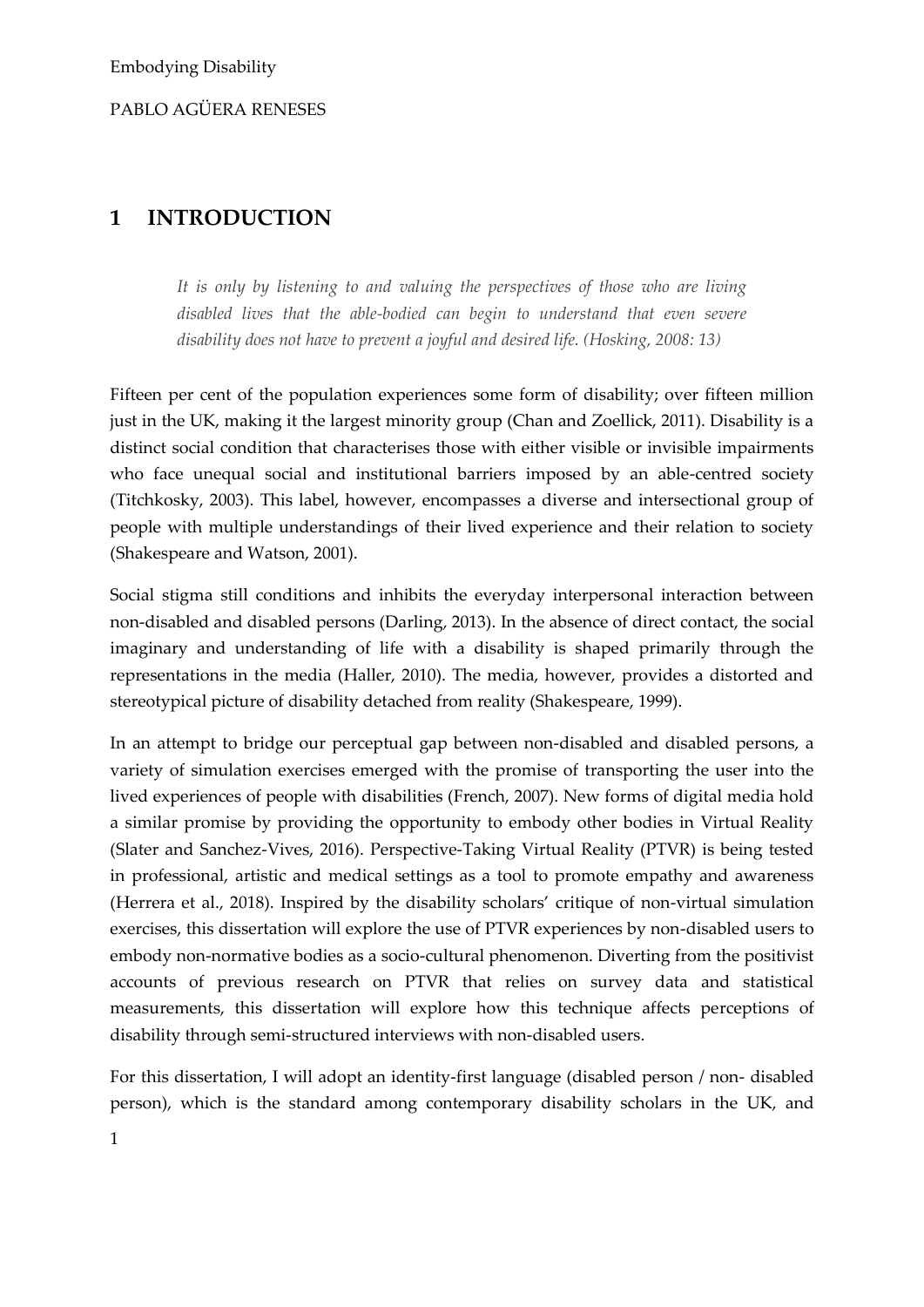reflects the intentions of this research to define disability as a sociological, political and relational phenomenon, beyond the individual (Chapman, 2009; Goodley, 2011). The language used to define disability is fluid and continuously evolving. Hence, I do not treat this as strict labels and acknowledge the validity of other approaches, such as people-first language, as well as the right of those who do not to subscribe under the disability label at all (Dunn and Andrews, 2015).

### **2 LITERATURE REVIEW**

In this literature review, I attempt to provide an overview of the relevant work that has informed this research. Due to the multidisciplinary nature of the topic, the literature is dispersed throughout a diverse array of disciplines including disability studies, neuroscience, media and cultural studies and philosophy. In the first section, I will provide a historical overview of the concept of disability. Then, I will introduce some concepts from the cultural study of media representations of disability, focusing on how this literature has theorised the non-disabled audience. Thirdly, I will provide a contextualised introduction to Virtual Reality and outline the promises and challenges of virtual embodiment. The final section will explore how Virtual Reality Perspective-Taking is being used to promote empathy and reduce implicit bias.

Given the Western focus of this dissertation, the literature review will draw primarily from authors in British scholarly tradition, prioritising the work from disabled researchers. This is not to undervalue the scholarship and history of disability in other parts of the world, but to acknowledge the specific and limited scope of my research.

### **2.1 Conceptualising disability**

Social understandings of disability have evolved greatly throughout history (Chan and Zoellick, 2011). This conceptual variability remains today, with several responses to disability emerging from different geographies and communities (Goodley, 2011).

Disability is another form of the variability of human experiences, such as race, gender or ethnicity (Darling, 2013). Far from defining a homogeneous identity, the disability label comprises a diversity of categories: cognitive and physical, visible and invisible, voluntary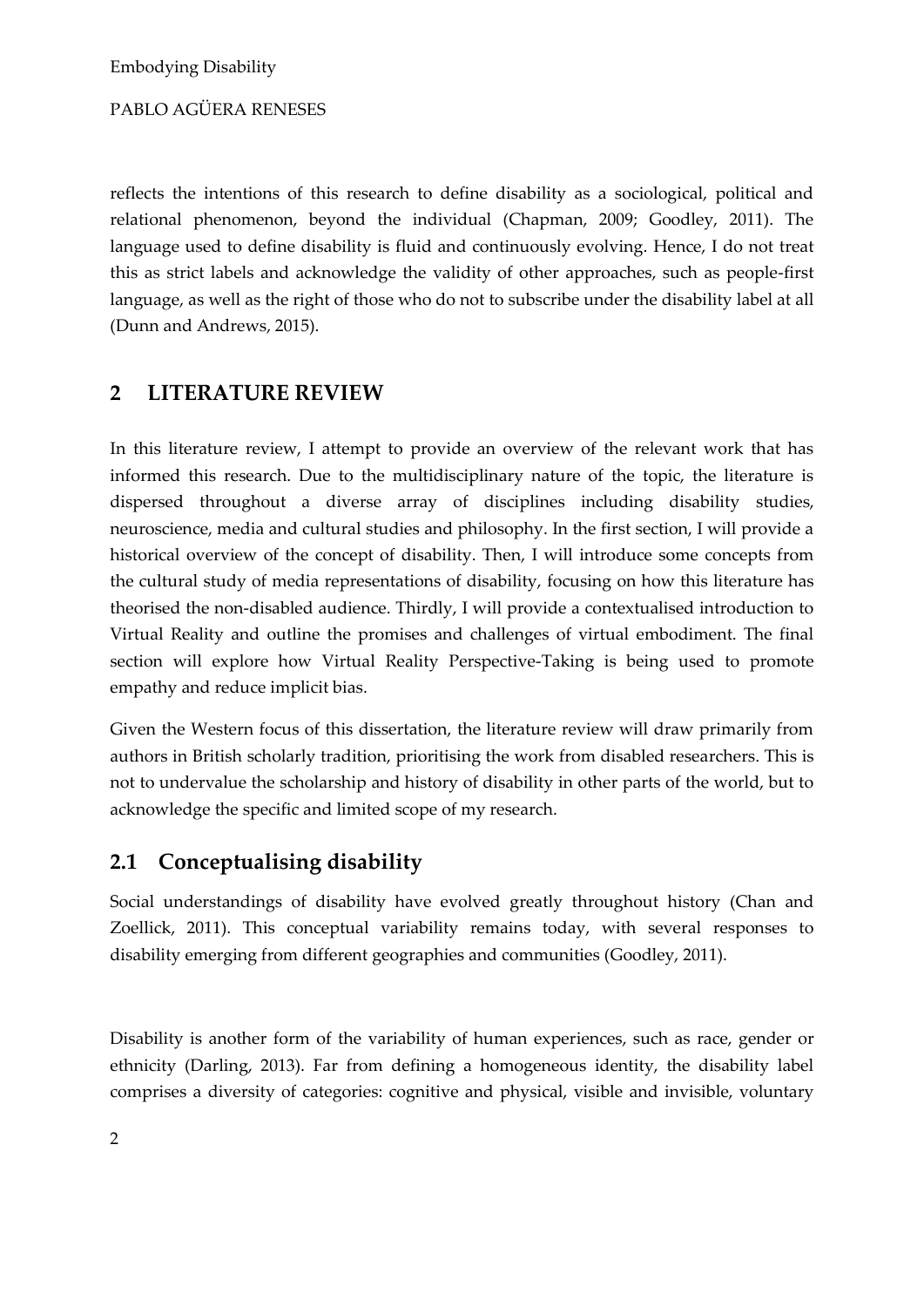and involuntary, congenital and acquired. Furthermore, new contested terms like 'temporary able-bodied' (TAB) highlight how everyone can become 'disabled', and some 'able-bodied', throughout their lives (Couser, 2005; Goodley, 2011). This sense of fluidity is a distinct factor of the disability when compared to other forms of human variability marked by systemic discrimination (Darling, 2013).

Throughout the past decades, academics and activists have theorised multiple conceptions of disability, generally referred to as models (Marks, 1997). These models attempt to bring about public awareness and recognition of the material and psychological conditions of exclusion and discrimination faced by disabled people (Shakespeare, 2006).

### **2.1.1 Medical model**

Rooted in a liberalist ideology, the medical model defines disability as an individual condition or deficiency (Hosking, 2008). Disability is inherent to the person and equated to their impairment (Marks, 1997). This model reduces disability to a medical condition, with its symptoms and disadvantages (Grue, 2011). Taking the able body as a normative standpoint, the medical model advocates for normalisation, i.e. curing the abnormal body (Grue, 2011).

### **2.1.2 Social model**

In the UK, the disability rights movements of the 1980s brought forward a new paradigm that shifted the focus from the individual's impairment to the disabling environment (Carr, 2011). Inspired by Marxist theory, the social model understands disability as a systemic form of social, economic and political oppression (Grue, 2011). The social model created a conceptual division between 'impairment', a functional limitation, and 'disability', considered a social construct (Meekosha and Shuttleworth, 2009). Its proposed intervention is to overtake the system of oppression by reforming institutions and changing societal attitudes (Shakespeare, 2006). Today, the core dictates of the social model are widely accepted in the West, and the medical model is no longer considered an acceptable theoretical standpoint (Grue, 2011).

### **2.1.3 Critical disability studies**

One of the main criticisms raised against orthodox versions of the social model concerns its disregard of individual experience. Influenced by post-structuralist and post-modernist ideas, a new wave of disability research under the label of critical disability studies (CDS) set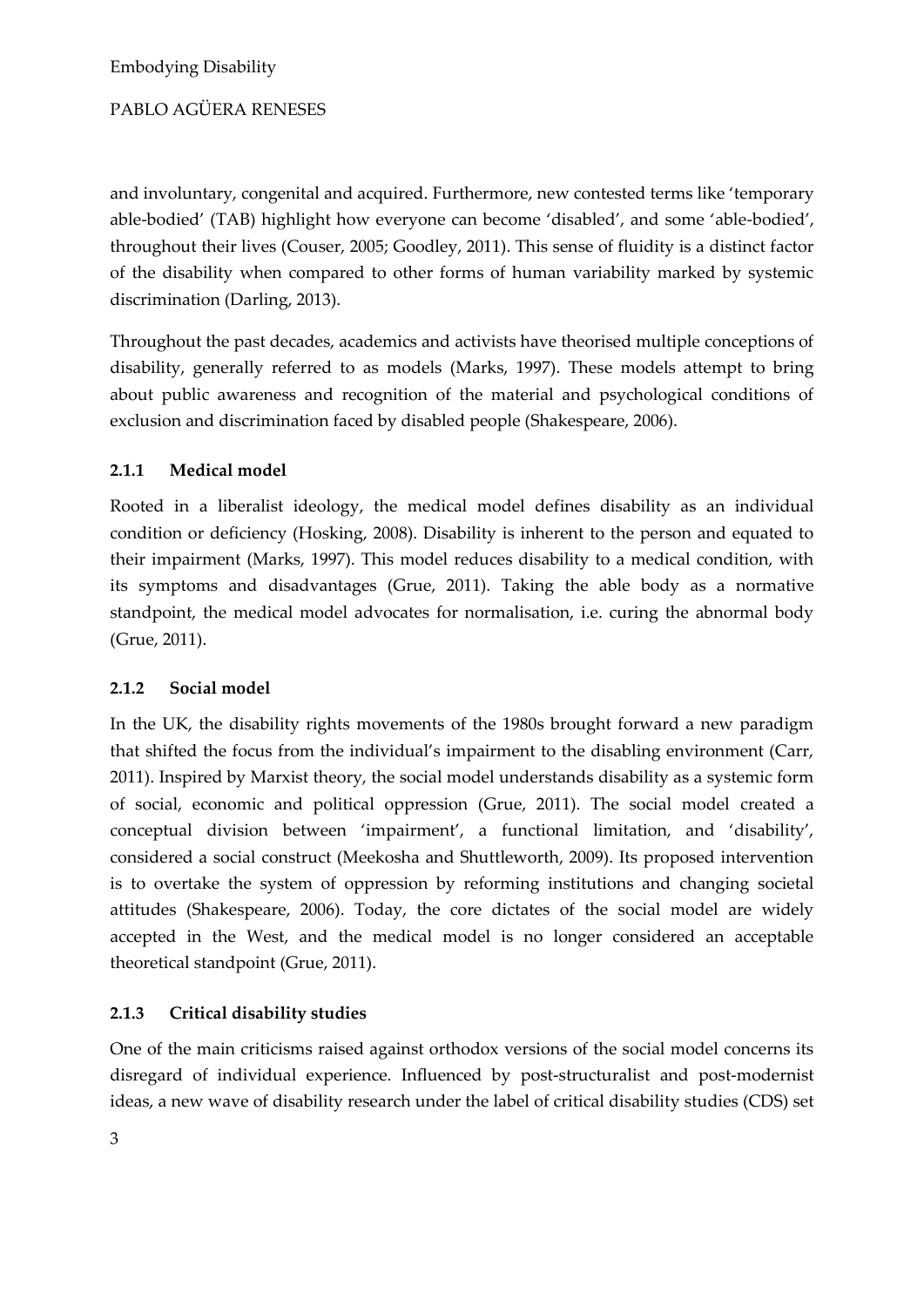to challenge the strict divide between impairment and society presented by the social model discourse (Hosking, 2008; Meekosha and Shuttleworth, 2009). By disregarding the personal accounts of disability as a distraction from its collective struggle and political agenda, critics argue, the social model fails again to recognise the agency and voice of the individual (Grue, 2011). The newly proposed critical models claim back the importance of an individual's bodily experience of impairment, as well as its biological origins (Corker and Shakespeare, 2002). At the core of these models is the question of where to locate disability. Deborah Marks (1999a) argues that instead of trying to locate disability on the body, society or culture, we should consider disability as an embodied relationship. Marks defines disability as 'the complex relationship between the environment, body and psyche, which serves to exclude certain people from becoming full participants in interpersonal, social, cultural, economic and political affairs' (Marks, 1999a: 611). This definition has the advantage of moving beyond the social/individual binary, embracing a holistic understanding of disability that considers every level of experience, from the environmental and social to the psychological, including the unconscious (Marks, 1999a). It is this broad post- modernist framework that puts the embodied experience of disability at the forefront that I deem the most appropriate to analyse the complex phenomenon of virtual embodiment.

### **2.2 Disability and the Media**

A prevalent goal of CDS is the cultural study of the symbolic and metaphorical value attached to disability through language and media representations (Hosking, 2008; Mitchell and Snyder, 1997). In contrast to other minority groups that also suffer the effects of social invisibility and institutional marginalisation, disability is actually hyper- represented in mainstream culture and arts (Couser, 2005).

Disability has become a precious cultural commodity, widely used as a symbolic plot device or character trait, to advance certain narratives (Couser, 2005; Shakespeare, 1999). These representations 'are not accurate or fair reflections of the actual experience of disabled people' (Shakespeare, 1999: 165). Instead, they rely on common misconceptions and stereotypes that reinforce the able-ist rationality and mythology and perpetuate social exclusion and discrimination (Barnes, 1992).

Non-disabled authors, drawn by the 'unknown' nature of the disability, portray disabled people as either inferior or superior individuals, rarely as people with ordinary lives (Overboe, 1999). Generally, the impairment defines the disabled characters and symbolises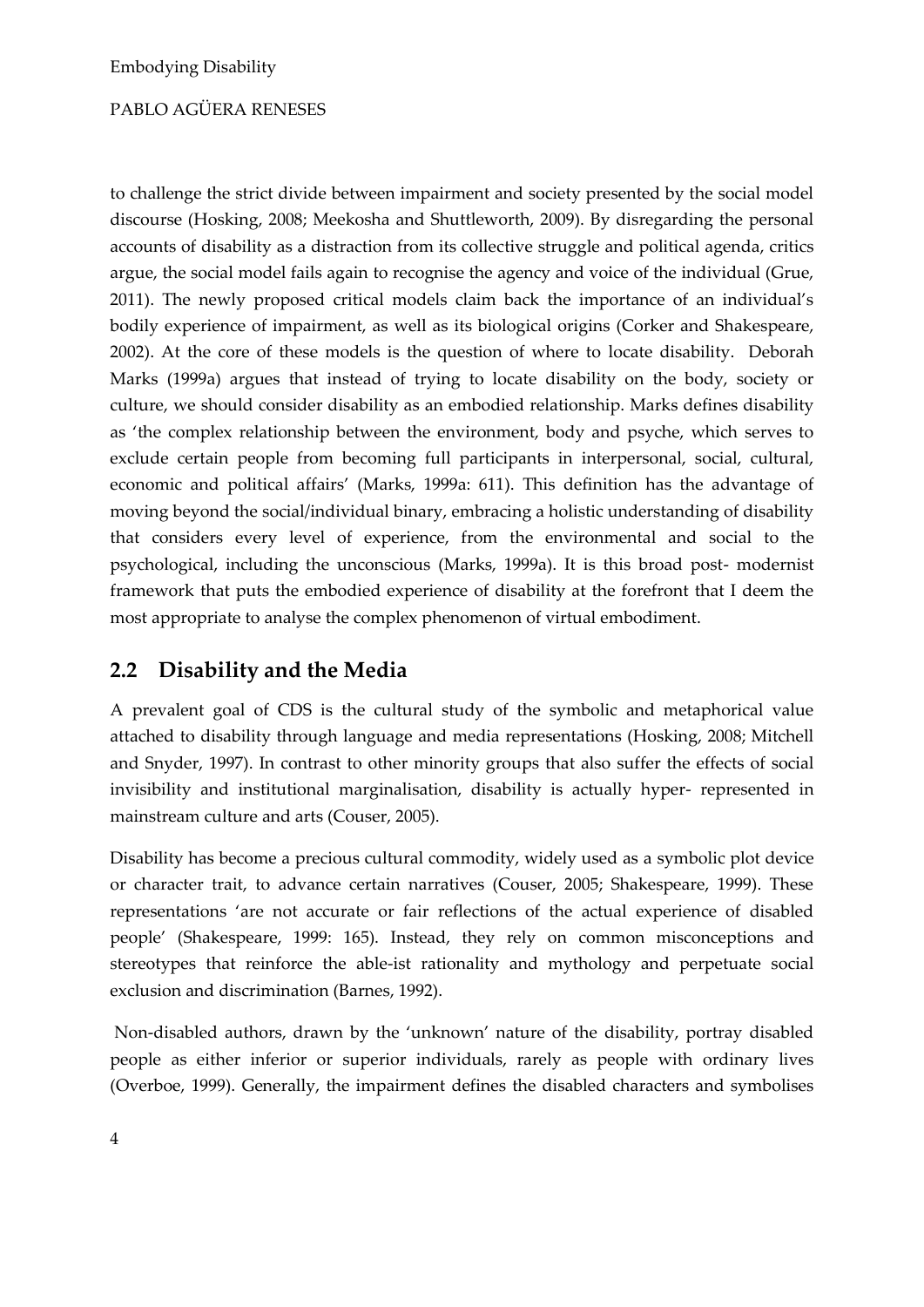PABLO AGÜERA RENESES

their imperfection, vulnerability, weakness, pain or death (Barnes, 1992; Mitchell and Snyder, 1997; Overboe, 1999).

Furthermore, disabled characters are generally represented in isolation, disengaged from society (Marks, 1999b). According to Mitchell & Snyder (1997) disability is represented by isolated cases, instead of as communal identity, to provoke superficial emotional responses of pity or abhorrence, without having to address the real dimensions of the problem.

### **2.2.1 Disability in the virtual world**

Non-normative bodies also populate the virtual world. Some authors argue that virtual environments present the same patterns of (mis)representation outlined above. A good example is science fiction and horror video games, in which ability is assessed and rewarded while disability represents deviance and loss, echoing the assumptions of the medical/individualistic model (Carr, 2014a, 2014b).

In contrast, Faya Ginsburg (2012) argues that digital technologies present promising opportunities for self-representation and inclusion. For example, virtual worlds, such as Second Life, have become popular platforms of self-expression for disabled people (Carr, 2011; Ginsburg, 2012). Furthermore, social media platforms present alternative, creative, first-person ways to communicate their lived experience (Ginsburg, 2012). However, while digital technologies enable spaces for the collaborative construction of virtual identities and support networks, social exclusion and disabling designs remain prevalent issues in the virtual world (Carr, 2011).

### **2.2.2 Life narrative: giving the voice back to the disabled**

A primary reason behind the prevalence of inadequate representations of disability is the historical exclusion of disabled people from the public (and counter- public) sphere (Mitchell and Snyder, 2001, 1997). It was not until the end of the last century that disabled people started to take control of their narratives through life writing (Couser, 2005). These autobiographical accounts not only gave them a voice to express themselves but also a way to combat widespread misrepresentations of disability (Couser, 2005).

However, Mitchell and Snyder (1997, 2001) point out the limited effectiveness of life writing as a critical political tool of resistance. They argue that its first-person perspective shifts the attention from the social and institutional context to the realm of the individual (Mitchell and Snyder, 2001). Hence, it risks feeding the fetishistic curiosity of non-disabled readers to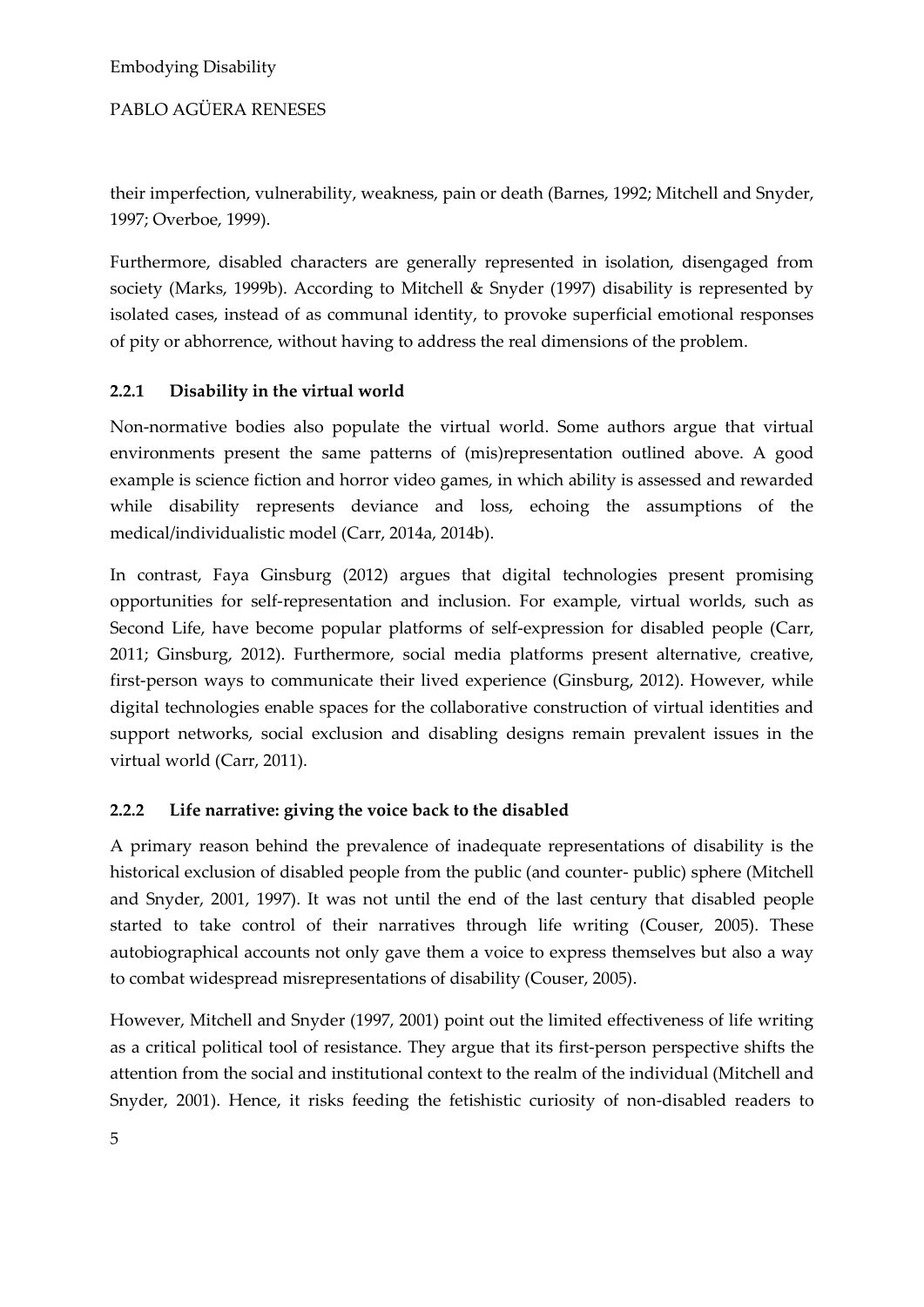### access the private experience of being disabled without generating the necessary political and moral response from them (Couser, 2005; Mitchell and Snyder, 1997).

*The personal narrative expands the boundaries of our understanding of disability on an individual level, but its attendant social and political contexts tend to be overshadowed by the emotions of pity and/or sympathy evoked by the reader's identification with the narrator's personal plight. (Mitchell and Snyder, 1997: 11)*

Mitchell and Snyder's critique focuses on the response from the non-disabled audience. However, other post-modernist authors argue about the inherent importance of recognising the internal effects of oppression (Marks, 1999a). Beyond the reaction from the non-disabled audience, representation has a value in itself for disabled people (Corker et al., 1999). Echoing Nancy Fraser's (2003) 'two-dimensional approach' to social justice; recognition is not at odds or subordinate to the struggle for material redistribution.

### **2.2.3 The non-disabled audience**

The media misrepresentation of disability has a direct effect on the life of disabled people by informing social and political attitudes (Berube, 1998; Hosking, 2008). For example, Briant, Watson and Philo (2013) found a correlation between pejorative coverage of disabled people in UK newspapers and cuts in welfare support.

While widely theorised by the literature, the non-disabled audience has rarely been actively studied by disability scholars (Woo, 2012). Instead, the over-reliance on textual analysis techniques of the field has led to a static and generalistic understanding of the motivations and responses of the non-disabled public (Woo, 2012). Most arguments depart from the idea that disabled people elicit both desire and horror on non-disabled audiences (Overboe, 1999). However, disregarding the evolving nature of audiences, the literature repeats the same arguments to explain the fascination and fetishisation of freak shows in the past and the popularity of human-interest TV and medical documentaries today (Marks, 1999b).

Overall the literature identifies two primary motivations for the consumption of media representations of disability. Firstly, the mediated gaze, both voyeuristic and objectifying, enables the non-disabled audience to explore the 'exotic' nature of disability without the risk of confrontation inherent to real-life interaction (Couser, 2005; Overboe, 1999). Secondly, by comparing themselves against the non-normative body, the non-disabled audiences reinforce their sense of normalcy and ability (Mitchell and Snyder, 1997).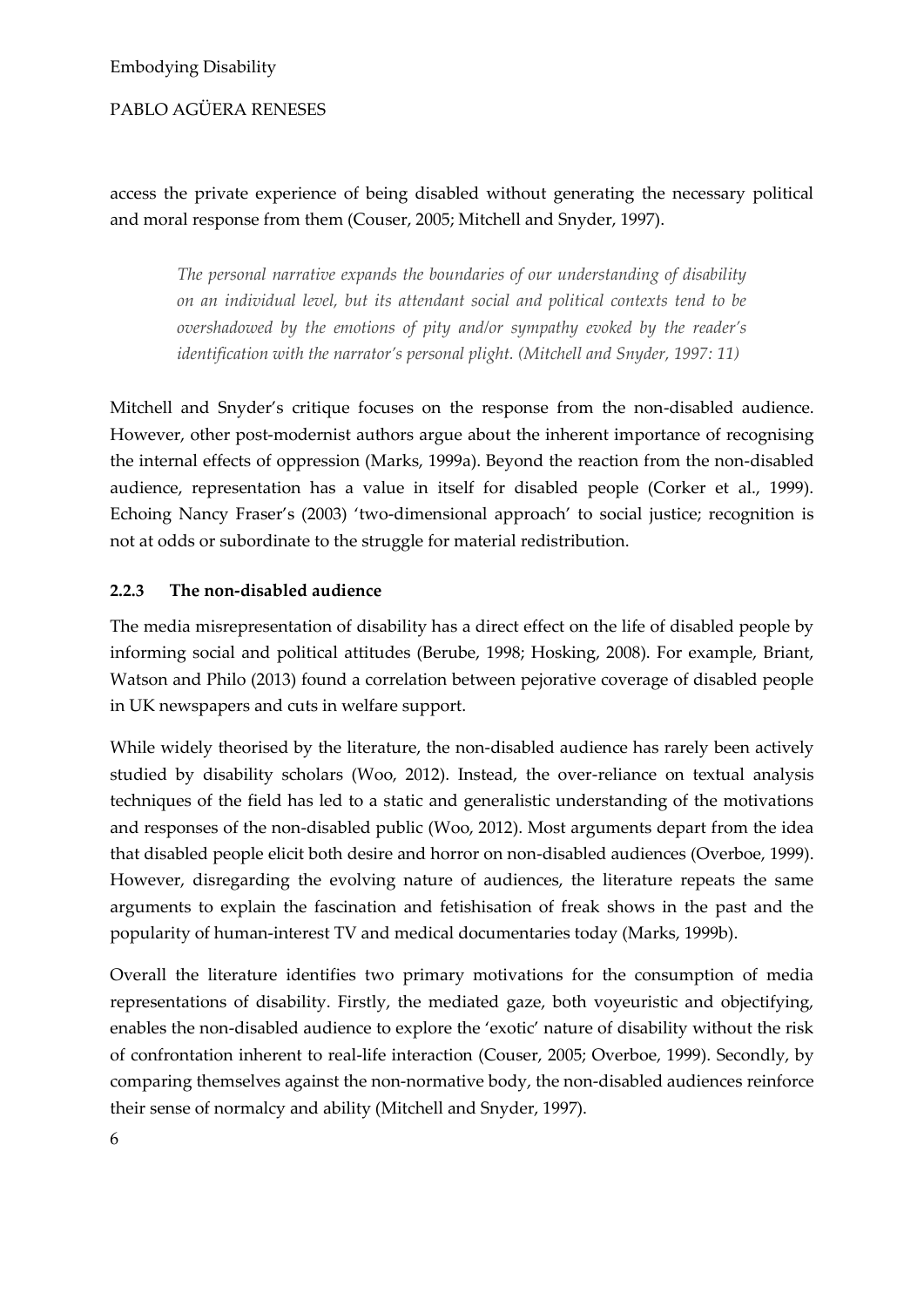### **2.3 Embodiment in the digital age**

The 'age of information' brought about a radically new paradigm of embodiment that challenges the traditional understandings of the human body underlying the theories of mediated interaction between disabled and non-disabled people outlined above (Corker and Shakespeare, 2002).

The cyberspace has enabled new ways to represent our 'embodied subjectivity' beyond the constraints of the physical body, opening the possibility to 'disembodied subjectivities' (Hayles, 1999). Post-humanist theorists see this as an opportunity for 'getting rid of the flesh', and the social categories embedded within it (Hayles, 1999). To this cause, Donna Haraway's feminist approach to cyborg theory proposes to break the boundaries between the body, the animal and the machine through the manipulation of the body (Haraway, 1991).

### **2.3.1 The embodied mind**

The post-humanist dismissal of the biological body as an essential feature of human being has revived the philosophical debate about the relationship between mind and body (Morie, 2007). Here is essential to draw back from Maurice Merleau-Ponty's phenomenological critique of Cartesian dualism. Merleau-Ponty defines embodiment as 'the extension of the bodily synthesis' (Merleau-Ponty, 1962). Through embodiment, objects, such as a guiding pole, become an extension of the 'realm of the senses', entering one's identity and altering the understanding of our surroundings (Iwakuma, 2002).

Recent discoveries in the field of cognitive science regarding the high interdependence between mind and body provide empirical validation of Merleau- Ponty's theory of perception (Morie, 2007). Bodies matter because our cognitive thought depends 'for its specificities on the embodied form enacting it' (Hayles, 1999: xiv).

The next section introduces the case of Virtual Reality, a technology that enables users to have embodied experiences of virtual worlds, providing the possibility to expand the boundaries of our embodied cognition (Bailey et al., 2016).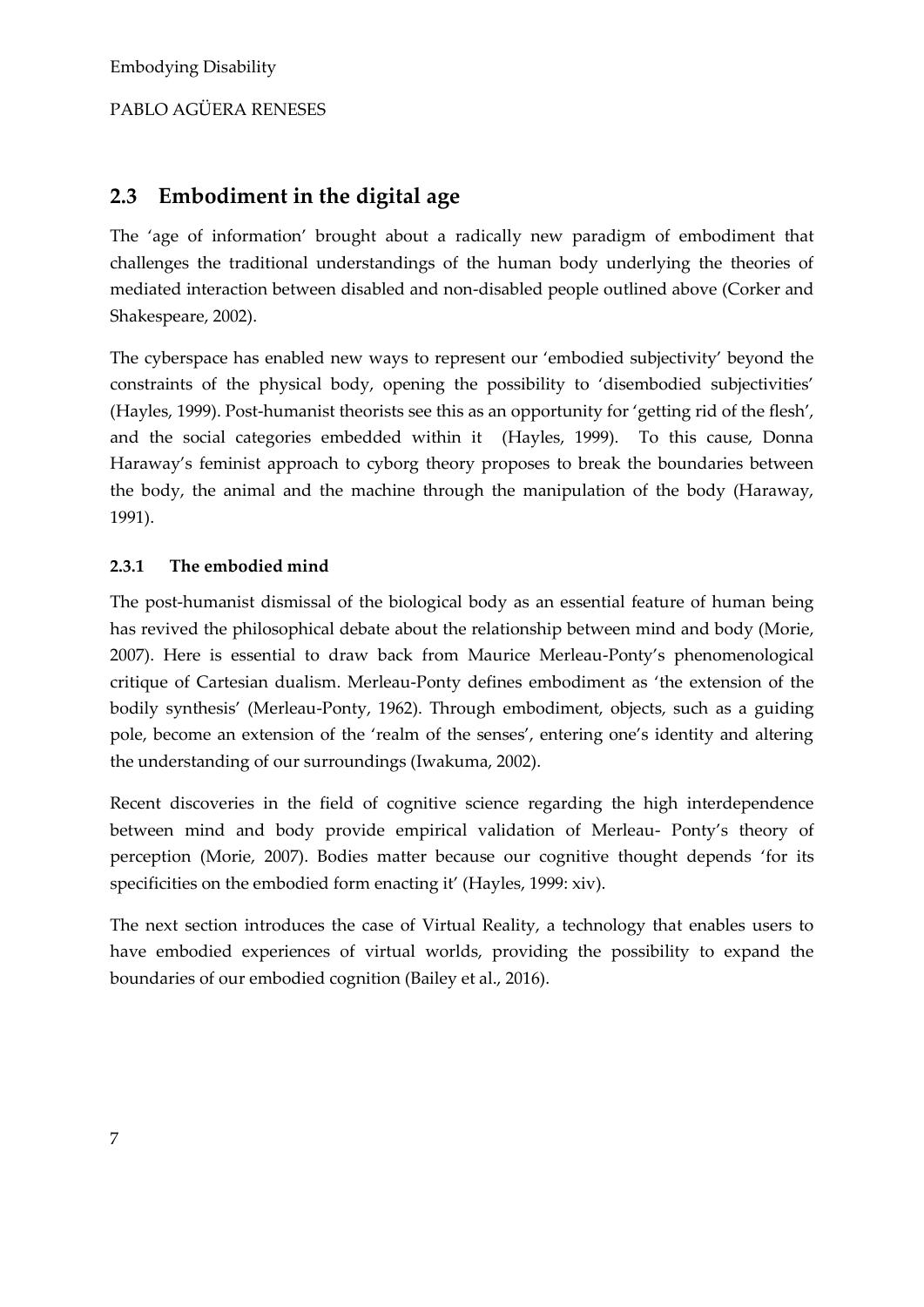### **2.3.2 Embodiment in Virtual Reality**

Virtual Reality (VR) is a 'computer-generated experience that can simulate physical presence in real or imagined environments' (Shin, 2018). VR allows the user to enter real or simulated environments in which to experience 'telepresence', the simulation of presence (Heim, 1995)

Despite dating back to the 1960s, it was only recently with the emergence of smartphones and cheap head-mounted displays that this medium has reached the mainstream audiences (Lee et al., 2017). While achieving a sense of immersion was already a possibility with films or books, the additional auditory, visual and haptic cues afforded by VR provides a step-up in the sense of presence and interactivity (Heim, 1995).

Virtual Reality challenges previous understandings of embodiment by allowing the possibility of existing in two different bodies simultaneously (Morie, 2007). This sense of dual existence has led to different theories, from those advocating that VR provides a disembodied experience to those who frame VR as a 'rite of passage' or threshold between two worlds (Morie, 2007).

VR creates an illusion of non-mediation, in which the mental body expands beyond the physical one (Waterworth and Waterwoth, 2014). This 'embodiment illusion' resembles Merleau-Ponty's 'phenomenological osmosis' outlined above. An extensive body of research in neuroscience and psychology has emerged in the past decades that explores the potential of virtual embodiment in shaping our mental representations, behaviour and identity (Bailey et al., 2016; Herrera et al., 2018; Slater and Sanchez- Vives, 2016).

### **Virtual Reality Perspective-Taking**

Particularly interesting for this research is the notion of Virtual Reality Perspective-Taking, which refers to the use of virtual embodiment to 'take on the perspective of someone else' (Loon et al., 2018: 1). Recent studies support the notion that people conform to the behaviours of the virtual bodies they embody in VR; a process called the 'Proteus Effect' (Yee and Bailenson, 2007). Furthermore, according to the stereotype-activation theory, people rely on social stereotypes to inform their behaviour of virtual bodies that are different from their own (Maharaj, 2017). The effects of these virtual behavioural exchanges seem to transcend beyond the virtual world (Slater and Sanchez-Vives, 2016). For example, in Groom et al. (2009) white participants that embodied a black virtual body during a job interview recorded greater racial bias after the experience, than those that embodied white avatars.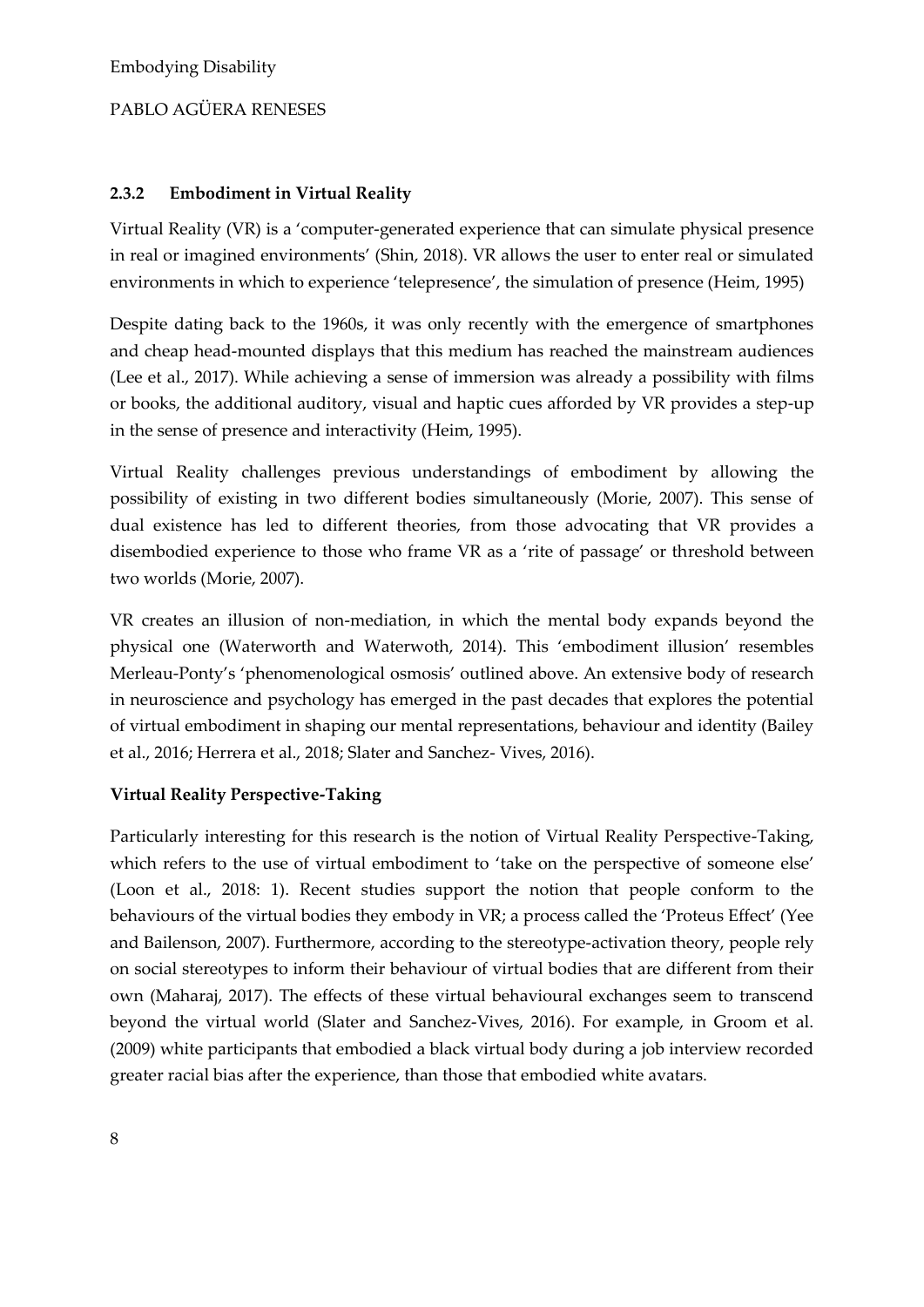#### **VR as a socio-cultural phenomenon**

The research on VRPT confirms the notion that 'not just our bodies are transported (in VR), but also our history and our social and cultural context' (Murray and Sixsmith, 1999: 320). Despite the infinite possibilities promised by VR, due to our body histories, we enact the same sociocultural patterns that guide our behaviour in real life (Maharaj, 2017; Murray and Sixsmith, 1999).

The freedom of the user is also restricted by creators, who ultimately design the role played by the user. This is particularly problematic given the lack of diversity in the field (VWR, 2019). Furthermore, since VR was developed to fit the sensory world of its developers (mostly white western able-bodied men), those not fitting that category may not find their bodily experience recognised in the same way. This is clearly illustrated by the necessity of inclusive design solutions for people with disabilities (Sharkey et al., 2006). From a sociocultural perspective, virtual embodiment is currently a privilege that allows some the freedom to escape and exchange bodies, while others remain trapped in their corporeal experience of discrimination (Bailey, 1996). The last subsection explores the role of disability in this debate.

### **2.3.3 Disability in the post-human age**

Disability is a recurrent theme in the socio-cultural study of technology (Mitchell and Snyder, 1997). Jean Baudrillard, for example, frames disability as an advantage, in a modern world that aspires for dehumanisation and mutation (Sobchack, 1995). In a similar vein, Hayes (1993) labels both disabled people and VR users as cyborgs due to their use of prosthetic equipment to adapt their sensory experience. These analogies, however, forgo a discussion about the struggles inherent to the lived experience of disability and are indicative of the omission of a disability studies perspective (Mitchell and Snyder, 1997).

Critical disability studies share with posthumanist theory the defiance of the normative status of the liberal body and offer new alternatives ways of living and connecting with the world (Goodley et al., 2014). However, orthodox social model scholars see posthumanist ideas as a scapegoat from the real struggle against oppression (Corker and Shakespeare, 2002). For them, these arguments threaten the fight of disabled people to gain allegiance to the category of 'human', an essential prerequisite to fulfil their demands for social justice and human rights (Goodley et al., 2014). In a similar vein, Vivian Sobchack (1995) rejects Baudrillard's post-structuralist analysis and proclaims the importance of the flesh. Without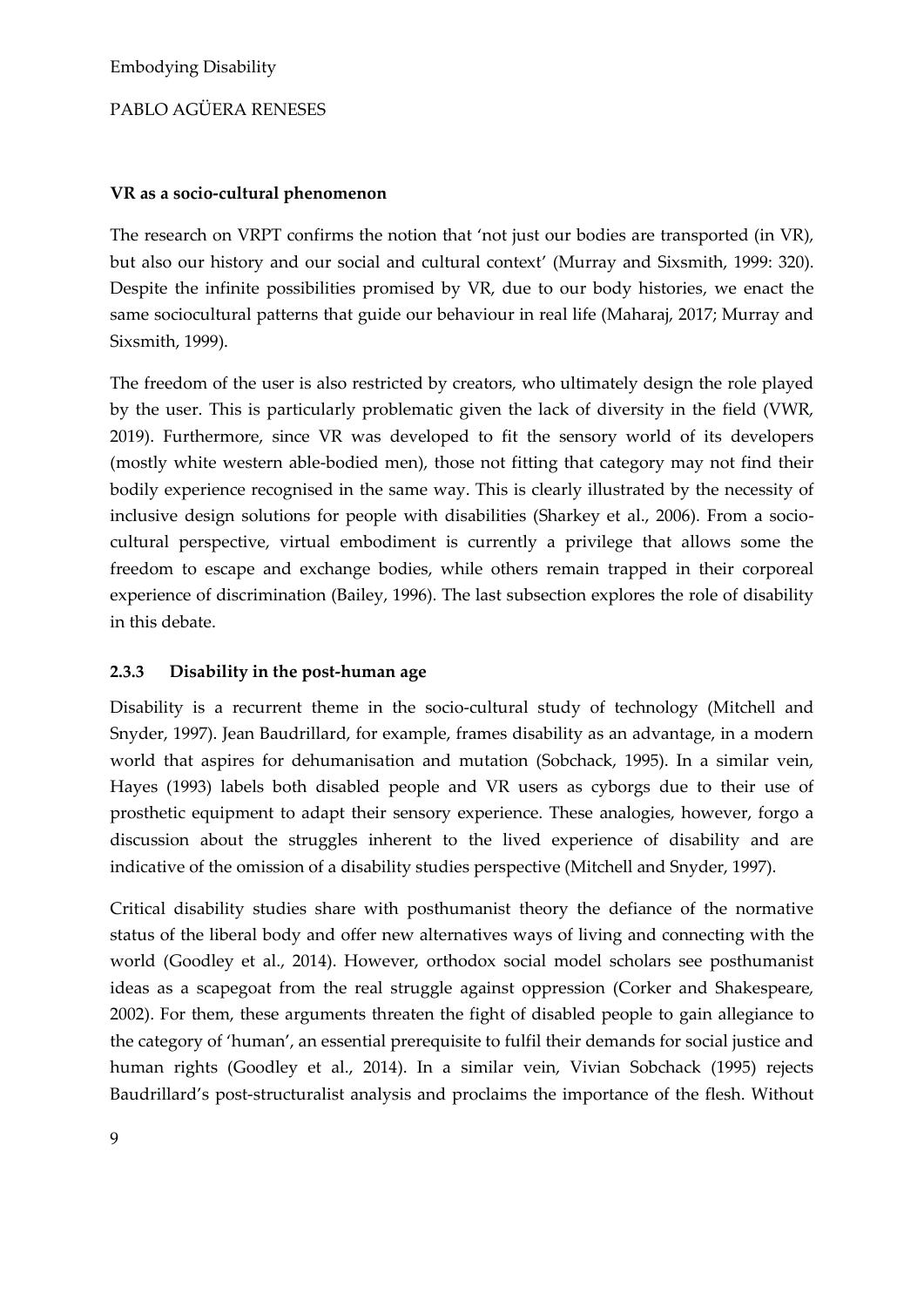the lived body, Sobchack (1995) argues, we would be techno-bodies with no sympathy or value for life since we need to be bodies to feel the pain of others.

Virtual Reality is not ultimately interested in getting rid of the body, but on expanding its horizons into the virtual world. Hence, it has also been proposed as a tool to enable empathic responses through virtual encounters. This is the focus of the final section.

### **2.4 Simulation and empathy**

Empathy is generally considered essential for social cohesion due to its ability to bridge the gap between *us* and the *other* (Matthiesen and Klitmøller, 2019). Hence, several techniques have emerged throughout history to evoke or train or empathic response. However, empathy is a far more complex phenomenon that may not always lead to the intended consequences (Assmann and Detmers, 2015).

### **2.4.1 Empathy and inclusion**

Empathy is 'the ability and tendency to share and understand other's internal states' (Loon et al., 2018: 1). The literature tends to make a distinction between cognitive empathy (recognition of other's state of mind), affective empathy (sharing emotional states) and compassionate empathy (motivation to help others) (Challita, 2016). However, research suggests that these are highly interrelated processes (Matthiesen and Klitmøller, 2019).

The idea that empathy is the foundation of moral action has been challenged recently on multiple fronts (Assmann and Detmers, 2015). Two of them are particularly relevant for this research.

### **Self-interested empathy**

Several authors have argued that empathy is biased, partial and unreliable, and hence, an invalid guide to moral judgement (Bloom, 2016; Prinz, 2011). These arguments rely on the notion that empathy is an ego-centric emotion (Bloom, 2016).

Even though it consists of imagining someone else's state of mind, research suggests that we base these predictions on how we would feel in their situation (Boven et al., 2013). This process of self-recognition is faulty since our predictions are biased to our current emotional state and overestimate the similarities between ourselves and others, generating 'empathy gaps' (Boven et al., 2013).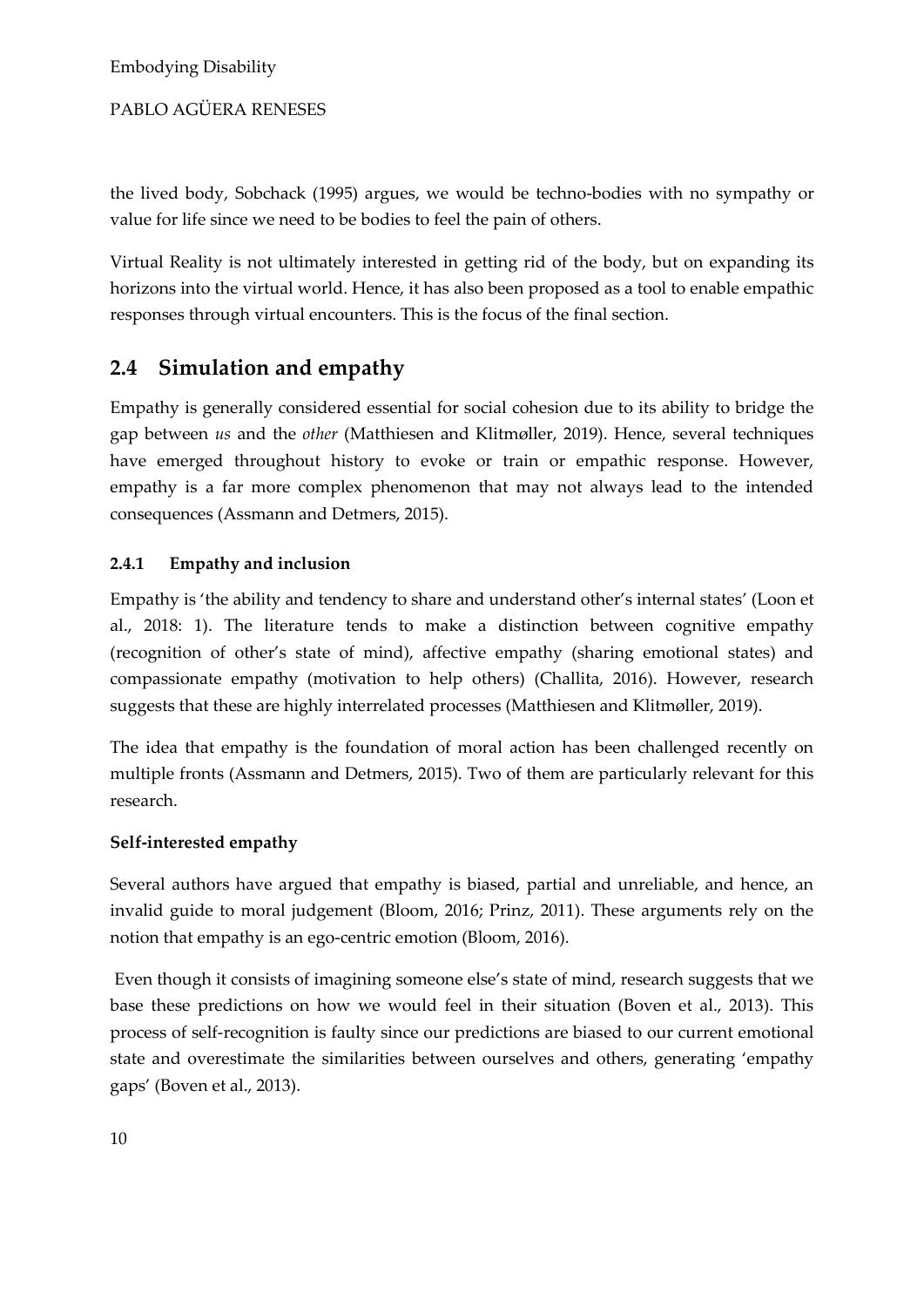According to Fritz Breithhaput (2015), empathy provides us with the inherent sense of superiority and control embedded in knowing and anticipating other's emotions. It is up to the individual to decide to use this power for either moral or immoral actions (Breithaupt, 2015). Furthermore, there are also costs (or self-loss) that condition when we decide to 'turn it on' (Breithaupt, 2015). Empathy generally involves an obligation and, sometimes, can even lead to emotional exhaustion, which provokes avoidance instead of prosociality (Assmann and Detmers, 2015). Fictional characters enable us to enjoy the benefits of empathy with no commitments attached (Breithaupt, 2015).

According to these critiques, empathy is problematic because it leads to social judgments that are made 'in comparison to the self, in service of the self and in the direction of the self.' (Boven and Loewenstein, 2005: 293). While it is important to take their warnings into account, it would be a mistake to frame empathic behaviour as solely motivated by selfinterest (Sen, 1977).

### **Sameness and difference**

Empathy is generally described in terms of sameness; the ability to feel the same as others (Matthiesen and Klitmøller, 2019). Instead, Hannah Arendt argues for the value of difference and uniqueness (Matthiesen and Klitmøller, 2019). Moral action starts with recognising the *other* as different (Arendt, 1998). Instead of projecting ourselves on others, Arendt proposes to visit the other, leaving behind the comfort of the familiar (Matthiesen and Klitmøller, 2019). While this involves rejecting the possibility of achieving a complete understanding, it is the best way to learn about other's unique experience of the world (Matthiesen and Klitmøller, 2019). Furthermore, the process of understanding others involves active judgement, not passive reception. Moral action requires us to perform an independent judgement, to retain our own voice, which is only possible if we maintain a 'proper' distance with the *other* (Nash, 2018).

### **2.4.2 Contextualising simulation exercises**

The idea of getting under the skin of disability to promote empathy is not new to Virtual Reality. Non-virtual vicarious simulations of disability were already very common in inclusion and diversity training (Flower et al., 2007). Simulation exercises place non- disabled people in situations designed to simulate an experience of disability, for example by covering the eyes to simulate blindness, under the hypothesis that this will help them understand and empathise with their disabled peers (French, 2007).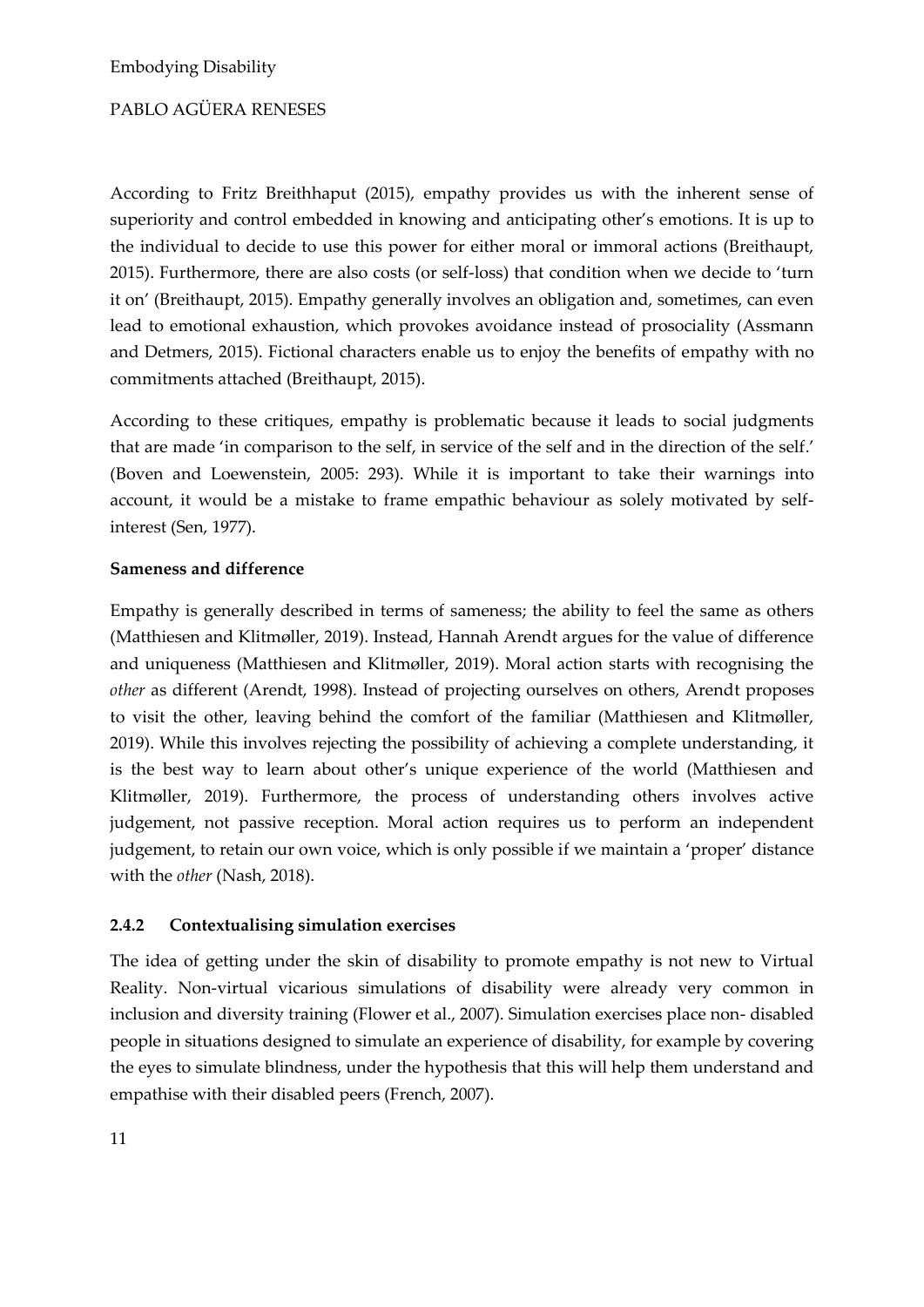Despite being enjoyable and promoting empathy, there is a lack of evidence that supports their effectiveness in bringing about attitude change (Flower et al., 2007). In fact, research suggests personal interaction to be far superior in this regard (Flower et al., 2007). Even more worrying are the claims that simulation exercises may have the opposite effects that they intended. Sally French (2007) argues that disability simulation provides a distorted view of disability and inculcates negative and paternalistic attitudes. For example, in a wheelchair simulation exercise, nurses reported feeling isolated, inferior and unattractive (Richardson, 1990).

Similarly to Mitchell and Snyder's (1997) critique of life writing, French (2007) argues that simulation exercises focus solely on the impairment, ignoring societal factors and the psychological effects of life-long discrimination. Furthermore, Silverman (2015) claims that these exercises can only simulate the experience being temporarily disabled because participants can ultimately stop being disabled whenever they want. Furthermore, the simulation ignores the role of coping mechanisms and support networks, overstating the difficulty of simple tasks (Silverman et al., 2015)

### **2.4.3 The empathy machine: VRPT, empathy and disability**

One of VR's alleged powers is the ability to promote empathy by allowing the user to see through someone else's eyes (Hassan, 2019; Herrera et al., 2018). A large body of scientific research has emerged to study the potential of VRPT as a tool to exercise the 'muscle' of empathy (Carey et al., 2017; Loon et al., 2018).

There is robust evidence suggesting the ability of VRPT to promote empathy and prosocial behaviour towards others (Herrera et al., 2018; Loon et al., 2018; Slater and Sanchez-Vives, 2016). The effects, however, seem to be moderated by technical factors (presence, immersion, interactivity) and personal traits (motivation, disposition, openness, inherent empathic traits, familiarity with the emotion) (Loon et al., 2018; Shin, 2018).

Particularly relevant for this research is the use of VRPT to promote empathy towards disabled people. Several experiences have been developed to recreate the experience of deafness, schizophrenia or autism, among others. One study found that a virtual simulation of schizophrenia induced empathy and positive perceptions of mental health, but only when paired up with traditional empathy induction exercises (Kalyanaraman et al., 2010). There is also evidence that this technique can be beneficial for informal care-givers by improving their understanding and feeling of competence (Wijma et al., 2018).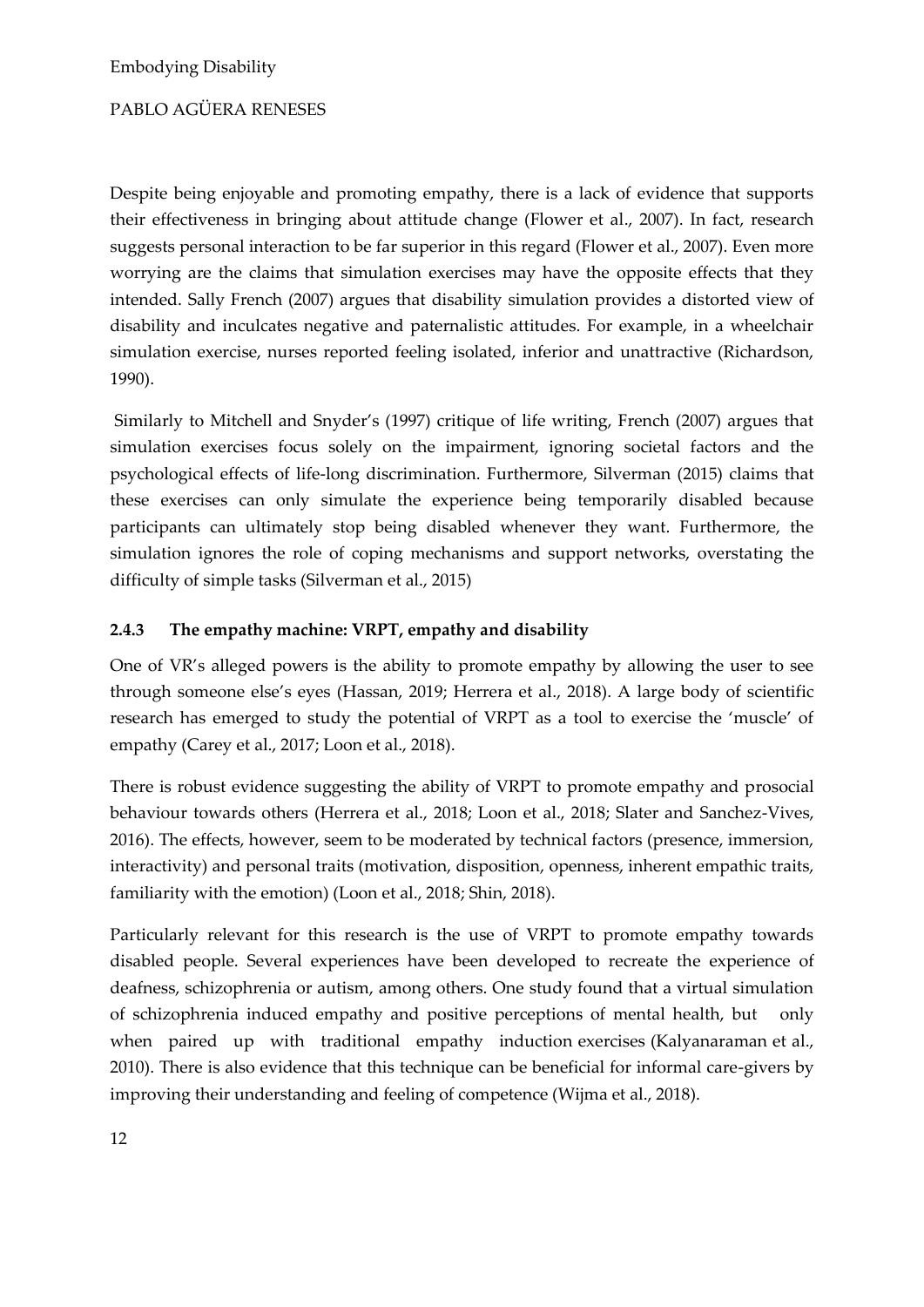There are three main problems with the current research on VRPT and empathy. Firstly, the field is at its early stages and consists only of a handful of isolated, small sample-size lab experiments (Herrera et al., 2018). Secondly, it relies almost entirely on survey data or selfreported quantifiable measurements that cannot fully capture the subjective emotional experience of the users (Carey et al., 2017). Thirdly, the field repeatedly fails to consider the problems with empathy that were briefly introduced above (Hassan, 2019; Nash, 2018)

Beyond the lab, companies, NGOs, advocacy groups, news organisations and artists have already started to develop publicly-available VRPT experiences (Herrera et al., 2018). VRPT might soon be a widely used tool in humanitarian communication, activism, awareness campaigns, education, journalism and inclusion training for workplaces and schools (Hassan, 2019; Herrera et al., 2018; Slater and Sanchez-Vives, 2016). Hence, the research of VRPT can no longer ignore the social, cultural and political dimensions of this phenomenon (Nash, 2018).

### **2.5 Theoretical framework and research question**

The use of VRPT to promote empathy towards disabled people needs to be conceptualised beyond the positivist framework of neuroscientific research. The above discussion attempted to highlight the multitude of factors that interplay in the understanding of this technique as a socio-cultural phenomenon.

This dissertation attempts to engage in a critical discussion about the embodiment of nonnormative bodies in virtual reality and the social consequences of using this technique to promote empathy. The aim is twofold.

Firstly, it sets to introduce the critical lens of disability studies in the study of virtual embodiment. VRPT has been theorised as the next step in the trajectory towards a posthumanist reality and as the ultimate medium to express the lived experience of disability. However, these analyses overlook the social and cultural context surrounding this technique. Hence, it is essential to engage with previous debates around the role of simulation exercises and first-person narratives in advancing the goals of disabled people. Furthermore, it is crucial to question the effects of this technique beyond simple quantitative metrics of empathy.

Secondly, this research aims at expanding the study of non-disabled audience's interaction with the disabled imaginary. Cultural disability studies need to move beyond the treatment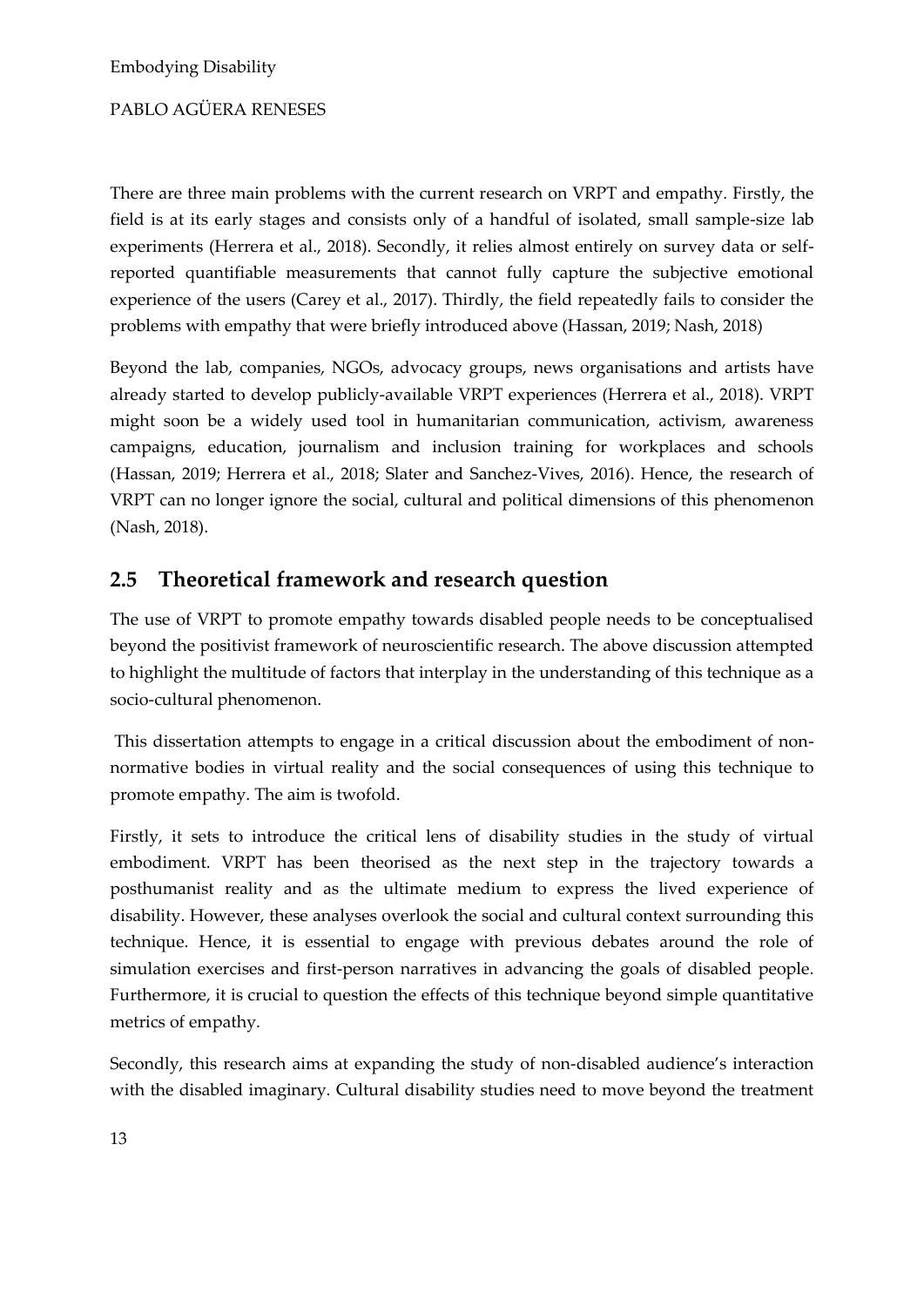of non-disabled public as a passive homogeneous audience and consider their role as active meaning-makers and producers of the ableist mythology. New technologies provide a fresh opportunity to explore this player-centred approach since they involve more active forms of engagement and participation (Behrenshausen, 2013; Livingstone, 2003). Moving away from effect-oriented studies, I am interested in understanding the multiple subjectivities that emerge from VR simulations and the acts of 'appropriation' and 'subversion' used by the users to resist the structure and meaning of the VR experience (Behrenshausen, 2013).

While VRPT has not yet been directly studied by disability scholars, its proposed reconceptualisation of the human experience situates it in the epicentre of an ongoing debate inside the field of disability studies between the structuralist social model and the postmodernist critical accounts. Hence, it presents the perfect opportunity to engage in conversations regarding the role of disabled people's bodily experience, the limits of empathy and the representation of disability in the digital world.

Three main concepts interplay in VRPT experiences of disability: embodiment, empathy and disability. However, as we have seen, all of them are complex and contested phenomena. In order to fill the two gaps in the literature identified above, it is necessary to adopt an interdisciplinary approach that enables a dialogue between the different disciplines that have engaged with these three concepts. Only when the contributions of the psychology, disability studies and cultural studies traditions come together, we will better understand the social and cultural consequences of using PTVR to change social perceptions around disability.

It is with this vision in mind that my research will attempt to answer the following research question: *In what ways does the embodiment of non-normative bodies in VR environments affect perceptions of disability among non-disabled users?*

### **3 RESEARCH DESIGN**

This section presents the rationale for the choice of methodology, an overview of the research design and a discussion of ethics and flexibility. The design of this research was informed by the lessons learned from a previous pilot study with the creators of the VR experiences.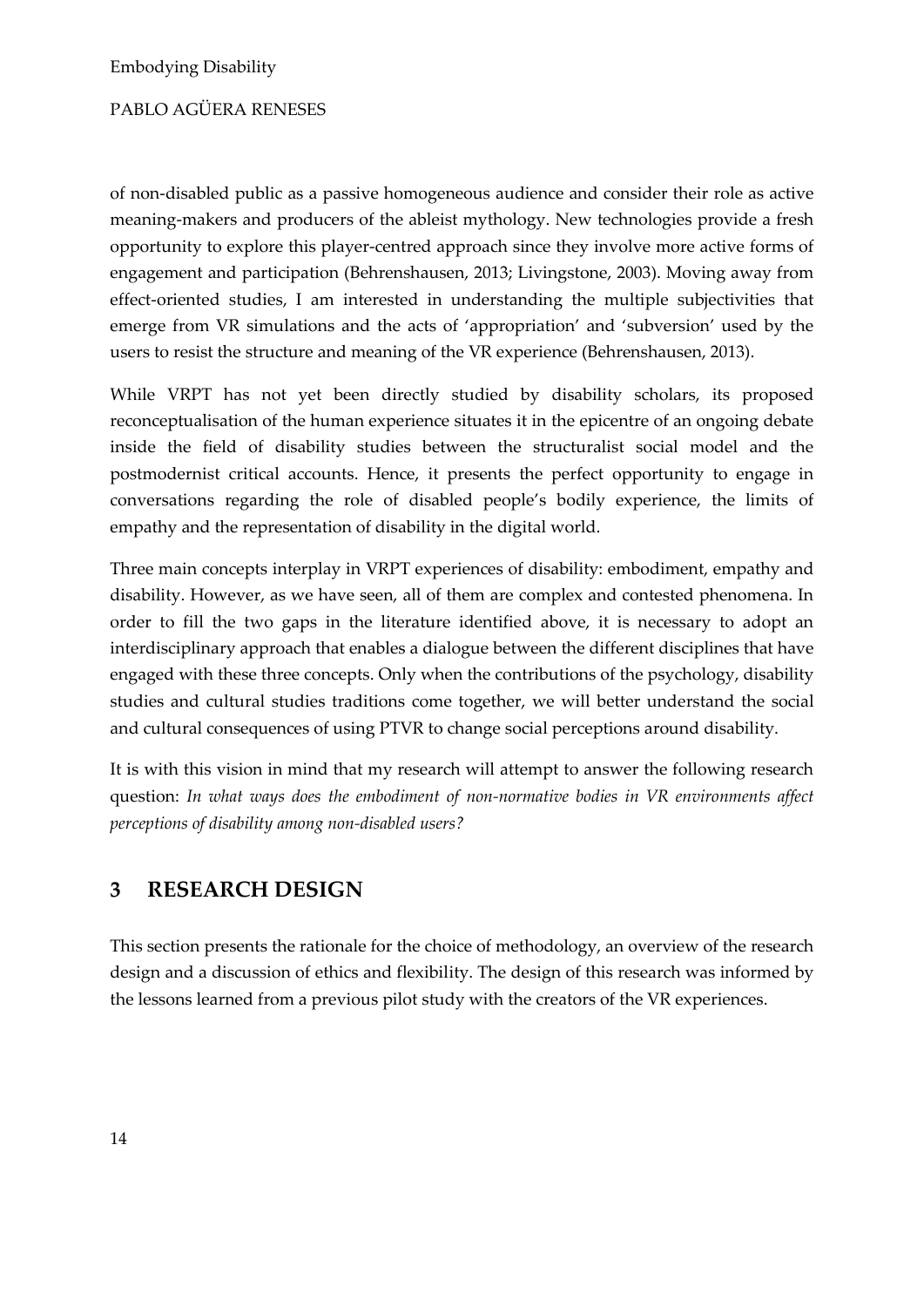### **3.1 Methodological rationale**

The mission of this research is not to find a measurable and generalisable proof of the effectiveness of VRPT experiences of disability but to critically assess it as a socio-cultural phenomenon. Hence, instead of survey data and quantitative empathy measurements, symptomatic of the positivist tradition of behavioural and cognitive science, I decided to conduct in-depth semi-structured interviewing (Bolderston, 2012). Qualitative interviewing allows the researcher to enter the life-world of the participant, and explore their subjective understandings, motivations and interpretations (Opdenakker, 2006; Warren, 2001). I decided to conduct individual interviews, instead of focus groups, because of the sensible and intimate nature of the topic (Elmir et al., 2011), and to explore how their individual life experiences affected their unique interpretation of the VR experience (Galletta, 2013).

### **3.2 Sampling design**

While the first intuition was to set the sample universe on casual VR users, interviews with the creators made clear that these experiences were designed for the general audience, regardless of their level of experience with VR.

Given that a certain level of homogeneity would improve the likelihood of finding overarching themes (Robinson, 2014), I decided to set my inclusion criteria based on the most common demographic of users in the UK: urban young university-educated UK residents of 18-35 years old (Buckle, 2018).

The initial intention was to follow a quota sampling with at least 5 participants from two categories:

- A. Participants that had participated in a VRPT experience related to disability by their own initiative.
- B. Participants who would undergo a pre-selected experience as part of the interview.

This strategy would ensure heterogeneity on the level of interest and knowledge of VR, as well as counteract the current gender and ethnic imbalance in VR usage (Buckle, 2018). Type B participants were recruited through convenience sampling by randomly approaching people on the London School of Economics (LSE) Centre Building. Due to failed attempts to recruit type A participants from online forums or public showcases, the only type A participant resulted in being a personal connection. The final sample of the study consisted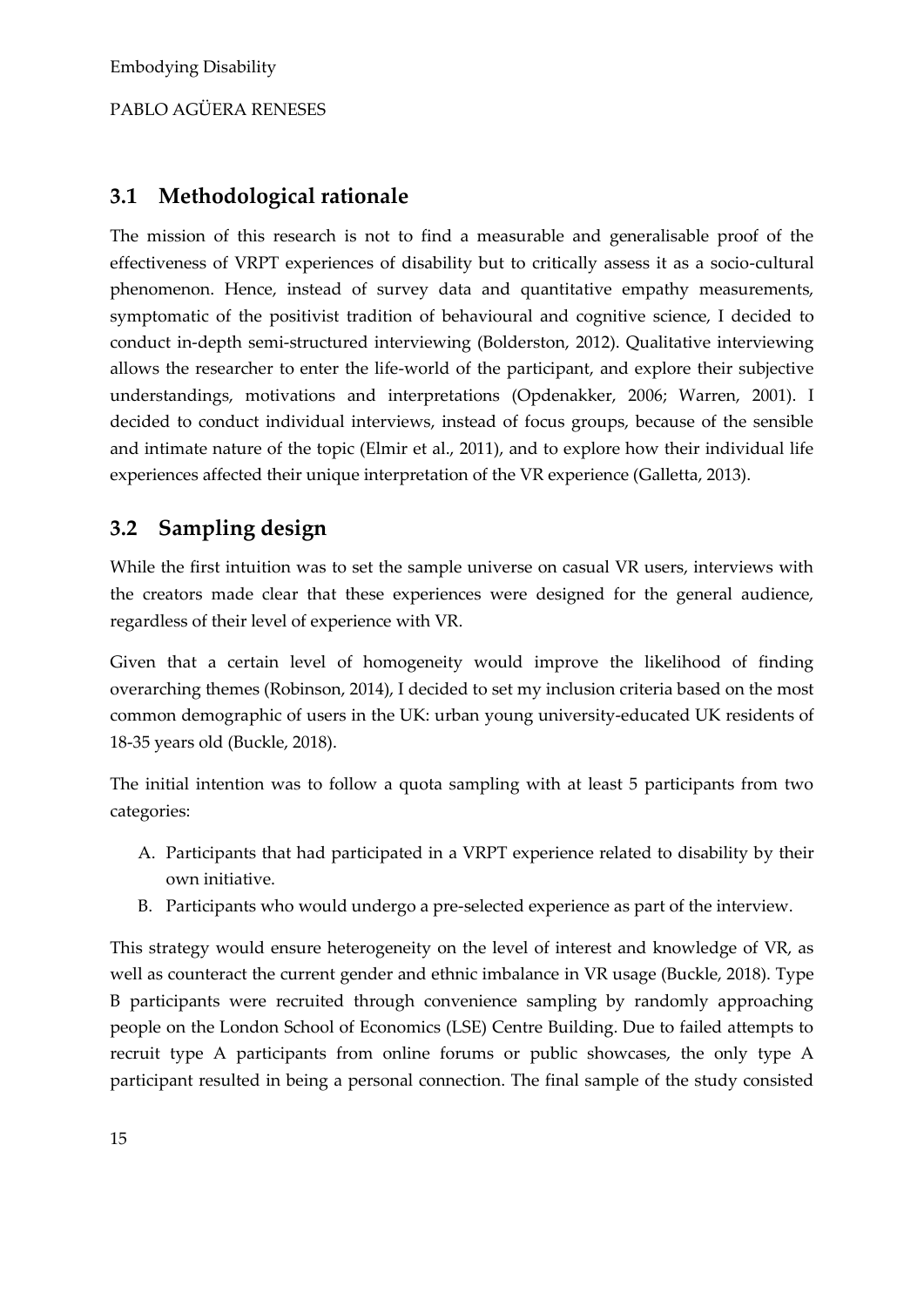PABLO AGÜERA RENESES

of ten participants, one type A and nine type B (see APPENDIX A for the participant profiles).

My research falls into the problematic habit of sampling from university students (Henrich, Heine and Norenzayan, 2010). However, it is important to note that this study does not have the intentions to treat the sample as representative of a wider population.

### **3.3 The VR experiences**

The participants underwent at least one of the following VR experiences: *The Party* (2017), *A Walk Through Dementia: On The Road (AWTD)* (2016), *Face to Face (FF)* (2018) and *Manic VR* (2018) (See APPENDIX B for the descriptions).

*Manic VR* and *FF* are independent artistic projects, while *The Party* and *AWTD* were designed as awareness campaigns. *Manic VR* involves haptic feedback, while the other three are webbased 360-degree videos. An unintentional strength of the sample of VR experiences is its diversity, both in terms of the types of disabilities and on the age, ethnicity and gender of the embodied characters. Despite being produced by non-disabled creators, all four pieces are based on real-life experiences of disability and involved, in different capacities, disabled people in the creative process.

### **3.4 Topic guide**

The interviews were conducted following a semi-structured approach, which enables 'opportunities for the researcher and participant to inquire into connections between the participant's experiences and a constellation of human relationships, institutional structures and discourse' (Galletta, 2013: 94) The topic guide included both open-ended questions and theory-guided questions (Galletta, 2013). This combination allowed for spontaneity while also ensuring the discussion covered the relevant themes (Whiting, 2008). The topic guide included an opening segment with introductory questions to allow the participants to situate their personal story and build rapport before moving to discuss more sensitive topics (Elmir et al., 2011; Warren, 2001).

### **3.5 Interview dynamics**

16 For type B interviews, participants who fitted the criteria were randomly approached among the people in the building and asked for their participation. *The Party* and *AWTD* were selected to be showcased during the interviews because they are freely available online,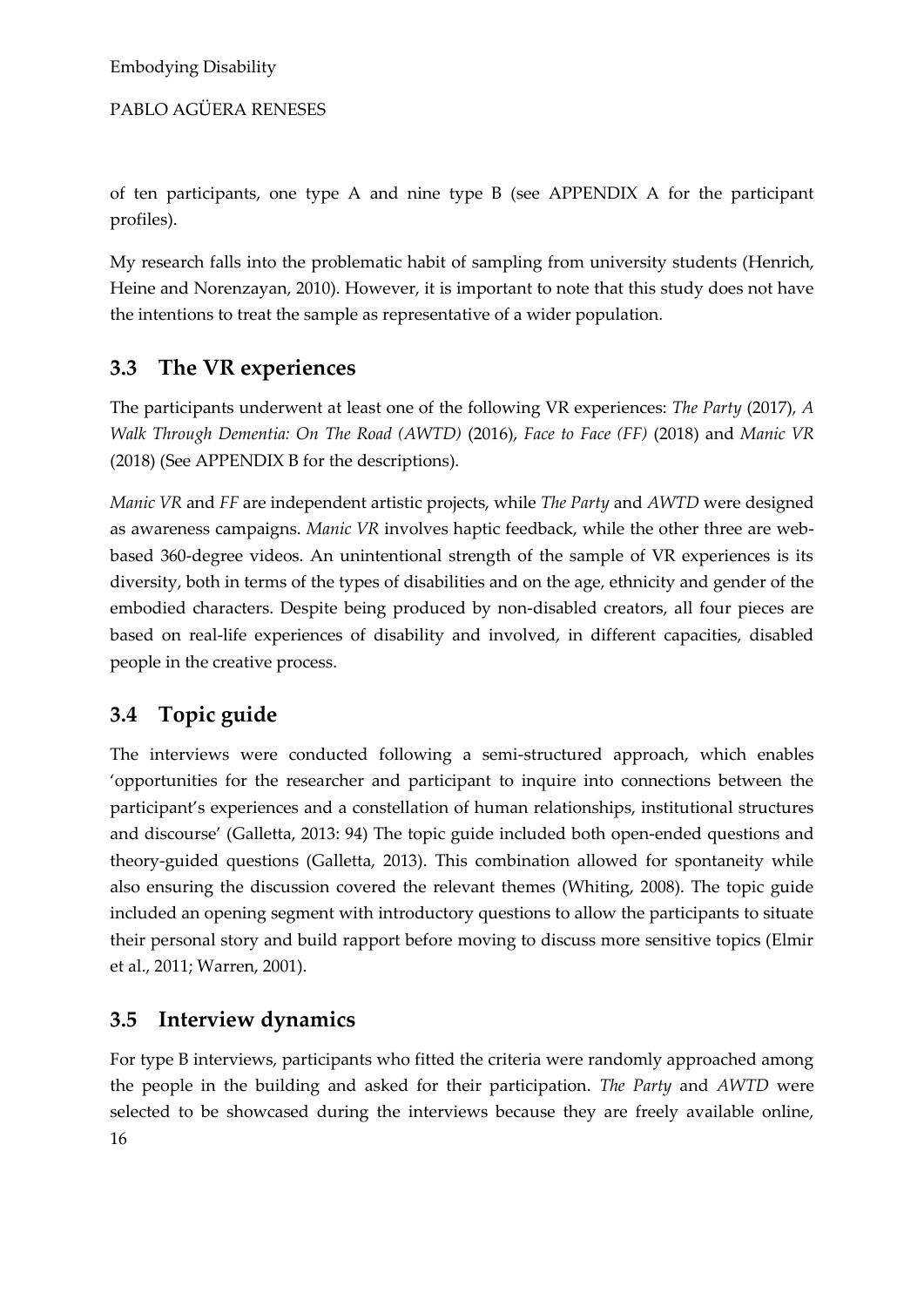compatible with mobile headsets, and have received significant public attention. For inexperienced users, I provided basic instructions and helped adjust the Freely VR mobile headset and headphones used to showcase the experience. The participants could decide how to experience the piece; most stood up, moving freely. No participant requested to stop the experience. Once finished, participants were invited to sit down for a 'chat'.

Despite being a public space, it was relatively intimate and quiet during most interviews. They lasted between eight to twelve minutes. The topic guide was memorised and only loosely followed, rewording and reordering to maintain the natural flow of the conversation, and allowing participants to introduce new topics (Galletta, 2013). I introduced myself as a fellow student to set an equal status and loosen potential researcher/participant power imbalances (Reinharz, 1992).

The type A interview was conducted via videoconference, due to geographical constraints, and lasted significantly longer (fifty minutes). As an amateur VR creator, he was considerably more knowledgeable in VR than other participants. Despite the videoconference format, the only significant difference in terms of interview dynamics was that, since this was a personal connection, it was easier to generate a friendly and relaxed tone to the conversation.

### **3.6 Coding framework and analysis**

The interviews were recorded with a phone and transcribed with the assistance of the online transcription tool Otter.ai. The transcripts were analysed using thematic analysis, which is the most suitable method given the exploratory purposes of this research (Maguire and Delahunt, 2017). Since I was interested in how participants construct their interpretations of the experience, I followed a constructionist approach (Braun and Clarke, 2006). This approach also acknowledges the shared construction of the text between the interviewer and the participant (Braun and Clarke, 2006).

One lesson learned from the pilot with VR creators was that a purely inductive approach would not allow me to engage in the desired critical dialogue between the theory and the data. Therefore, I decided to adopt a more critical and theoretically- driven approach loosely inspired by Lawless and Chen's (2019) Critical Thematic Analysis. The goal of Lawless and Chenn (2019) adaptation of Braun and Clarke's six- step approach is to connect the discourses in the interviews with macro-level sociocultural practices and ideologies. Hence,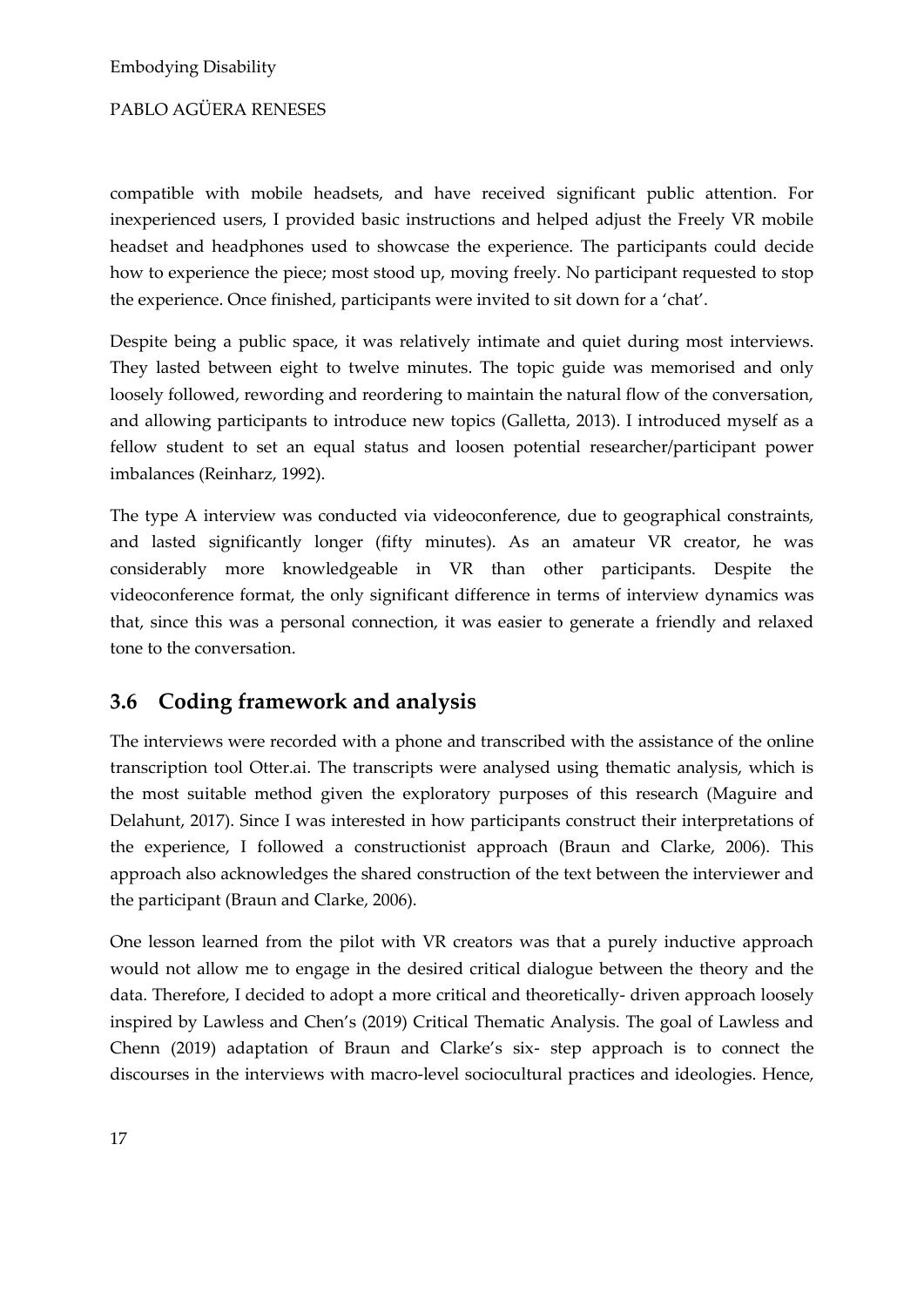PABLO AGÜERA RENESES

it is particularly useful for analysing phenomena that involve unequal relations of power (Lawless and Chen, 2019).

Following their two-step coding method, I firstly performed an initial rich inductive coding, extracting everything I could from the text ('open coding'). Then, I did a second round using deductive coding. This time I was trying to detect links between the participant's discourse and the ideologies and societal practices discussed in the critical disability studies literature. The coding technique proved to be very successful in enabling a balanced blend between the participant's personal narratives and the relevant literature, particularly in the process of choosing the most relevant codes. With the codes selected, I processed to group them under three broader themes and map them visually using *Nvivo 12*. The themes were contrasted again with the transcripts and the original codes and verified by a colleague (Maguire and Delahunt, 2017).

### **3.7 Ethics and reflexivity**

The design of the ethical considerations for this research was approved by the supervisor prior to the recruitment process. All participants were asked to sign a consent form that described the research and the conditions of their participation. Special considerations were taken regarding the potential sensitivity of the topic. Before starting the interview, participants were reminded that they could stop at any time or refuse to answer any questions. This created an environment in which participants felt comfortable and willing to open up (Elmir et al., 2011). While some participants were less talkative than others, there was an expressive effort to provide a balanced representation of their contributions in the analysis. The participant's names have been changed in this report to ensure anonymity (Whiting, 2008). However, I do use the real name of the VR experiences since the creators granted consent to use them in this report.

It is important to acknowledge how my identity as a white Western able-bodied male has affected the different stages of the research (DeVault & Gross, 2012) and to renounce to any claims of objectivity (Danieli and Woodhams, 2005).

In terms of interview dynamics, my non-disabled identity might have helped participants to disclose their views about disability more openly (Oakley, 2013). However, disabled researchers have also found their disability to be a facilitator of rapport by giving them a 'right' to do research or a sign of authenticity (Brown and Boardman, 2011). Furthermore,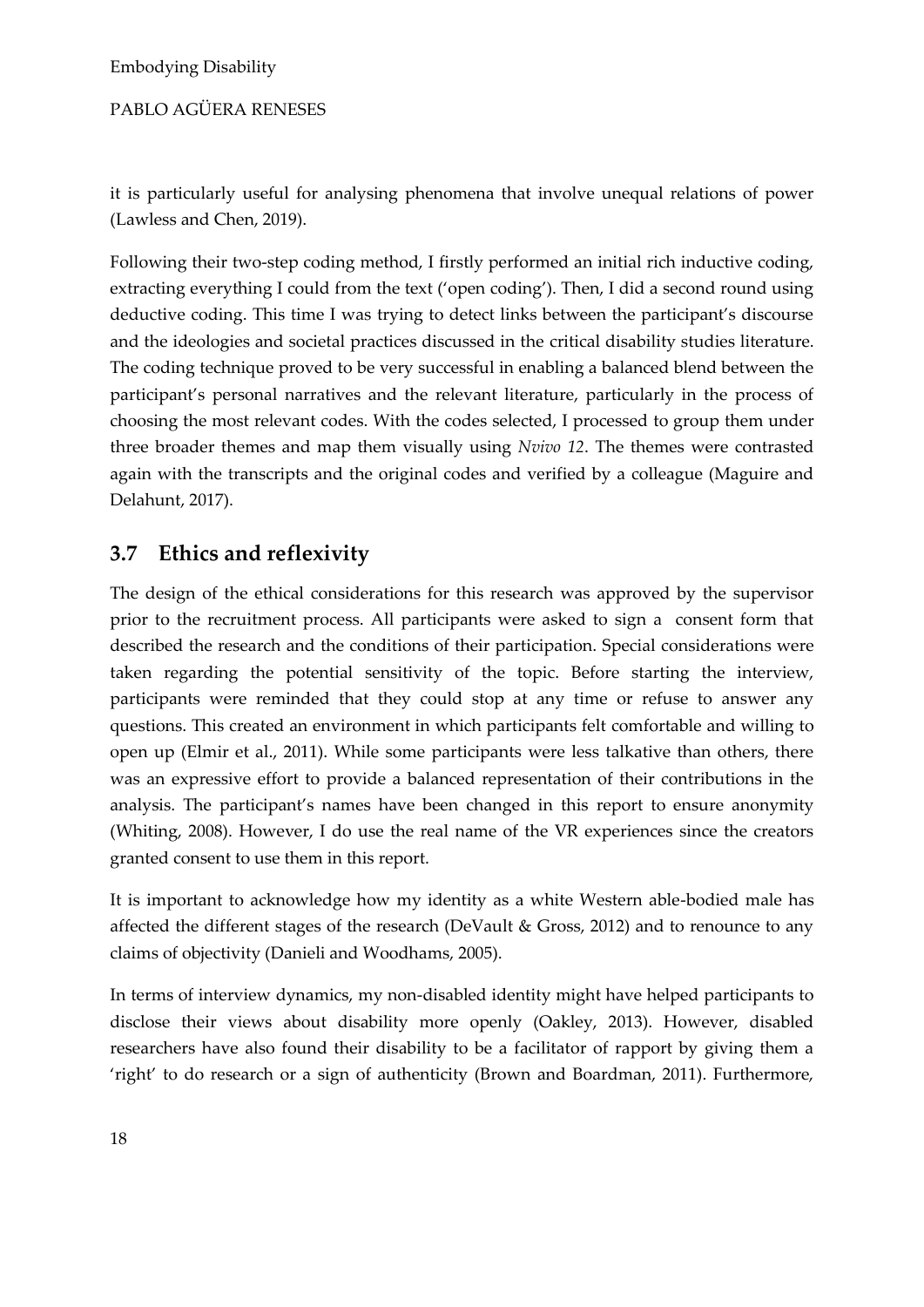### PABLO AGÜERA RENESES

this matching effect must not be overemphasised since there were other social characteristics like gender or ethnicity that could have been equally important (Brown & Boardman, 2011).

In order to reduce the power relations, particularly with participants less familiarised with VR or disability, I tried to make the conversation a mutual sharing of information (Oakley, 2013). As a novice interviewer, this was not always easy (Whiting, 2008). For example, when some of the language used by the participants was perhaps inappropriate or inaccurate, I was presented with the trade-off between letting them know or becoming an accomplice. I decided to avoid correcting the participants unless they purposely asked for clarification.

Historically, disability research has been conducted by non-disabled scholars, and this is still largely the case in the study of media representations of disability (Danieli and Woodhams, 2005; Mitchell and Snyder, 2001). Acknowledging my privileged position and lack experiential knowledge, I can only hope this study will encourage more emancipatory research and more recognition for the value of disability studies in the field of VR.

In an attempt to counteract my bias as an able-bodied researcher, I decided to consult my research with disabled scholars, disability organisations, VR creators and psychiatric doctors (Farmer and Macleod, 2011). This was done via telephone calls and attending a workshop session. Their comments and advice were taken into careful consideration. However, I do acknowledge that, instead of occasional conversations, it would have been preferable to have an ongoing collaboration throughout all the stages of the research (Farmer and Macleod, 2011). As a sign of reciprocity, the results of this research will be disclosed with the participants and consultants.

Despite deciding not to conduct a textual analysis of the VR experiences, my analysis was inevitably conditioned by previous conversations with VR creators and by my personal interpretation of the experiences. Finally, given the specificity and size of the sample, readers are advised not to extrapolate the results of this dissertation beyond its geographical and temporal context.

### **4 ANALYSIS**

In this chapter, I will present a discussion of my findings divided into three major themes: *gaps in the 'emotional' empathy machine*, *negative understanding of disability*, and *unmediated access to the disabled brain*. Unintentionally, the themes link back respectively to empathy,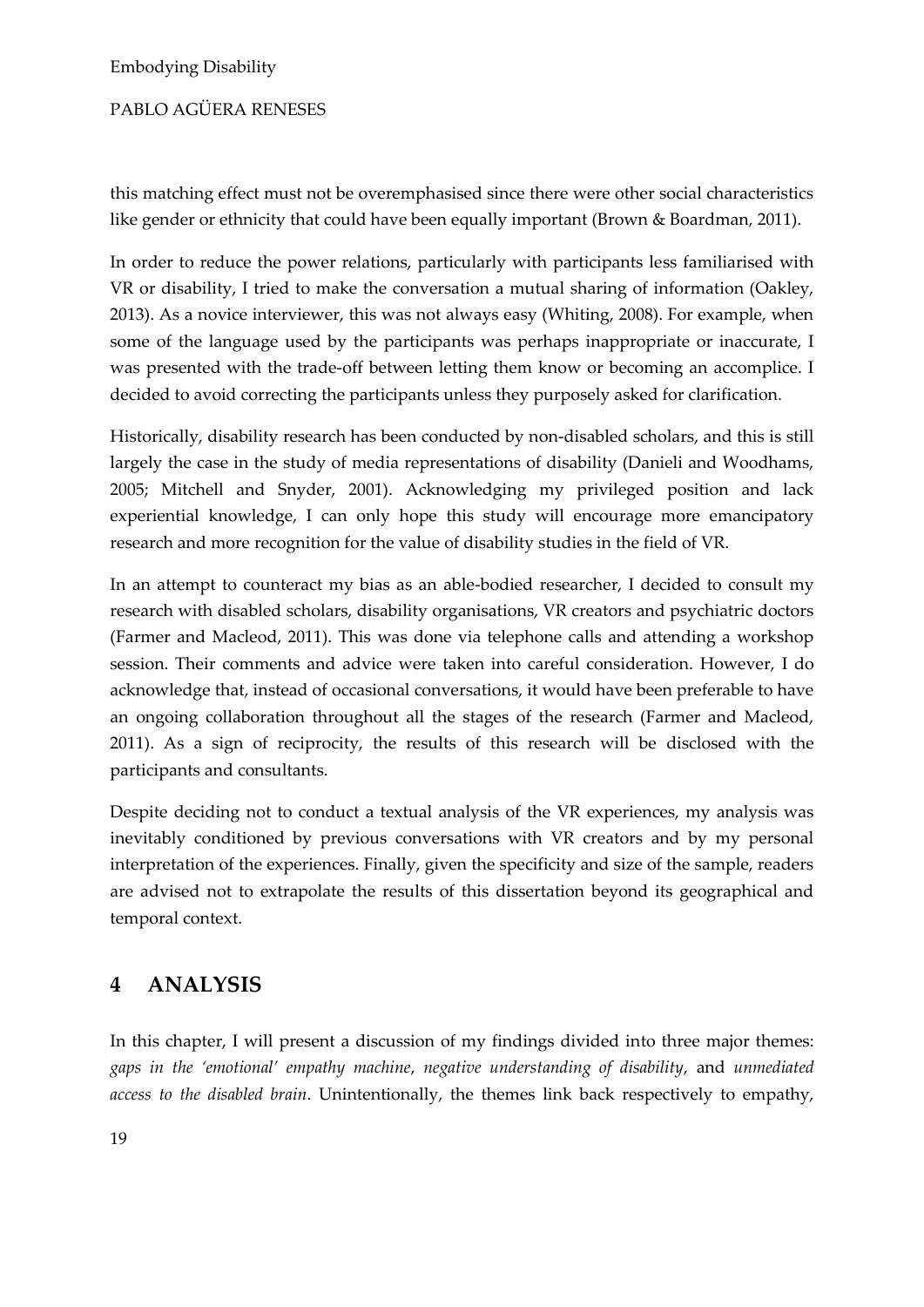### PABLO AGÜERA RENESES

disability and embodiment, the three main concepts of my theoretical framework. Each section includes references to the literature and a selection of relevant quotes from the interviews.

### **4.1 Gaps in the 'emotional' empathy machine**

*I felt a connexion to the main character, to the girl. Yes. Because I could feel empathy and I could understand her in a way.*

- *Mary*

Concurring with the evidence from previous research, most participants affirmed that the experience had made them more 'empathetic' or 'sympathetic' towards disabled people. In this section, I will attempt to dissect the intricacies of their empathetic response.

### **4.1.1 Emotional identification**

Several participants reported a strong identification with the emotions of the character, even to the extent of talking about the character's emotions in first-person.

*I felt, I felt, I was alone, because there was no company. And I feel like nobody under… understand what, how I feel. So I didn't. I didn't talk to anybody.*

- *Robert*

These comments are suggestive of what the literature calls an illusion of body identification (Kilteni et al., 2012). The term refers to the identification with the embodied character, to the level of forgetting one's own identity (Kilteni et al., 2012).

However, not everyone experienced that level of emotional connection. Lara, echoing Shin's (2018) findings, suggested that this connection is conditioned by the openness and emotional intelligence of the user.

Mathew, Nicola and Robert, who reported feeling little or no connection to the character, attributed it to a lack of sufficient context. Surprisingly, Mathew and Robert requested explicitly to see the face of the embodied avatar. The ability to see the virtual body in a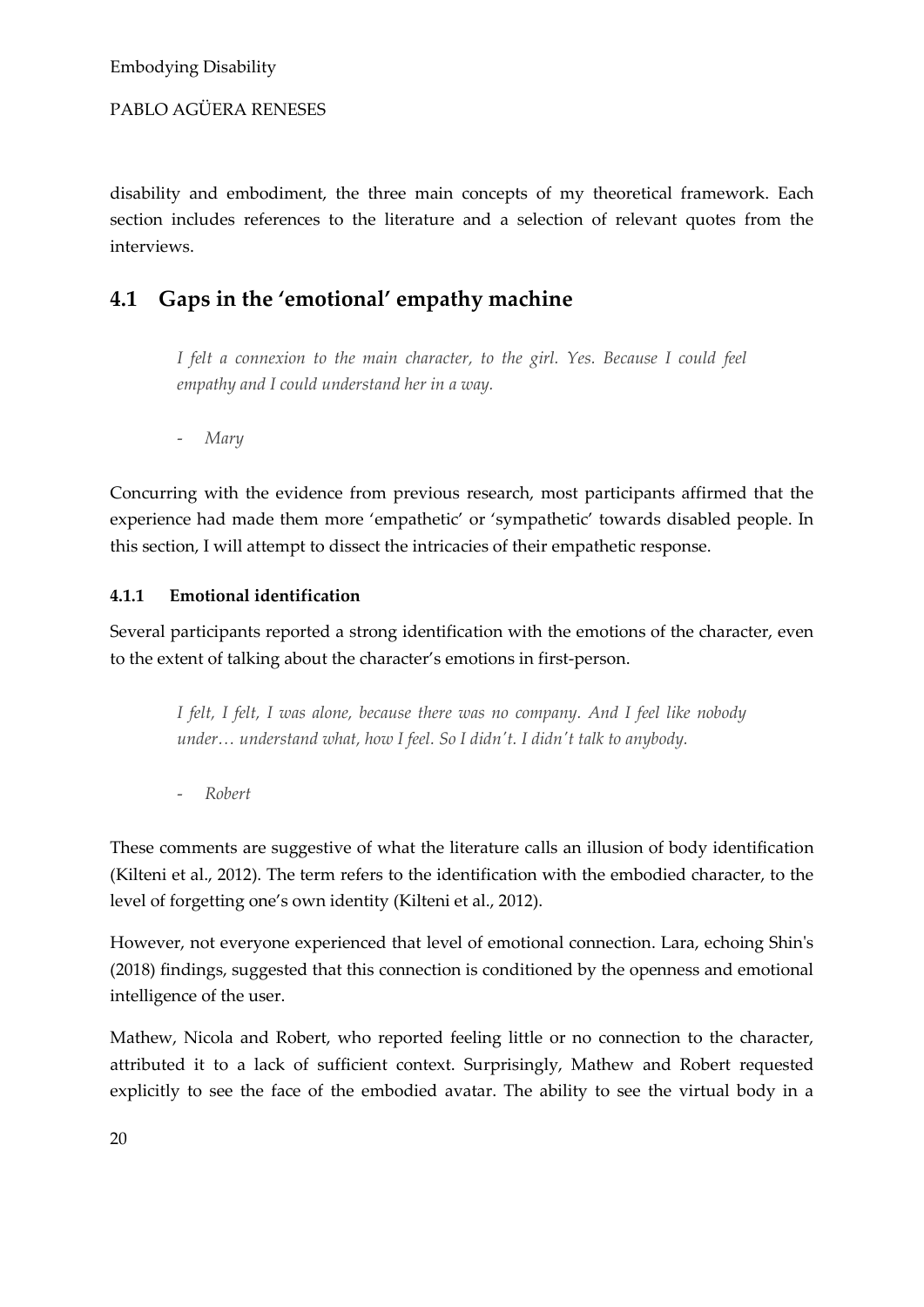PABLO AGÜERA RENESES

mirror is, in fact, a common technique in VR experiments to trick the brain into accepting ownership of the virtual body (Banakou et al., 2016; González-Franco et al., 2010; Louie et al., 2018).

Their comment can also be interpreted as a requirement to individualise and identify the narrative. The VR experiences differed substantially on this aspect. The creators of *Manic VR* and *FF* decided to disclose the name and life-story of the embodied avatar because they wanted to document a real-life story. In contrast, *AWTP* and *The Party* were designed as abstract and generalisable experiences. Lucas, who had experienced both *FF* and *Manic VR*, highly appreciated their person-first approach.

*The biggest strengths of both of the pieces is trying to give a perspective of a specific disability, but only that perspective of the person living with that, they didn't try to generalise too much.*

- *Lucas*

The interest in contextualising the experience suggests a necessity to direct the empathic response towards a particular individual (Matthiesen and Klitmøller, 2019). According to Blakey Vermeule, we form emotional attachments to (fictional) characters because we 'think about most things—facts, values, norms, society, even our own fates—by binding them up into figures and stories about other people' (Vermeule, 2011: 23). The participants wanted to 'personify' the issue of disability. The preference to know the individual, instead of the aggregate, is also symptomatic of people's interest in gossip over dry information (Mantymaki, 2014; Vermeule, 2011). Furthermore, according to Breithaupt (2015), this could be understood as a demand to know the character not just *through* (their eyes) but *from above*, i.e. not only identify with their feelings but get to know beyond what the character knows, putting the user in a position of power and control.

### **4.1.2 Self-prediction, sameness and normalcy**

As suggested by the 'empathy gaps' theory, there were multiple occasions in which participants would compare the reactions of the character with their self- predictions of how they would react to the same scenarios (Boven et al., 2013).

Participants would relate to previous personal experiences in which they felt similarly to how they interpreted the character was feeling.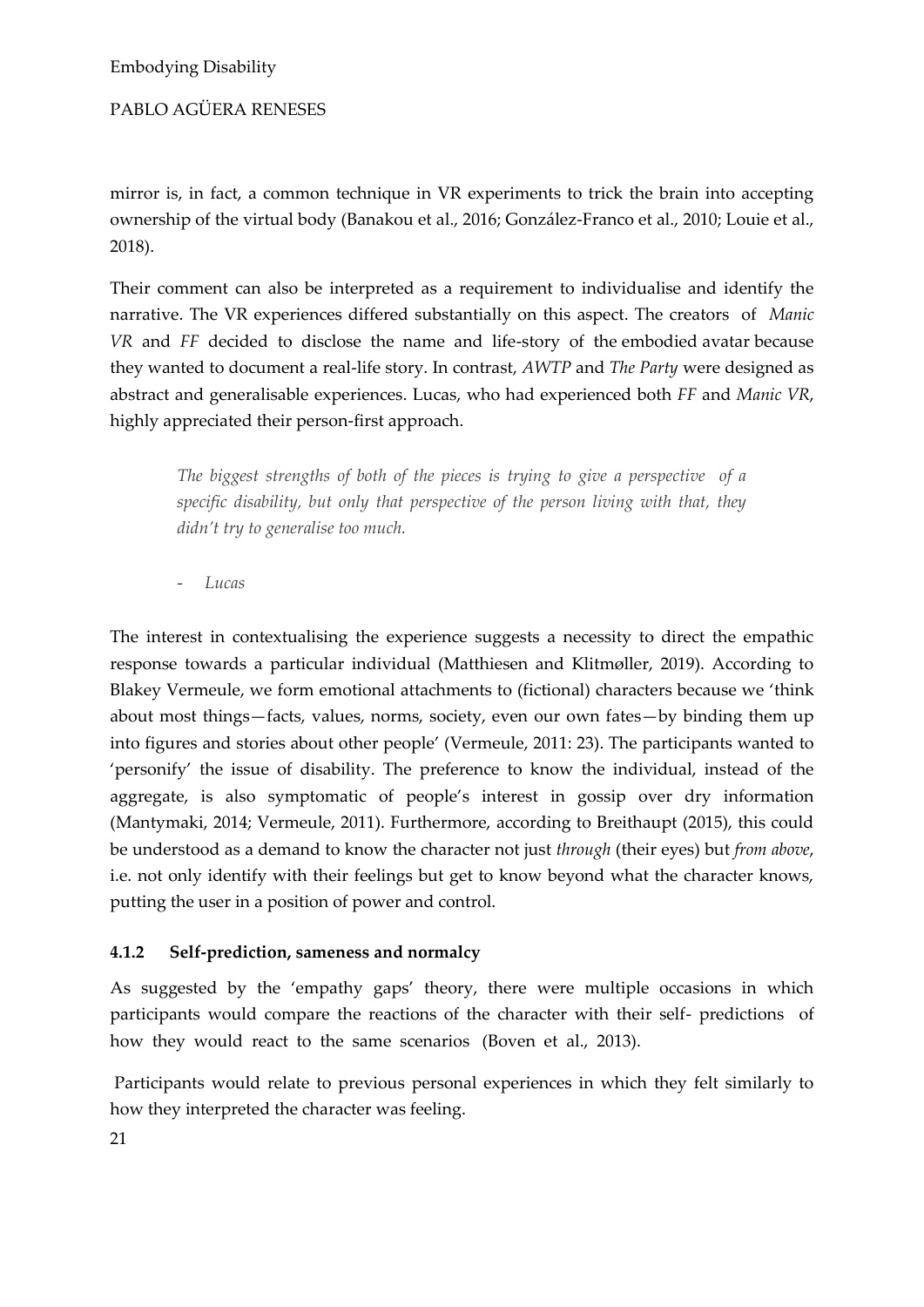*I guess like everyone's probably been to a party where they feel a bit awkward or like a bit out of place.*

- *Lisa*

This finding resonates with the notion that empathy requires the identification of what the 'viewer' and the 'viewed' have in common (Assmann and Detmers, 2015). In contrast, when the character's reaction differed substantially from the participant's self- prediction, i.e. no commonality was found, it created a sense of strangeness and disconnection. For example, Mathew found it impossible to conceive why the character in *AWTD* (an older woman) would feel unable to walk up some stairs. Instead of acknowledging the difference between their lived experience and the disabled avatar's experience, as Hannah Arendt recommends, participants attempted to bridge the perceptual gap through sameness by relating to familiar situations (Matthiesen and Klitmøller, 2019).

A further problem with this process of familiarisation or self-prediction is that it led to the identification of their abled-bodied experience as the 'normal' status. The normalisation of the experience was a pre-requisite for identification. If the participants were unable to identify the character's symptoms as 'normal', they reacted with 'shock', expressing compassion and pity towards the disabled character for not being able to have a 'normal' experience.

Some participants considered the perceptual gap with the embodied disabled character to be too wide to enable an emotional identification. Instead, they reported a connection with secondary (non-disabled) characters with whom they shared some commonalities. For example, Lara felt a connection with the son/caregiver in *AWTD*, since he reminded her of a previous experience as a caregiver. Similarly, Lucas felt it with the director of *Manic VR*, who was present during the showcase. In these cases, their non-disabled status seemed to be conditioning the empathic connection with the protagonist. Instead, the indirect third-person identification was considered a better 'window' into understanding life with a disability. The same effect was found in a non- virtual simulation exercise with nursing students in which the effect was bigger for those who took the role of the care-giver, instead of the patient (Levett-Jones et al., 2017).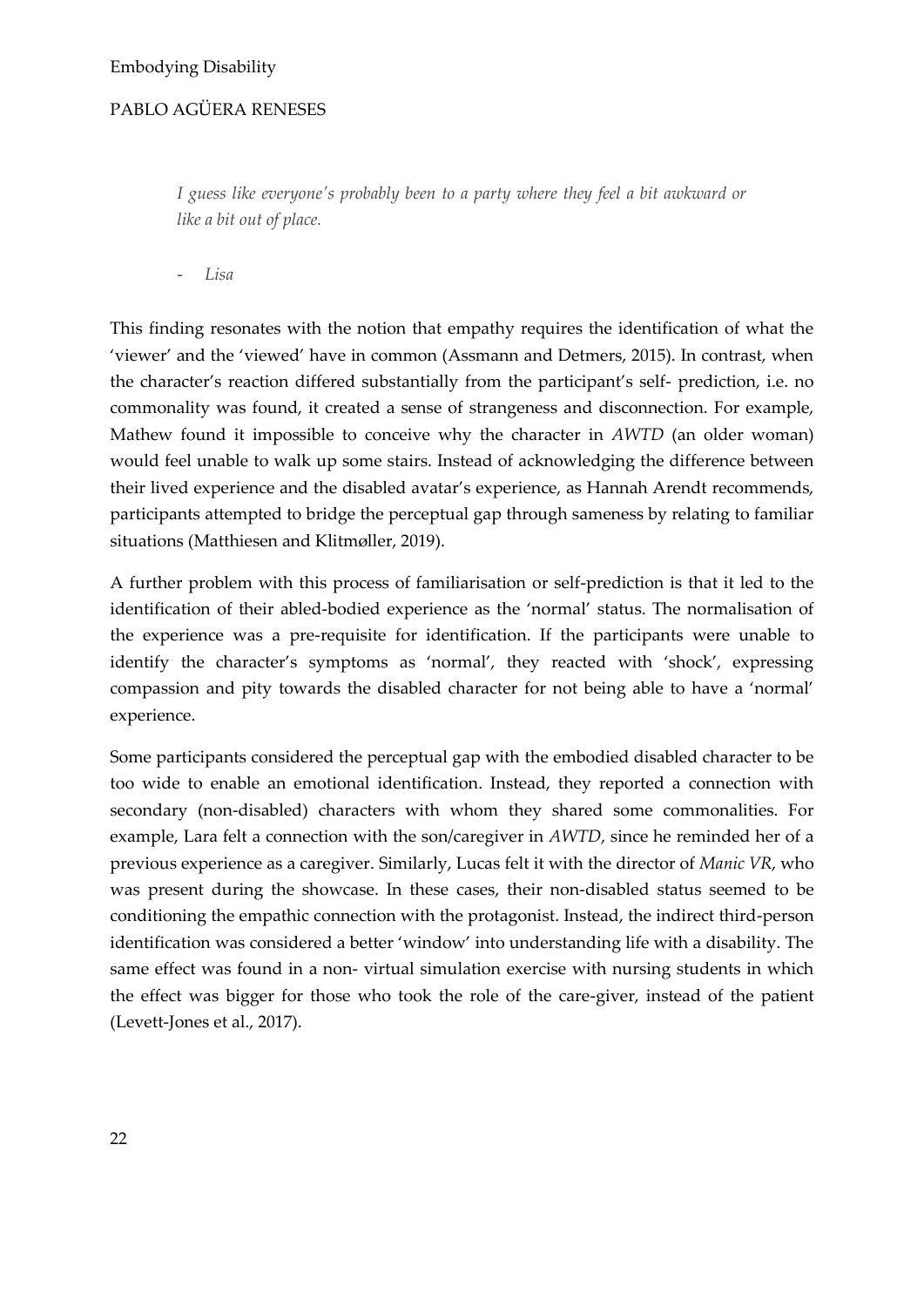### PABLO AGÜERA RENESES

#### **4.1.3 Empathy as a pre-requisite to action**

Another notable finding was that participants treated empathy as an essential prerequisite to action. Several participants claimed that the fact that they felt more empathetic towards people with disabilities would help them be more cautious with their actions and more proactive to help. Paradoxically, those who reported a weaker emotional connection also reported a similar willingness to change their behaviour. They argued that the experience had given them more 'data' or 'tips' on how to behave. As Jesse Prinz (2011) argues, despite the common misconception, we do not need empathy to act morally. Those who knew someone with the disability or considered themselves generally empathetic already also reported a weaker effect from the experience. This diversity of responses is suggestive that participants experienced varying degrees of affective and cognitive empathy, and that 'sameness' was not always necessary to preclude moral action.

Looking closely at the claims to action triggered by the empathetic connection, they were mostly related to offering their help and support or to being more cautious when interacting with disabled people.

*If I in future see people suffering from that sort of thing. I might go and help them because now I'm aware of it.*

- *Emily*

This sort of compassionate response is precisely what Silverman et al. (2015) and French (2007) critiqued about simulation exercises since the underlying premise is that a life with a disability is a burdensome and of inferior. The next theme addresses more similarities between VRPT and non-virtual simulations.

### **4.2 Negative understanding of disability**

While each VR experience represented disability in its unique way, there is a significant level of commonality on how the participants described the experience of disability of the characters. Similarly to the studies on non-virtual simulation exercises described by French (2007) and Silverman et al. (2015), participants predominantly talked about disability in negative terms.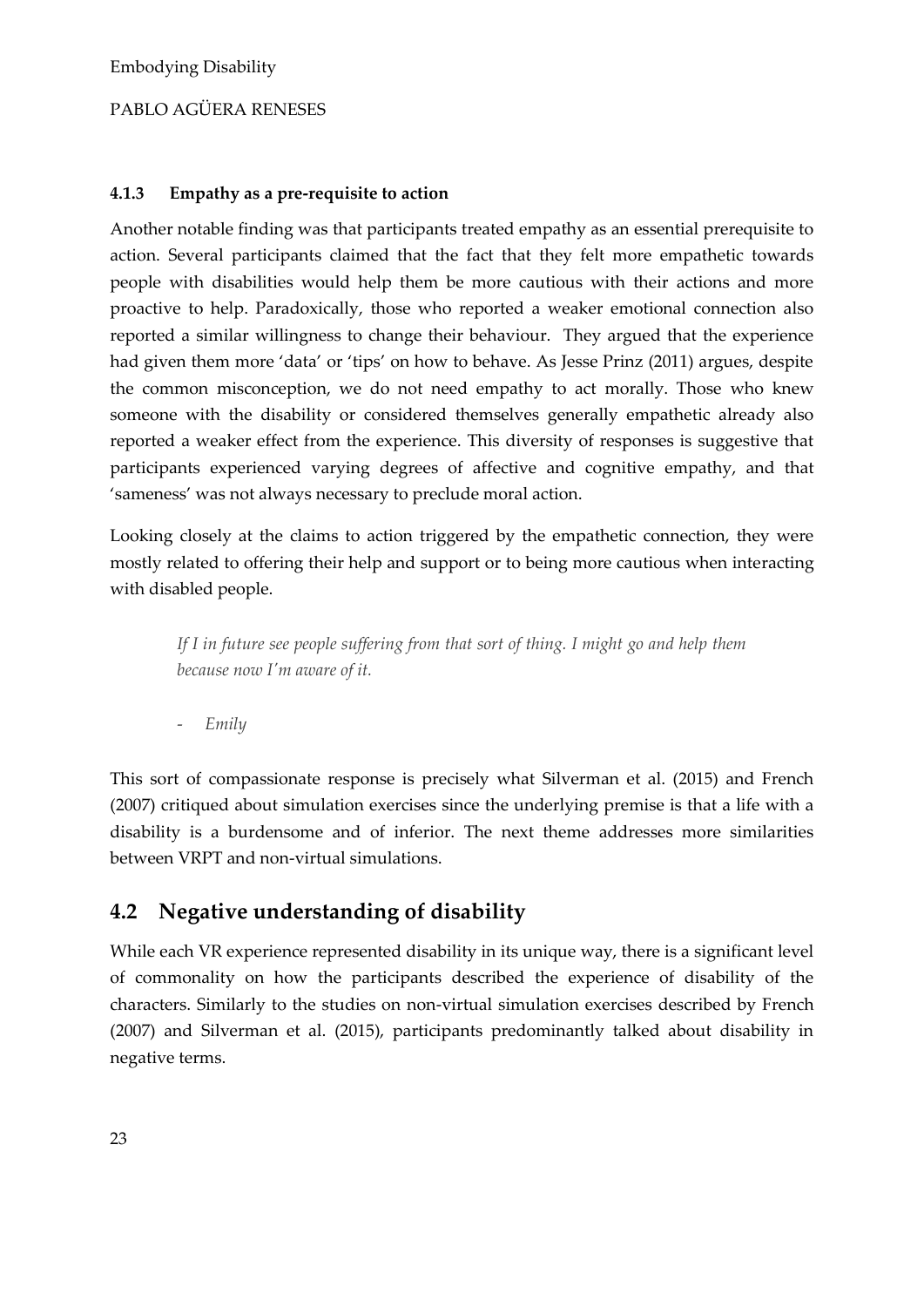### **4.2.1 Disability as a personal burden**

*[i]t felt like everything was a problem even when it wasn't.*

- *Mathew*

Participants repeatedly referred to how hard they imagined life with a disability to be. These comments were mostly made in relation to the 'challenging' or 'difficult' scenarios that the characters had to face throughout the story. Participants referred to the disabled character as 'confused', 'uncomfortable with the surroundings', 'anxious', 'insecure', 'frustrated' or 'nervous'.

These comments are reminiscent of the medical model discourse that considers disability as a burden or obstacle to life (Grue, 2011). Furthermore, participants tended to locate the source of the difficulties on the person's impairment, instead of on disabling environmental factors (Marks, 1997). For example, Emily's very first comment about the experience was:

*I feel like (the father) should have be a bit more considerate, or like eh making less requirements of her if he was she was showing that, or like tell her she could retreat and go to her room whenever she wanted.*

- *Lisa*

It was surprising to find no references to the disabling effect of institutional or societal forces. However, this might have been an issue related to the content of the VR experience, and not to the lack of awareness about structural issues by the users. The VR experiences focused on daily activities, and the only interactions presented were with family members, inevitably setting the tone of the conversation. According to Jan Grue, these are 'soft' scenarios in which 'the identification of an external, systemic cause of disability is more problematic' (Grue, 2011: 541). Hence the social model discourse was just harder to apply here than in other scenarios like a classroom or a job interview, in which disabling forces are more present, or at least more visible (Grue, 2011). Furthermore, the questions asked also did not actively encouraged those conversations.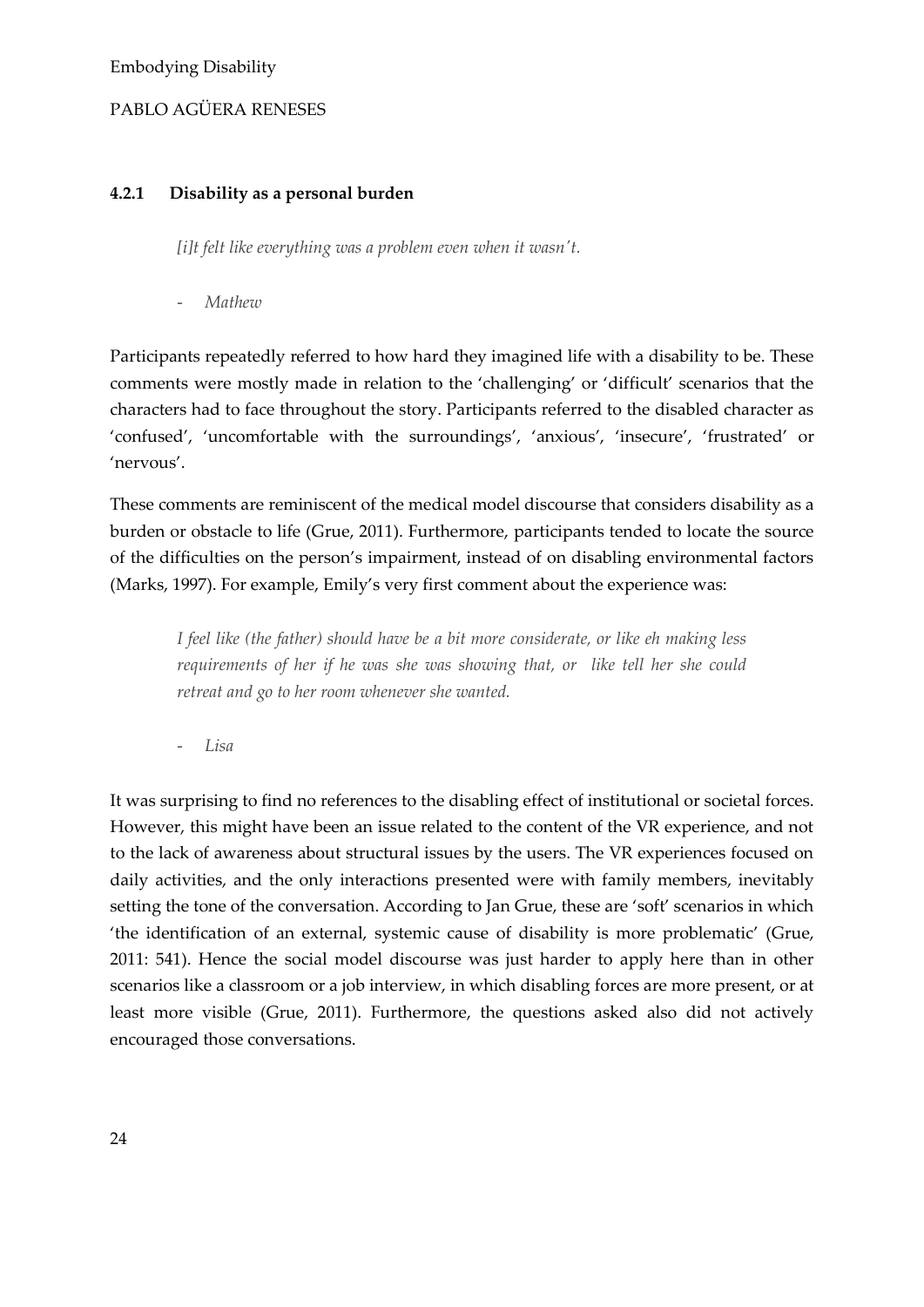### PABLO AGÜERA RENESES

### **4.2.2 Disability as isolation**

Another negative interpretation of disability found in the interviews and widely documented by the literature is the perception of disabled people as isolated or lonely (Marks, 1999b). Multiple participants described the character as 'misunderstood', 'lost' and 'not talking to anybody'.

*So the person with autism just feels that that person doesn't belong in a social environment, even if those people around that person are familiar and even if there are family members, that person still feels misunderstood and lost and just that person feels uncomfortable and yeah.*

- *Mary*

It is a common misconception to consider disabled people with communicative disorders, e.g. people in the autism spectrum, as misunderstood or voiceless (Ginsburg, 2012). Contrary to the positive examples presented by Ginsburg (2012), this time, the use of digital technology as an innovative way to express disabled people's life narratives, failed to dismantle this stereotype.

The reports of isolation might be explained by the fact that embodied character was the only disabled person in the virtual environment. This individualistic take on disability was another shared characteristic of these experiences with other forms of media representations (French, 2007; Mitchell and Snyder, 1997; Shakespeare, 1999).

#### **4.2.3 Accuracy**

Most participants felt uncomfortable or reluctant to judge if the VR was presenting an accurate representation of disability, given their non-disabled status. However, they seemed willing to trust that it was. Furthermore, when asked to compare the VR experience to other non-immersive mediums, the consensus was that VR made the experience more realistic and able to 'completely show the situation' (Rosa). Surprisingly her, and others, considered literary works to be too subjective and reliant on the reader's imagination, failing to realise that their interpretations of the VR experience were also highly subjective (Maharaj, 2017). Lisa also considered *The Party* to be a better representation for not falling on the stereotypical portrayal of autistic people as geniuses and, mostly, male.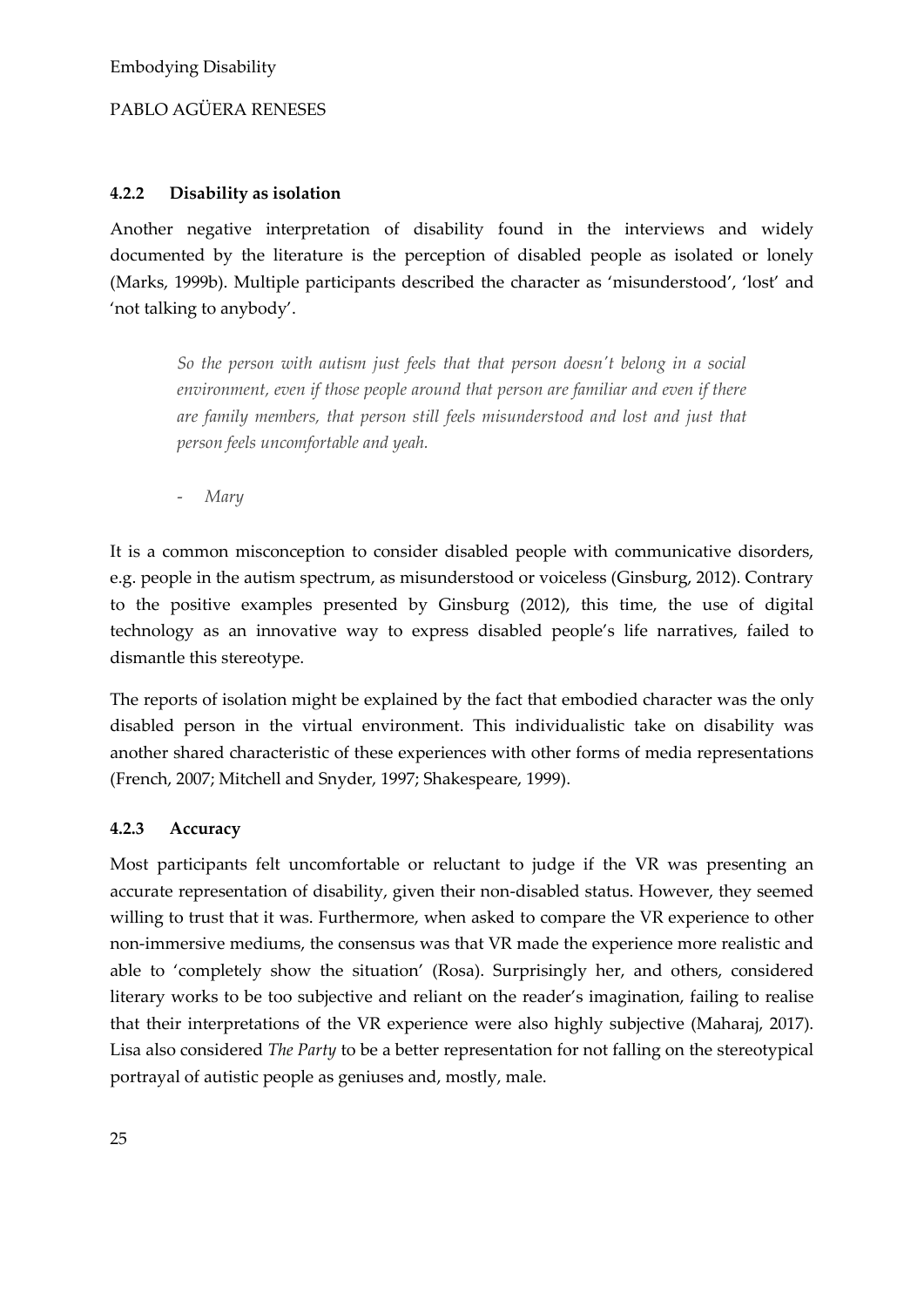PABLO AGÜERA RENESES

Some participants did acknowledge that the case presented was not representative of the broader diversity of experiences of disability. However, while most participants suggested making the experience longer and more contextualized, only one participant raised specific concerns about the representation of disability in the piece.

*I don't know, I feel like the VR representation... I wouldn't call it negative, but I would be interested to see like representations of autism not in like a moment of*  panic. Like not in a moment of crisis. Not in a moment where it's like a struggle *but it's like, you know. Everything can't be a struggle if you're autistic. Right?*  [...] So, what's it like just kind of going to work, or like, what's it like being at *school, like the highs and lows. [..] I think that, in terms of like Em normalizing Eh autism in society would be interesting to kind of see just like, you know any sort of minority representation. Which is like, what is a boring every day. Was does it feel like? What does it look like?*

- *Julie*

This comment is relevant since it proves that the non-disabled public cannot be theorised as homogenous and passive since there are users that do detect and resist flaws in the narratives presented to them.

### **4.3 Unmediated access to the disabled brain**

As aforementioned, the literature is divided on how to describe the experience of embodiment in virtual environments. It was interesting to find that same variance in the participant's responses. Some described it as a sense of presence: 'being there', being part of 'their world' or 'the situation' (Nash, 2018). Others refer to VR as a vessel that allows 'seeing from her perspective' or 'seeing through the (character's) eyes' (Morie, 2007).

However, the most frequent metaphor used by the participants was: 'being in someone's head'. This was considered a unique characteristic of VR, not achievable with other mediums, not even with a face-to-face conversation.

*I guess in my experience the things that I've seen in film maybe it's more em like you're seeing it from an outsider's perspective even when eh even when it's told from a first-person view. It's difficult to get inside that person's head.*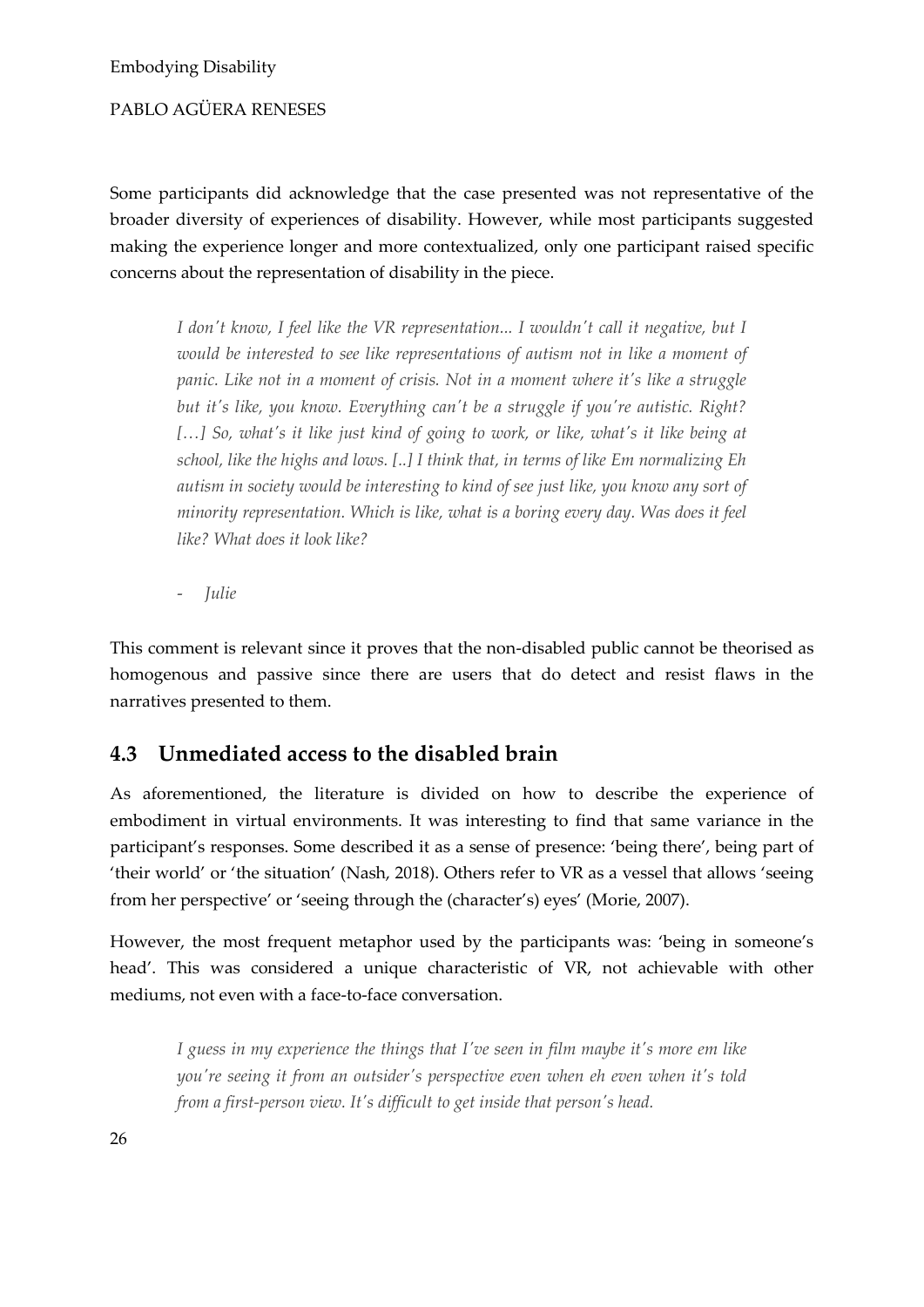- *Julie*

The illusion of unmediated access is a key feature of Virtual Reality and is usually attributed to design features like the first-person point of view or the level of interactivity (Maharaj, 2017; Waterworth and Waterwoth, 2014). Surprisingly, in this case, the participants considered the audio to be the most crucial feature in generating the feeling of embodiment and unmediated access. All four VR pieces involved the voice of the characters narrating their internal feelings, as well as sound effects, such as a heartbeat. According to Murray and Smithin (1999), VR technology was designed to prime the sense of vision, following the Western cultural tradition. This finding challenges that tradition. The relevance of sound in these experiences might be explained by the fact that, differently to other VR narratives, the distance between nondisabled and disabled people is not temporal or spatial, but subjective. Hence, the users were more interested in understanding the character's internal state than in the 'place illusion', i.e. the spatiotemporal transportation (Nash, 2018).

According to Riva et al. (2014), there are three conditional features to unmediated presence: user characteristics, media form and media content. While all three played a role in the level of emotional connection, as discussed above, they did not condition the feeling of presence. Even the participants who reported no emotional connection reported feeling engaged with the experience. The following section presents a potential explanation for this finding.

### **4.3.1 Voyeuristic curiosity and the power of knowing**

Participants reported enjoying the ability to peek into the character's brain. Even those who did not connect emotionally with the character were interested in using the technology again for this purpose. While this interest might fade with time and could have been overemphasised in order to please the researcher, participants seemed genuinely keen to try similar experiences again, and some had even thought of what they wanted to see next.

Lucas was the only one to notice the thin line between using VR for understanding others or for voyeuristic purposes. He found the fact that *FF* was not an individualistic representation of disability made the experience less morally problematic.

*Because family was around I think, it stopped it from being sterile, I think, and it stopped it from being like voyeuristic as well. Because I think that would be a bit inappropriate for it to be like looking at somebody with a disability. I'm not looking*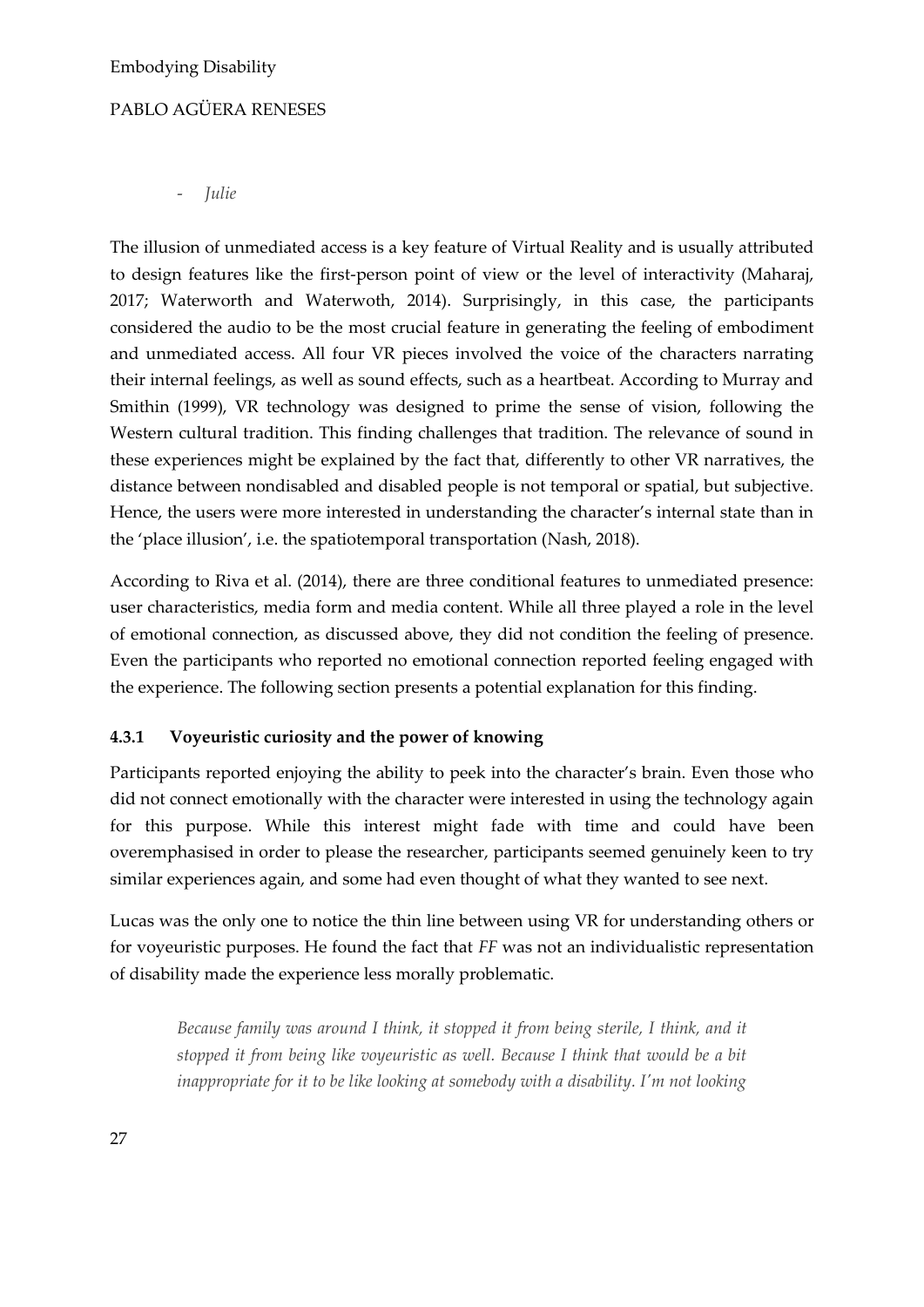*at, I don't think (pause) it's it's trying to understand and trying to see through their eyes I suppose, ironically, that's not a good phrasing.*

- *Lucas*

The participants' interest in entering the character's mind echo new findings regarding the voyeuristic intentions behind content consumption in social media. Here I am referring to voyeurism, not as a sexual practice, but as the gratification from looking at others without exposing ourselves (Hamilton, 2017; Mantymaki, 2014). It is crucial to differentiate curiosity from voyeurism. We are a curious species and wanting to learn about how disabled people feel and experience the world is not inherently wrong (Mantymaki, 2014). The problem comes from the one-sided nature of VR embodiment, and the power dynamics that this creates.

### **4.3.2 The power of knowing**

All participants praised the value of VR as a learning tool. They argued that the VR experience had provided them with a better understanding of disability, either by reaffirming their previous beliefs or by teaching them something new.

As Mantymaki (2014) notes, voyeurism is not just about the gratification of looking into someone's private life, but about the power of taking information without giving back in return, which sets the observer in a position of power. Furthermore, 'the voyeur also avoids the opportunities for attachment building and developing social relationships' (Mantymaki, 2014: 3). There are two different ways in which the knowledge acquired during the VR experience generated unequal relations of power.

The first concerns the purpose of their pursuit of knowledge. Participants seemed keen to use this newly acquired knowledge in future interactions with disabled people. For example, Julie found that 'it gave some interesting cues about like best practices of like how to interact with people on the spectrum as well as things to maybe avoid'. This resonates with Vermeule's (2011) theory that we enjoy (fictional) characters because they allow us to learn how to improve our real-life interactions and predict other's behaviour.

However, participants seemed more interested in learning how to cope with an eventual encounter than in seeking it out themselves. For example, the lack of two- sided interaction during the VR encounter was not raised up as an issue, and most participants considered the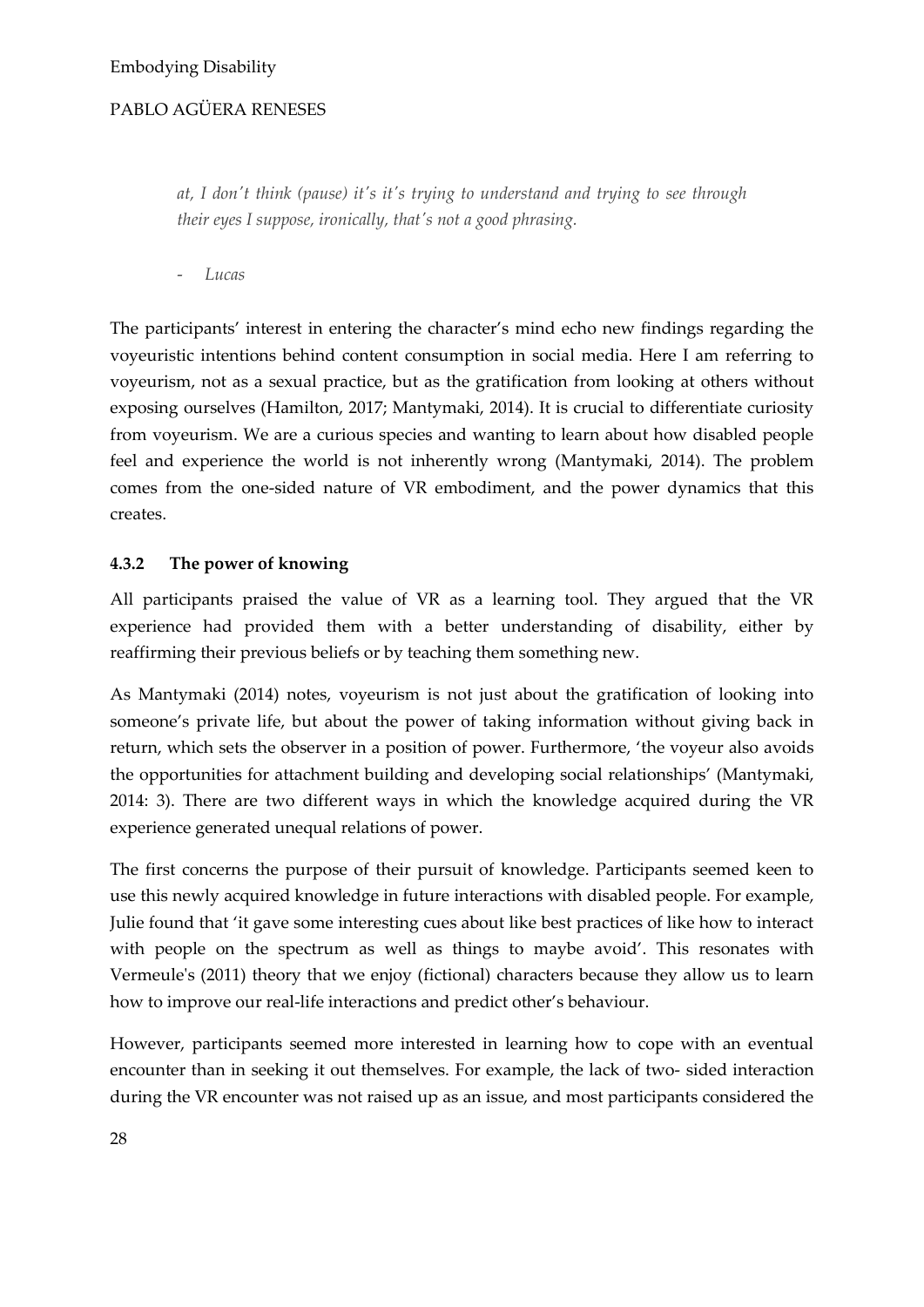VR experience to be 'enough' to understand the experience of disability. This resonates with the idea that media representations of disability provide a safe space for the non-disabled public to explore the topic of disability while avoiding the risk of real-life interaction (Mitchell and Snyder, 2001). Only Lucas, who had a chance to talk to the creators and the protagonist of *FF* in real life, mentioned that this was essential for 'humanising' the experience.

The second power imbalance relates to access. Even if the participants would want to use the newly acquired knowledge for a self-less purpose, at the structural level, VR remains a very inaccessible technology. Again it was only Lucas, perhaps because of his 'insider' position, who commented on this power imbalance. When asked if he would watch a similar experience again, he answered:

*Yeah, for sure. I mean, em, again, it's a question of access, I think a lot of it should be factored in when you're talking about disability as well that some people will be excluded from being able to take on those experiences. […] I think there's an accessibility issue there.*

### **5 DISCUSSION**

The analysis above highlights the diversity of factors playing into the non- disabled user's understanding of disability after embodying a non-normative body in VR, which range from the specifics of the story to their personal connection with the theme. The overall reaction to the piece was positive, and the creators succeeded in generating the illusion of 'being in the shoes' of someone else. However, as displayed by the themes, there are also severe underlying issues with how the audience referred to the disabled character, as well as with the type of response that the VR generated. This section will explore the interrelations between the three themes and link them back to the two gaps in the literature that motivated this research. It concludes with some recommendations for future research.

### **5.1 A critical disability studies approach to virtual embodiment**

Many of the criticisms that Disability Studies scholars have previously raised against nonvirtual simulation exercises or life writing seem to apply to the four VRPT experiences of disability studied here. In order to generate an empathic response, these experiences focused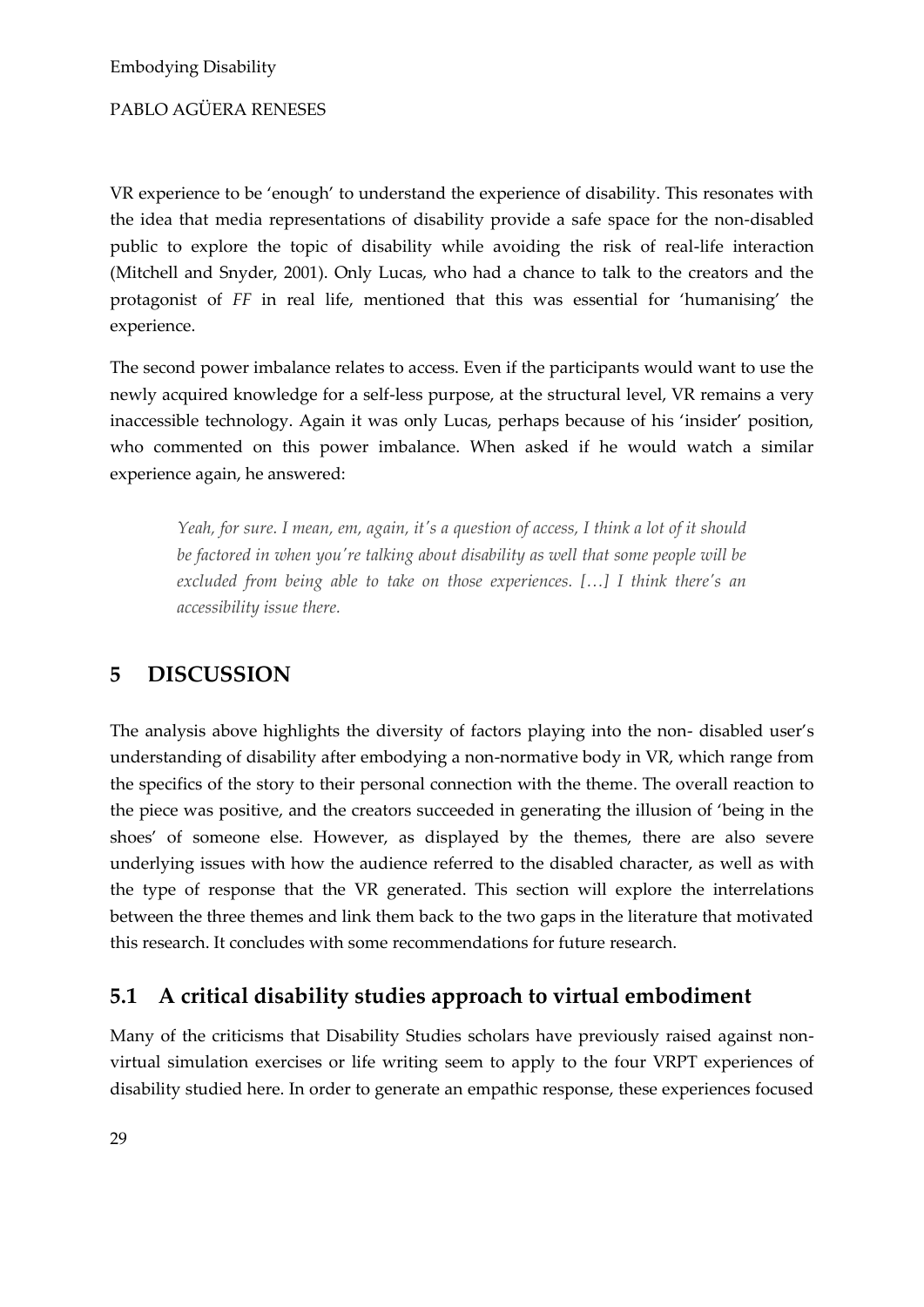### PABLO AGÜERA RENESES

on the internal experience of disabled people in challenging everyday scenarios. However, this led participants to describe the experience of disability in negative and individualistic terms.

The first-person 'inside the head' illusion proved successful in maintaining the participants engaged with the character's testimony, in a way that other VR experiences that transport the user in space and time fail to achieve (Nash, 2018). This approach succeeded in portraying the internal states of pain and oppression produced by the character's impairment; a side of disability largely ignored under the ideological dominance of the traditionalist social model (Shakespeare and Watson, 2001).

However, despite the potential accuracy of the representation, the participant's prior subjective beliefs inadvertently affected their understanding of the experience. In pursuit of an empathic connection, the participants reduced the experience of disability to their own able-bodied interpretation, instead of validating it as unique (Overboe, 1999). This, in effect, generated mostly feelings of pity or compassion, ultimately perpetuating the hierarchisation of disabled people's lived experience as inferior (Silverman, 2015).

What this analysis suggests is that, just like its non-virtual analogous, VRPT has severe limitations and can produce undesirable effects when used as a tool to promote empathy. A potential way to mitigate these would be to complement the VRPT experience with real-life interaction (French, 2007). While only one participant, Lucas, experienced this combination, it seemed to produce a more positive, dialogical and holistic understanding of disability.

Finally, another worrying aspect of VRPT found by this analysis relates to the power imbalances created between the user and the non-normative body. At its current state, VR is only enabling the post-humanist dream of experiencing the world through other bodies to a privileged few (Maharaj, 2017). Unless VR becomes more accessible to disabled users and disabled creators, it risks becoming a voyeuristic tool for non- disabled users to peek into the private life of disabled people, instead of a platform for mutual exchange of intimate experiences and empowering self-expression.

### **5.2 The active role of the non-disabled user**

Beyond the commonalities discussed above, the analysis found a surprising heterogeneity among the participant's interpretations of the VR experience. Their personal experience and knowledge of disability were found to play an important role in their reaction to the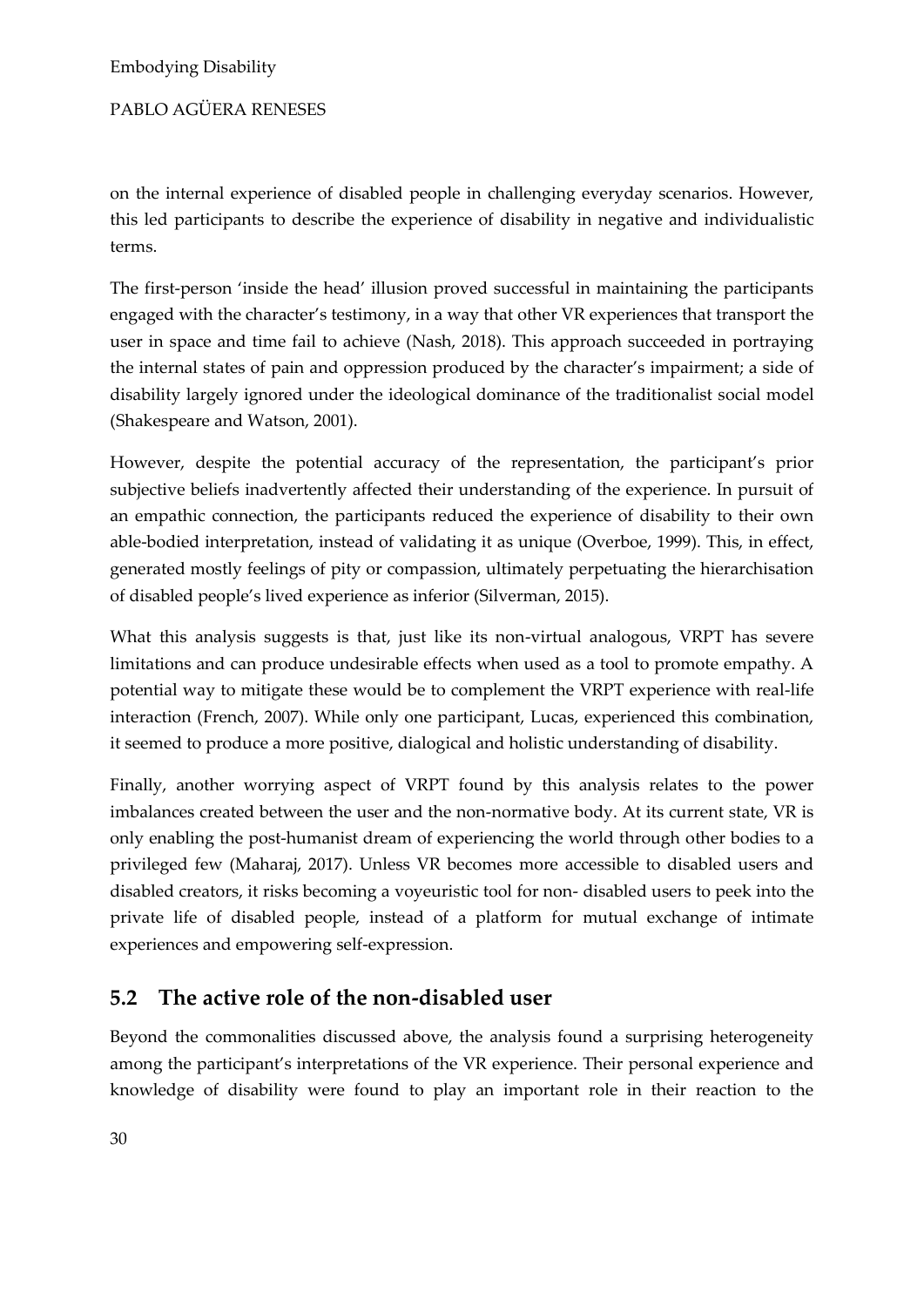experience. While some participants passively accepted the message presented to them, others were able to detect flaws and limitations in the VR experience. The diversity in the participant's interaction and interpretation of the experience also affected the type of empathetic responses found in this research. Kate Nash, based on the theories of Roger Silverstone and Lilie Chouliaraki, argues that VR creates an 'improper distance' by incentivising 'self-focus and self-projection rather than a more distanced position that allows for the recognition of the distance between the self and other' (Nash, 2018: 125). What the analysis above suggests is that, while most participants fell into this process of overidentification, others were able to maintain a separation that enabled critical judgement. This variability highlights the necessity for disability studies to acknowledge the role of the nondisabled public in shaping and even resisting the meaning of media representations of disability.

### **5.3 Notes for further research**

The findings above suggest that qualitative interviewing is a valuable methodology to explore the social and cultural dimensions of VRPT that other approaches fail to take into account. Despite the identification of common narratives, the ten interviews in this research can hardly provide a generalisable picture of the demographic group studied, let alone of the wider public. Furthermore, the context of the interviews and the researcher's identity were also important conditional factors. As Livingstone argues, a holistic critical analysis of audiences requires researchers to 'engage with audiences meaningfully in and across the contexts of their lives' (Livingstone, 2019: 10). Hence, at best, this study can serve as exploratory guidance for future research on the topic.

While this dissertation purposely focused only on the users, it would be interesting for future research to consider mixed-method approaches in which the participant's reactions can be contrasted with a critical textual analysis of the VR experience or with the assumptions and intentions of the VR creators. Such analytical framework would enable a better understanding of the interconnections between structure and agency that started to emerge from this research.

Furthermore, this study looked at four VR experiences portraying very different cases. However, 'seeking to provide an overarching meta-analysis covering all dimensions of every disabled person's experience – is not a useful or attainable goal' (Shakespeare and Watson, 2001: 19). Hence, future research should instead treat each specific form of disability as an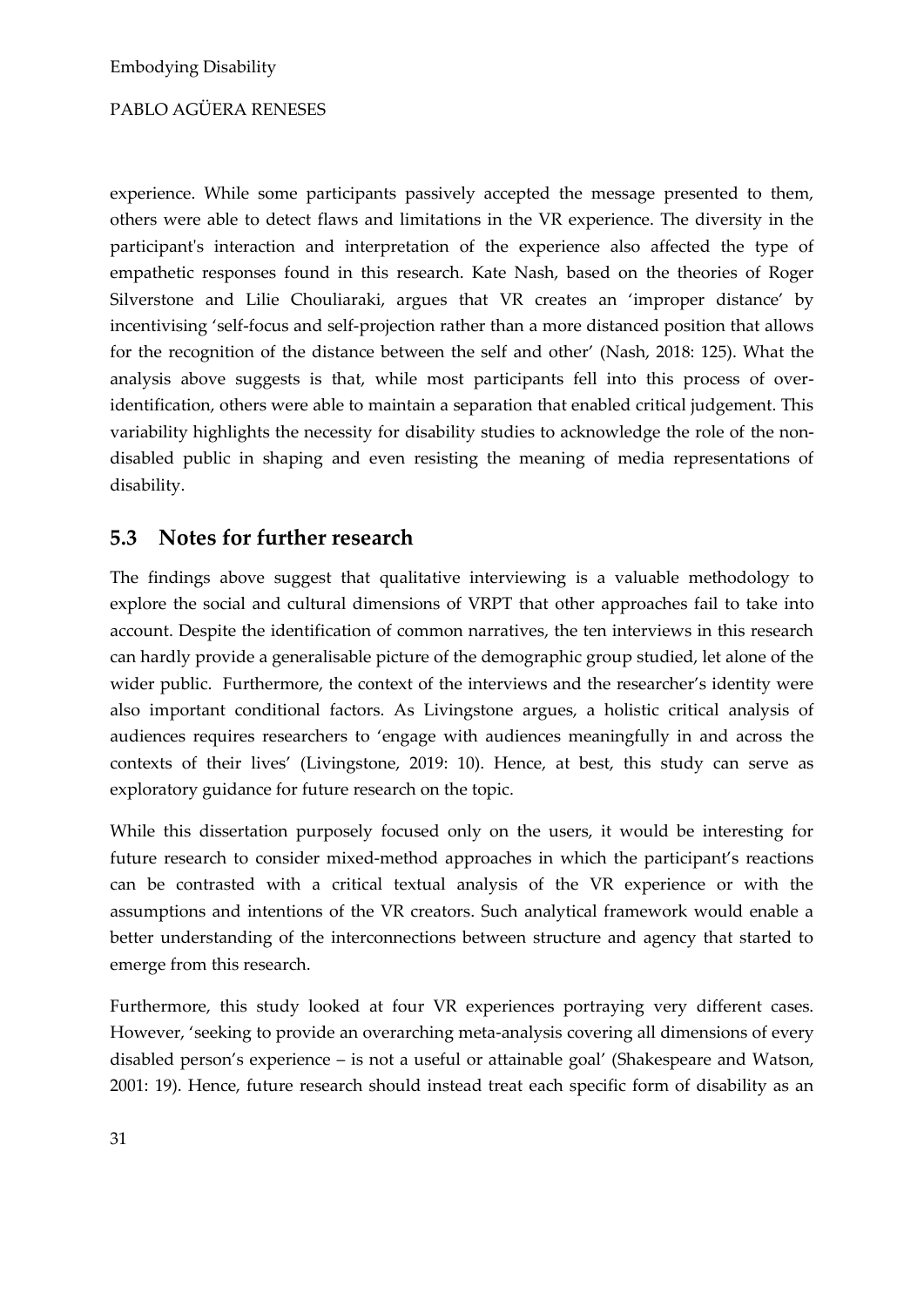PABLO AGÜERA RENESES

independent unit of analysis, focusing on individual cases of VR representation instead of looking for imperfect generalisations.

### **6 CONCLUSION**

While researchers in humanitarian communications and journalism are starting to respond to the increasing use of Virtual Reality in their field (see Hassan, 2019; Nash, 2018), disability studies scholars have not yet entered the debate. This study represents an initial exploratory attempt to understand the social and cultural effects of the embodiment of virtual nonnormative bodies by non-disabled users. Doing this from the perspective of critical disability studies helps to contextualise the phenomenon of virtual embodiment as part of an extended history of media representations of disability. Furthermore, due to its innovative nature, VRPT provides the perfect opportunity to test some of the deeply rooted assumptions in the British disability studies tradition.

This study found VRPT to be largely successful in its proclaimed objectives of immersing the user into the lived experience of a disabled person and generating an empathic reaction from them. This result concurs with the positivist accounts of previous neuroscientific and psychological research on the topic. However, the use of qualitative interviewing, instead of survey data and quantitative measurements, enabled the discussion of other aspects of the participant's reaction that challenge this initial promising picture.

The VRPT experiences evoked in the participants a negative, isolationist and, in some instances, medicalised understanding of disability. Furthermore, despite generating an empathic connection, they generally failed to bring about the appropriate attitude-change. In this sense, the use of VRPT fits surprisingly well with Mitchell and Snyder's description of literature as 'both a utilitarian tool for transformation and a medium to further stigmatising disability in the imaginations of its audience' (Mitchell and Snyder, 1997: 13).

However, it would be a mistake to consider this a unanimous and homogeneous reaction or to blame the problems of VRPT solely on its individualist focus. Despite the fact that VRPT was found to fall short of its promise to bring about social change through empathy, the conclusion of this research is not to reject the medium altogether. Beyond the non-disabled users' reaction, there is an inherent value in allowing disabled people to express their lived experience, and VRPT proved to be an engaging tool to explore the internal dimensions of oppression that are, otherwise, generally overlooked. However, in order to avoid the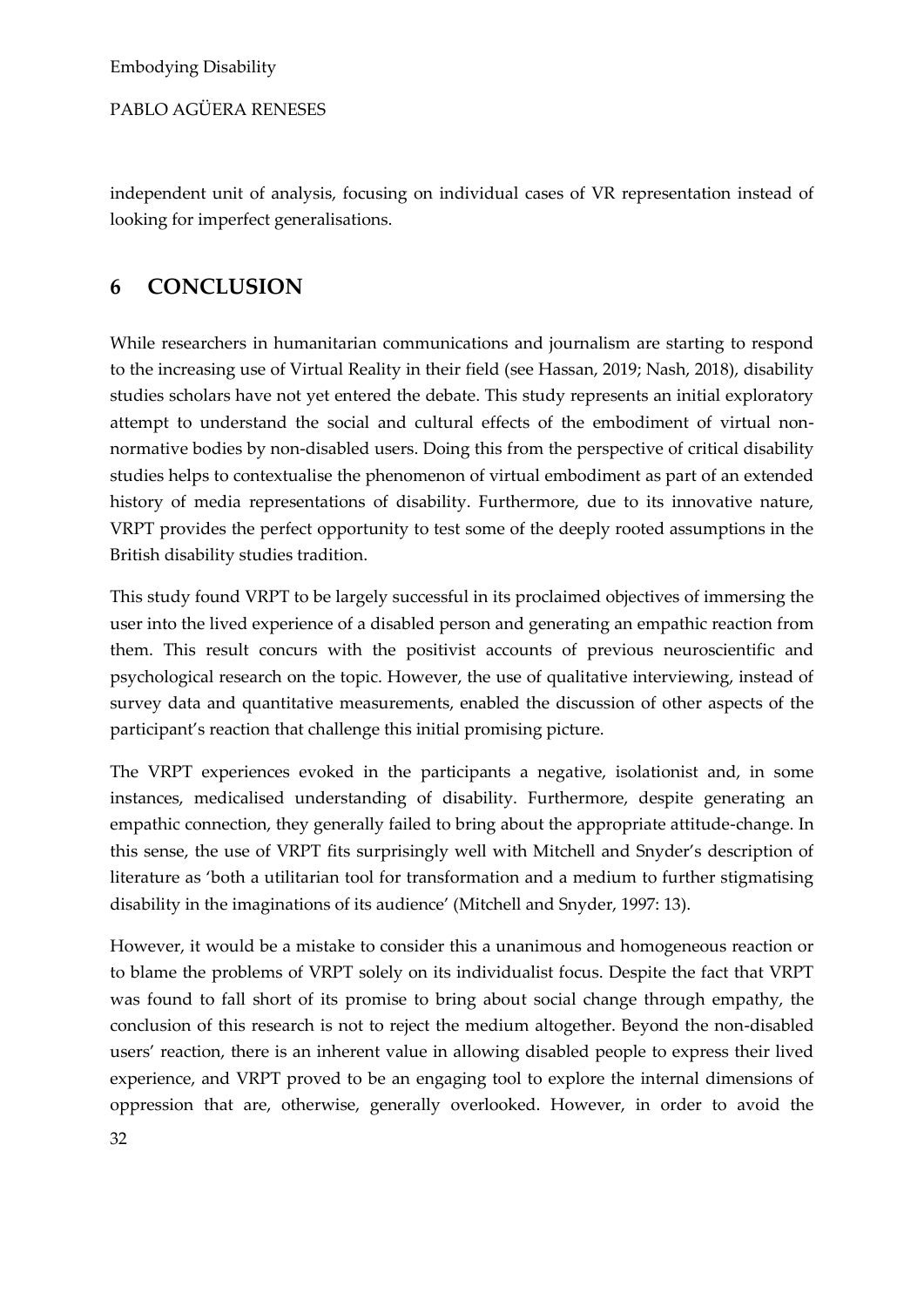### PABLO AGÜERA RENESES

negative consequences and unequal power structures found by this research, it is essential to increase the accessibility to VR for both disabled creators and disabled users and to understand that social inclusion requires more than a mediated understanding of the other.

Perhaps, the most important lesson from the study is that, in the same way that the VR industry would benefit from more inclusion of disabled creators telling their own stories, VR research would also benefit significantly from the contributions of critical disability scholars, particularly in the form of emancipatory research.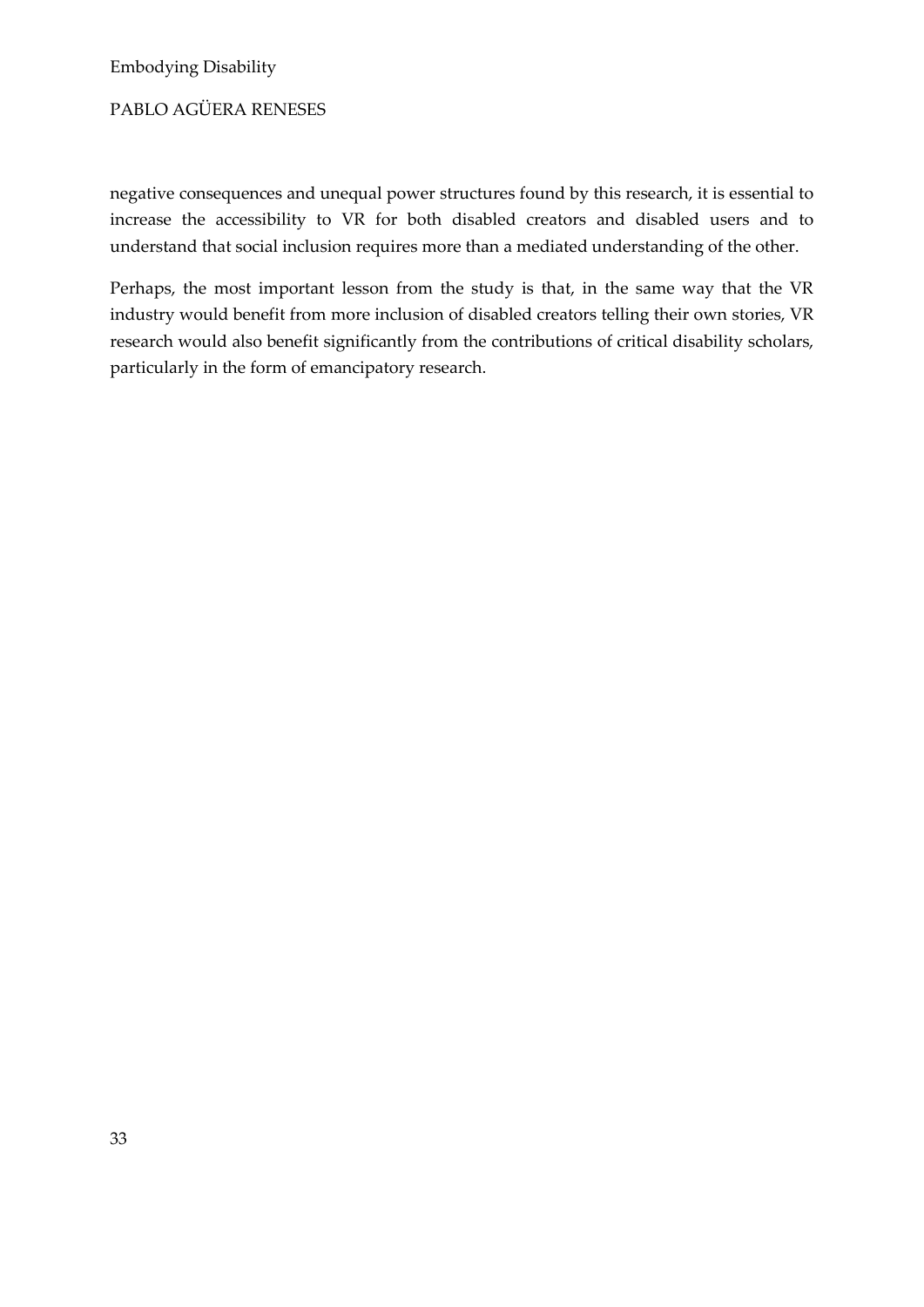### **REFERENCES**

Alzheimer's Research UK (2017) A Walk Through Dementia, URL: http://www.awalkthroughdementia.org [Last Consulted 03/08/19].

Arendt, H. (1998) *The Human Condition*, Chicago, IL: The University of Chicago Press.

Assmann, A. and Detmers, I. (eds) (2015) *Empathy and its Limits*, New York, NY: Palgrave Macmillan.

Bailey, C. (1996) Virtual Skin: Articulating Race in Cyberspace, *Border/Lines* (38/39): 18-24.

Bailey, J. O., Bailenson, J. N. and Casasanto, D. (2016) When Does Virtual Embodiment Change Our Minds?, *Presence Teleoperators and Virtual Environments* 25(3): 222–233.

Banakou, D., Hanumanthu, P. D. and Slater, M. (2016) Virtual Embodiment of White People in a Black Virtual Body Leads to a Sustained Reduction in Their Implicit Racial Bias, *Frontiers in Human Neuroscience* 10: 1-12, URL: <http://journal.frontiersin.org/article/10.3389/fnhum.2016.00601/full> [Last consulted 19/08/19].

Barnes, C. (1992) *Disabling Imagery and the Media: An Exploration of the Principles for Media Representations of Disabled People*, Krumlin: The British Council of Organisations of Disabled People and Ryburn Publishing Limited.

Behrenshausen, B. G. (2013) The Active Audience, Again: Player-Centric Game Studies and the Problem of Binarism, *New Media & Society* 15(6): 872–889.

Bertin, J. (2019) Manic VR, URL:<http://www.kalinabertin.com/manic-vr/> [Last consulted 03/08/19].

Bloom, P. (2016) *Against Empathy: The Case for Rational Compassion*, New York, NY: Ecco.

Bolderston, A. (2012) Conducting a Research Interview, *Journal of Medical Imaging and Radiation Sciences* 43(1): 66–76.

Boven, L. V. and Loewenstein, G. (2005) Empathy Gaps in Emotional Perspective Taking, pp. 284– 297 in B. F. Malle and S. D. Hodges (eds) *Other Minds: How Humans Bridge the Divide Between Self and Others*, New York, NY: The Guilford Press.

Boven, L. V., Loewenstein, G., Dunning, D. and Nordgren, L. F. (2013) Changing Places: A Dual Judgment Model of Empathy Gaps in Emotional Perspective Taking, *Advances in Experimental Social Psychology* 48: 117–171.

Braun, V. and Clarke, V. (2006) Using Thematic Analysis in Psychology, *Qualitative Research in Psychology* 3(2): 77–101.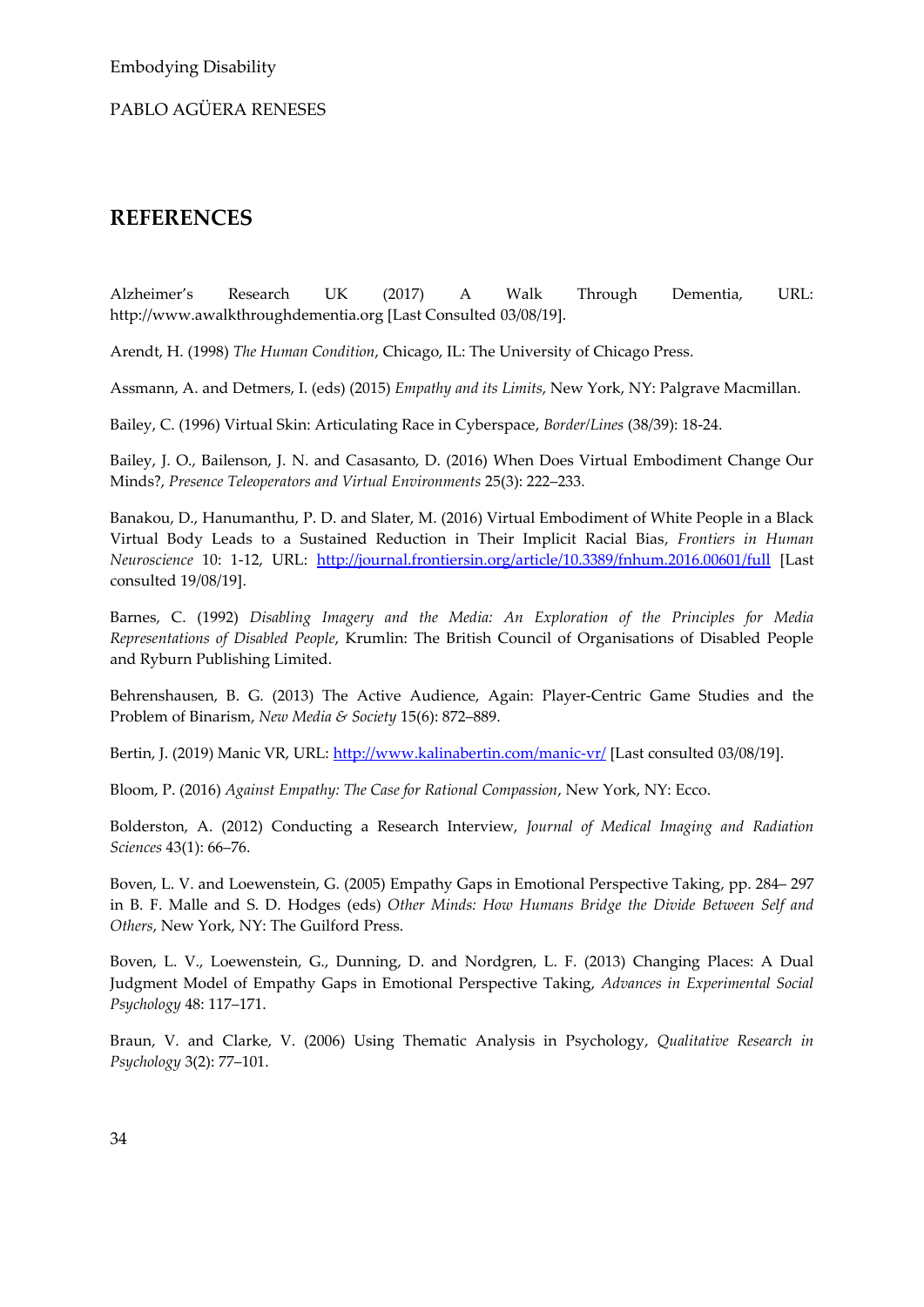Bregman, A., Fernando, S. and Hawking, L. (2017) The Party: A Virtual Experience of Autism - 360 Video. *The Guardian*, 7 October: [https://www.theguardian.com/technology/2017/oct/07/the-party-a](https://www.theguardian.com/technology/2017/oct/07/the-party-a-virtual-experience-of-autism-360-video)[virtual-experience-of-autism-360-video](https://www.theguardian.com/technology/2017/oct/07/the-party-a-virtual-experience-of-autism-360-video) [Last consulted 03/08/19].

Breithaupt, F. (2015) Empathy For Empathy's Sake: Aesthetics and Everyday Empathic Sadism, pp. 151–165 in A. Assmann and I. Detmers (eds) *Empathy and Its Limits*, New York, NY: Palgrave Macmillan.

Brown, L. and Boardman, F. K. (2011) Accessing the Field: Disability and the Research Process, *Social Science & Medicine* 72(1): 23–30.

Buckle, C. (2018) AR vs VR: The Challenges and Opportunities in 2019, *GlobalWebIndex*, 19 November, URL: <https://blog.globalwebindex.com/chart-of-the-week/augmented-virtual-reality/> [Last consulted 03/08/19].

Carey, K., Saltz, E., Rosenbloom, J., Micheli, M., Choi, J. O. and Hammer, J. (2017) Toward Measuring Empathy in Virtual Reality, paper presented at the Annual Symposium on Computer-Human Interaction in Play (CHI PLAY), Amsterdam, The Netherlands, 551–559.

Carr, D. (2014a) Ability, Disability and Dead Space, *Game Studies* 14(2), URL: <http://gamestudies.org/1402/articles/carr> [Last consulted 03/08/19].

Carr, D. (2014b) Representations of Ability in Digital Games, paper presented at the Critical Evaluation of Game Studies Seminar, University of Tampere, Finland.

Carr, D. (2011) Constructing Disability in Online Worlds: Conceptualising Disability in Online Research, pp. 177–190 in A. Peachey and M. Childs (eds) *Reinventing Ourselves: Contemporary Concepts of Identity in Virtual Worlds*, London: Springer.

Challita, M. (2016) From Empathic Mind to Moral Behaviour: The "Who", "Why" and "How", *Medicine, Health Care and Philosophy* 19(4): 517–522.

Chan, D. M. and Zoellick, M. R. B. (2011) World Report on Disability. *World Health Organization*, URL: https://www.who.int/disabilities/world\_report/2011/en/ [Last consulted 03/08/19].

Chapman, M. (2009) The Art of Respectful Language. *Equality Training*, URL: http://www.equalitytraining.co.uk/images/news/language\_of\_respect.pdf [Last consulted 03/08/19].

Corker, M., French, S. and French, S. (eds) (1999) *Disability Discourse*, Buckingham: Open University Press.

Corker, M. and Shakespeare, T. (eds) (2002) *Disability/Postmodernity: Embodying Disability Theory*, London: Continuum.

Couser, G. T. (2005) Disability, Life Narrative, and Representation, *PMLA* 120(2): 602–606.

Danieli, A. and Woodhams, C. (2005) Emancipatory Research Methodology and Disability: A Critique, *International Journal of Social Research Methodology* 8(4): 281–296.

35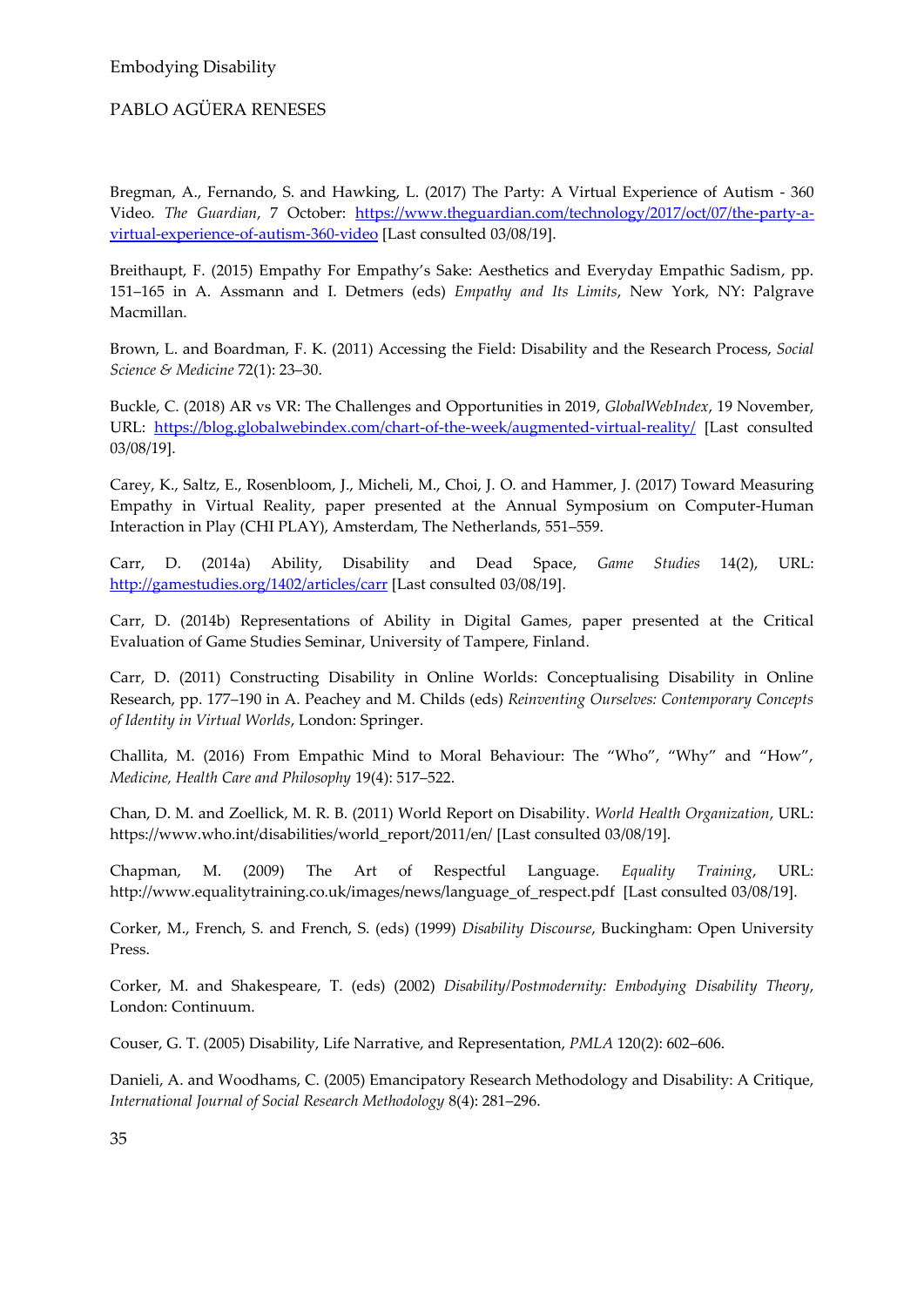Darling, R. B. (2013) *Disability and Identity: Negotiating Self in a Changing Society*, Boulder, CO: Lynne Rienner Publishers.

Elmir, R., Schmied, V., Jackson D. and Wilkes, L. (2011) Interviewing People About Potentially Sensitive Topics, *Nurse Researcher* 19(1): 12–16.

Farmer, M. and Macleod, F. (2011) Involving Disabled People in Social Research, *Office for Disability Issues,* URL:

[https://assets.publishing.service.gov.uk/government/uploads/system/uploads/attachment\\_data/file/32](https://assets.publishing.service.gov.uk/government/uploads/system/uploads/attachment_data/file/321254/involving-disabled-people-in-social-research.pdf) [1254/involving-disabled-people-in-social-research.pdf](https://assets.publishing.service.gov.uk/government/uploads/system/uploads/attachment_data/file/321254/involving-disabled-people-in-social-research.pdf) [Last consulted: 03/08/19].

Flower, A., Burns, M. K. and Bottsford-Miller, N. A. (2007) Meta-Analysis of Disability Simulation Research, *Remedial and Special Education* 28(2): 72–79.

Fraser, N. (2003) Social Justice in the Age of Identity Politics: Redistribution, Recognition, and Participation, pp. 7–109 in N. Fraser and A. Honneth (eds) *Redistribution or Recognition? A Political-Philosophical Exchange*, London: Verso.

French, S. (2007) Simulation Exercises in Disability Awareness Training: A Critique, *Disability, Handicap & Society* 7(3): 257-266.

Gabel, M. and Holland, M. (2018) Face to Face Story, URL:<https://www.facetofacestory.com/about> (Last consulted 03/08/19).

Galletta, A. (2013) *Mastering the Semi-Structured Interview and Beyond: From Research Design to Analysis and Publication*, New York, NY: New York University Press.

Ginsburg, F. (2012) Disability in the Digital Age, pp. 101–126 in H. A. Horst and D. Miller (eds) *Digital Anthropology*, London: Berg.

González-Franco, M., Pérez-Marcos, D., Spanlang, B. and Slater, M. (2010) The Contribution of Real-Time Mirror Reflections of Motor Actions on Virtual Body Ownership in an Immersive Virtual Environment, paper presented at the 2010 IEEE Virtual Reality Conference, Waltham, US, 111–114.

Goodley, D. (2011) *Disability Studies: An Interdisciplinary Introduction*, Los Angeles, CA: SAGE.

Goodley, D., Lawthom, R. and Runswick, C. K. (2014) Posthuman Disability Studies, *Subjectivity* 7(4), 342–361.

Groom, V., Bailenson, J. N. and Nass, C. (2009) The Influence of Racial Embodiment on Racial Bias in Immersive Virtual Environments, *Social Influence* 4(3): 231–248.

Grue, J. (2011) Discourse analysis and disability: Some topics and issues, *Discourse & Society* 22(5): 532– 546.

Haller, B. A. (2010) *Representing Disability in an Ableist World: Essays on Mass Media*, Louisville, KY: The Advocado Press.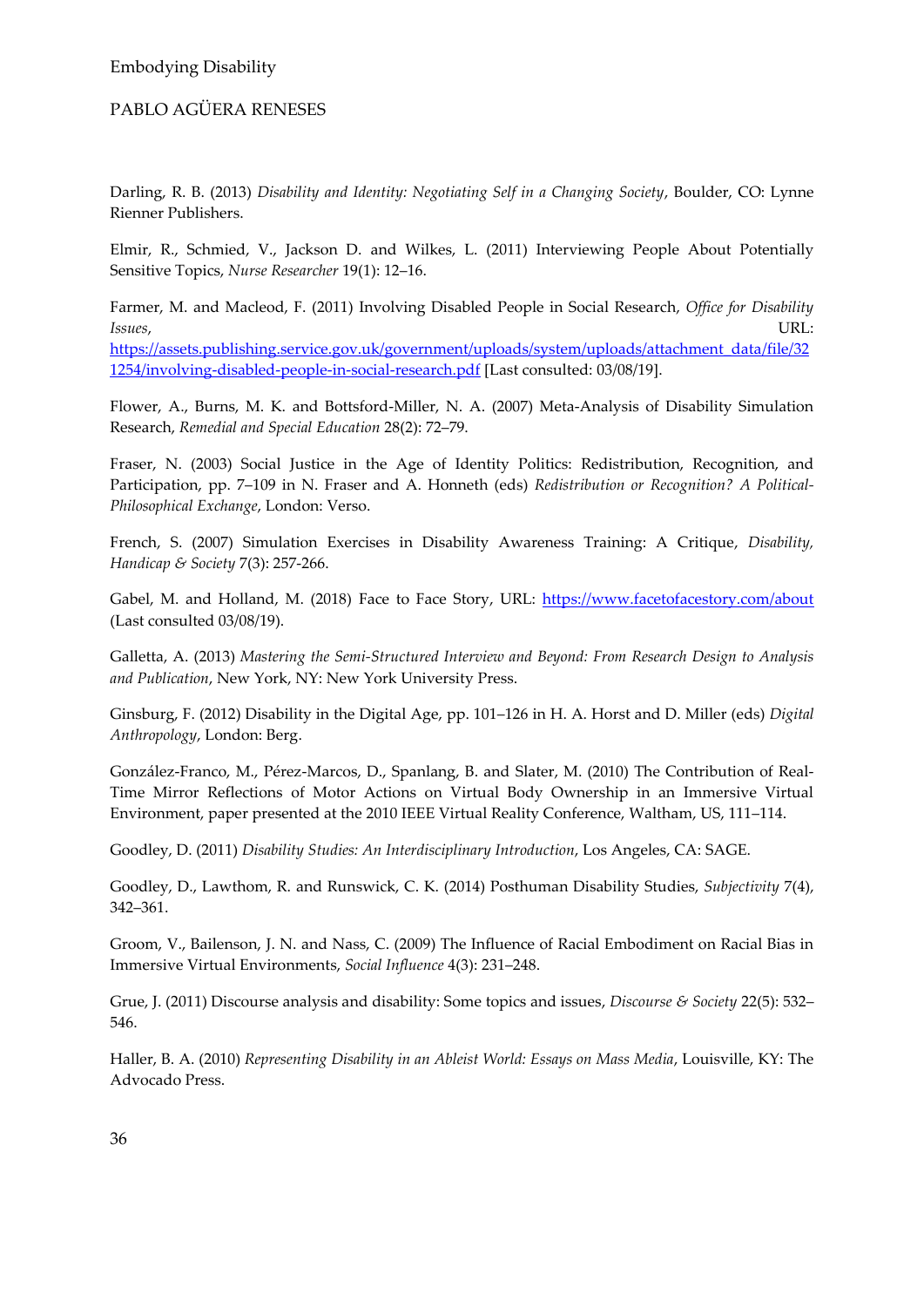Hassan, R. (2019) Digitality, Virtual Reality and The 'Empathy Machine', *Digital Journalism*, URL: <https://www.tandfonline.com/doi/full/10.1080/21670811.2018.1517604> [Last consulted 03/08/19].

Hayles, K. (1999) *How We Became Posthuman: Virtual Bodies in Cybernetics, Literature, and Informatics*, Chicago, IL: University of Chicago Press.

Hayles, N. K. (1993) The Seductions of Cyberspace, pp. 173–190 in V. A. Conley (ed.) *Rethinking Technologies*, Minneapolis, MN: University of Minnesota Press.

Heim, M. (1995) The Design of Virtual Reality, *Body & Society* 1(3-4): 65–77.

Henrich, J., Heine, S. J., & Norenzayan, A. (2010) The Weirdest People in the World?, *Behavioral and Brain Sciences* 33(2–3): 61–83.

Herrera, F., Bailenson, J., Weisz, E. and Ogle, E., Zaki, J. (2018) Building Long-Term Empathy: A Large-Scale Comparison of Traditional and Virtual Reality Perspective-Taking, *PLoS ONE* 13(10), URL: <https://journals.plos.org/plosone/article?id=10.1371/journal.pone.0204494></u> [Last consulted 03/08/19].

Hosking, D. L. (2008) Critical Disability Theory, paper presented at the 4th Biennial Disability Studies Conference, Lancaster, UK.

Iwakuma, M. (2002) The Body as Embodiment: An Investigation of the Body by Merleau-Ponty, pp. 76–87 in M. Corker and T. Shakespeare (eds) *Disability/Postmodernity: Embodying Disability Theory,*  London: Continuum.

Kalyanaraman, S. S., Penn, D. L., Ivory, J. D. and Judge, A. (2010) The Virtual Doppelganger: Effects of a Virtual Reality Simulator on Perceptions of Schizophrenia, *The Journal of Nervous and Mental Disease* 198(6): 437–443.

Kilteni, K., Groten, R. and Slater, M. (2012) The Sense of Embodiment in Virtual Reality, *Presence: Teleoperators and Virtual Environments* 21(4): 373–387.

Lawless, B. and Chen, Y.-W. (2019) Developing a Method of Critical Thematic Analysis for Qualitative Communication Inquiry, *Howard Journal of Communications* 30(1): 92–106.

Lee, S. H. M., Sergueeva, K., Catangui, M. and Kandaurova, M. (2017) Assessing Google Cardboard Virtual Reality as a Content Delivery System in Business Classrooms, *Journal of Education for Business* 92(4): 153–160.

Livingstone, S. (2019) Audiences in an Age of Datafication: Critical Questions for Media Research, *Television & New Media* 20(2): 170–183.

Livingstone, S. (2003) The Changing Nature of Audiences: From the Mass Audience to the Interactive Media User, pp. 337–359 in A. N. Valdivia (ed.) *A Companion to Media Studies*, Malden, MA: Blackwell Publishing.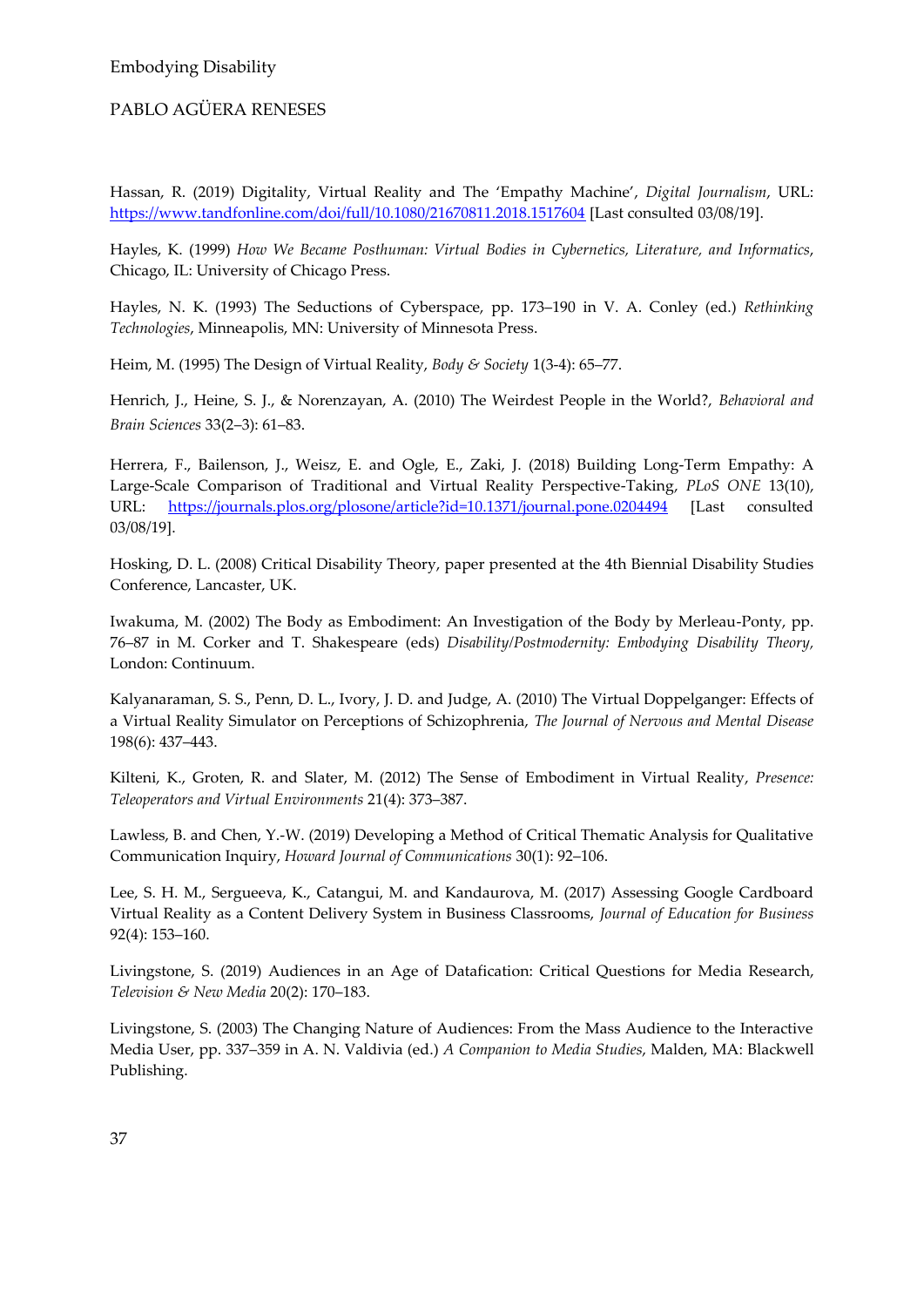Loon, A. V., Bailenson, J., Zaki, J., Bostick, J. and Willer, R. (2018) Virtual Reality Perspective-Taking Increases Cognitive Empathy for Specific Others, *PLoS ONE* 13(8), URL: <https://journals.plos.org/plosone/article?id=10.1371/journal.pone.0202442> [Last consulted 03/08/19].

Louie, A. K., Coverdale, J. H., Balon, R., Beresin, E. V., Brenner, A. M., Guerrero, A. P. S. and Roberts, L. W. (2018) Enhancing Empathy: A Role for Virtual Reality?, *Academic Psychiatry* 42(6): 747–752.

Maguire, M. and Delahunt, B. (2017) Doing a Thematic Analysis: A Practical, Step-by-Step Guide for Learning and Teaching Scholars, All Ireland Journal of Higher Education 9(3), URL: <https://ojs.aishe.org/index.php/aishe-j/article/view/335> [Last consulted: 03/08/19].

Maharaj, C. M. (2017) Embodiment and the Boundaries Between Us in Virtual Reality: A Critical Analysis of Inclusivity in Social Virtual Reality Environments, *MUEP*, URL: <http://muep.mau.se/handle/2043/23611> [Last consulted: 03/08/19].

Mantymaki, M. (2014) Voyeurism and Exhibitionism as Gratifications from Prosuming Social Networking Sites, paper presented at the European Conference on Information Systems (ECIS), Tel Aviv, Israel, 9-11.

Marks, D. (1999a) Dimensions of Oppression: Theorising the Embodied Subject, *Disability & Society* 14(5): 611–626.

Marks, D. (1999b) *Disability: Controversial Debates and Psychosocial Perspectives*, New York: NY, Routledge.

Marks, D. (1997) Models of Disability, *Disability and Rehabilitation* 19(3): 85–91.

Matthiesen, N. and Klitmøller, J. (2019) Encountering the Stranger: Hannah Arendt and the Shortcomings of Empathy as a Moral Compass, *Theory & Psychology* 29(2): 182–199.

Meekosha, H. and Shuttleworth, R. (2009) What's So 'Critical' About Critical Disability Studies?, *Australian Journal of Human Rights* 15(1): 47–75.

Merleau-Ponty, M. (1962) *Phenomenology of Perception*, London: Routledge.

Mitchell, D. T. and Snyder, S. L. (2001) *Narrative Prosthesis: Disability and the Dependencies of Discourse*, Ann Arbor, MI: University of Michigan Press.

Mitchell, D. T. and Snyder, S. L. (1997) *The Body and Physical Difference: Discourses of Disability*. Ann Arbor, MI: University of Michigan Press.

Morie, J. F. (2007) Performing in (Virtual) Spaces: Embodiment and Being in Virtual Environments, *International Journal of Performance Arts and Digital Media* 3(2-3): 123–138.

Murray, C. D. and Sixsmith, J. (1999) The Corporeal Body in Virtual Reality, *Ethos* 27(3): 315– 343.

Nash, K. (2018) Virtual Reality Witness: Exploring the Ethics of Mediated Presence, *Studies in Documentary Film* 12(2): 119–131.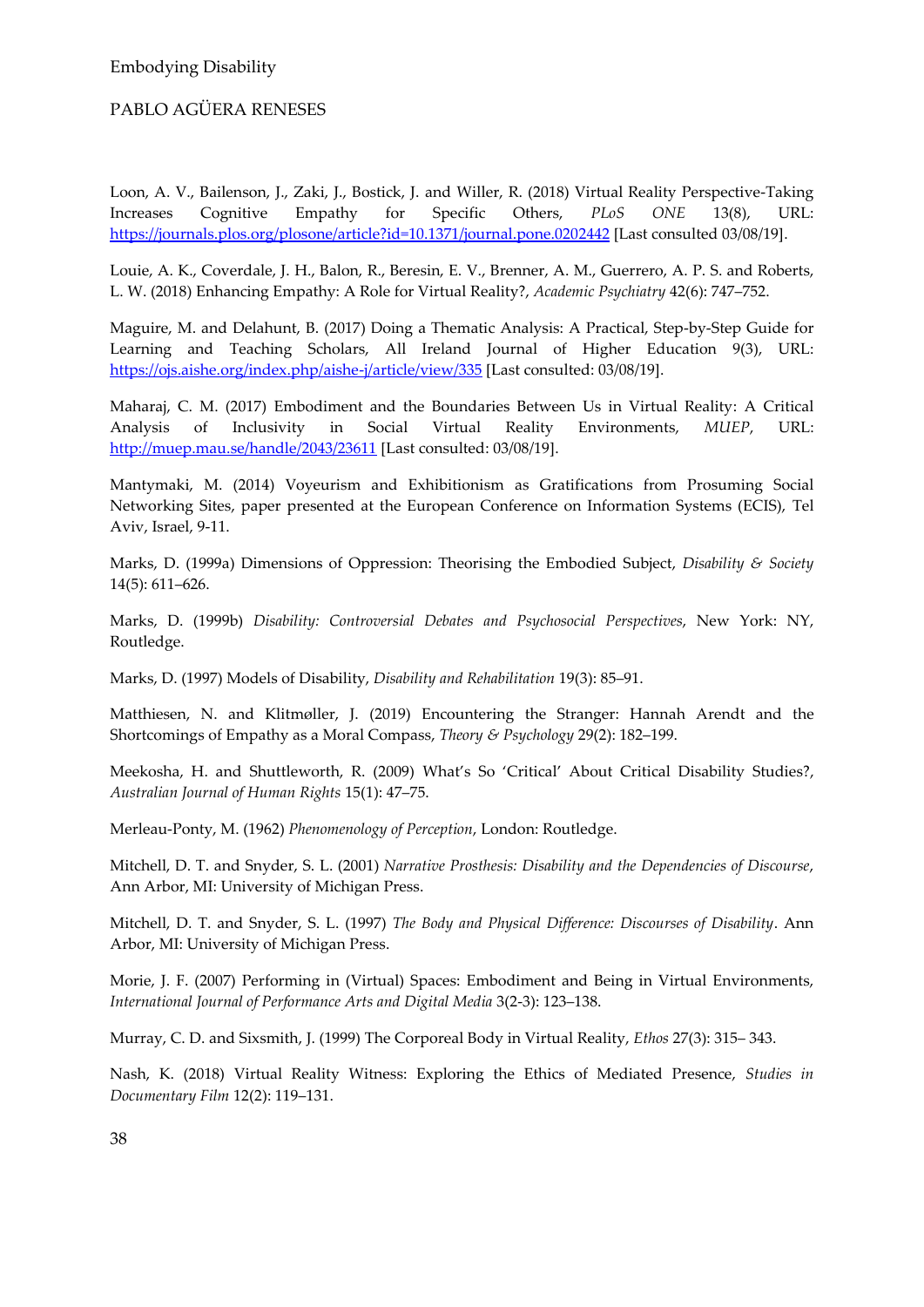Oakley, A. (2013) Interviewing Women: A Contradiction in Terms, pp. 30-61 in H. Robert (ed.) *Doing Feminist Research,* London: Routledge and Kegan Paul.

Opdenakker, R. (2006) Advantages and Disadvantages of Four Interview Techniques in Qualitative Research, *Forum: Qualitative Social Research* 7(4), URL: [http://www.qualitative](http://www.qualitative-research.net/index.php/fqs/article/view/175/391)[research.net/index.php/fqs/article/view/175/391](http://www.qualitative-research.net/index.php/fqs/article/view/175/391) [Last consulted 03/08/19].

Overboe, J. (1999) 'Difference in Itself': Validating Disabled People's Lived Experience, *Body & Society* 5(4): 17–29.

Prinz, J. (2011) Against Empathy, *The Southern Journal of Philosophy* 49(1): 214–233.

Reinharz, S. (1992) *Feminist Methods in Social Research*, New York: Oxford University Press.

Richardson, M. (1990) Mental Handicap Nursing. Disabled for a Day, *Nursing Times* 86(21): 66–68.

Riva, G., Waterworth, J. and Murray, D. (eds) (2014) *Interacting with Presence: HCI and the Sense of Presence in Computer-Mediated Environments*, Warsaw: De Gruyter Open.

Robinson, O. C. (2014) Sampling in Interview-Based Qualitative Research: A Theoretical and Practical Guide, *Qualitative Research in Psychology* 11(1): 25–41.

Sen, A. K. (1977) Rational Fools: A Critique of the Behavioral Foundations of Economic Theory, *Philosophy and Public Affairs* 6(4): 317–344.

Shakespeare, T. (2006) The Social Model of Disability, pp. 197-204 in L. J. Davis (ed.) *The Disability Studies Reader*, New York: Routledge.

Shakespeare, T. (1999) Art and Lies? Representations of Disability on Film, pp. 164–172 in M. Corker and S. French (eds) *Disability Discourse*, Buckingham: Open University Press.

Shakespeare, T. and Watson, N. (2001) The Social Model of Disability: An Outdated Ideology?, pp. 9– 28 in S. Barnartt and B. Altman (eds) *Exploring Theories and Expanding Methodologies: Where We Are and Where We Need to Go* (*Research in Social Science and Disability, Vol. 2*), Bingley: Emerald Group Publishing Limited.

Sharkey, P., Brooks, T. and Cobb, S. (2006) A Decade of Research and Development in Disability, Virtual Reality and Associated Technologies: Promise or Practice?, paper presented at the 6th International Conference on Disability, Virtual Reality and Associated Technologies, Esbjerg, Denmark, 51-68.

Shin, D. (2018) Empathy and Embodied Experience in Virtual Environment: To What Extent Can Virtual Reality Stimulate Empathy and Embodied Experience?, *Computers in Human Behavior* 78: 64–73.

Silverman, A. M. (2015) The Perils of Playing Blind: Problems with Blindness Simulation and a Better Way to Teach about Blindness, *Journal of Blindness Innovation and Research (JBIR)* 5(2), URL: <https://www.nfb.org/images/nfb/publications/jbir/jbir15/jbir050201.html> [Last consulted 03/08/19].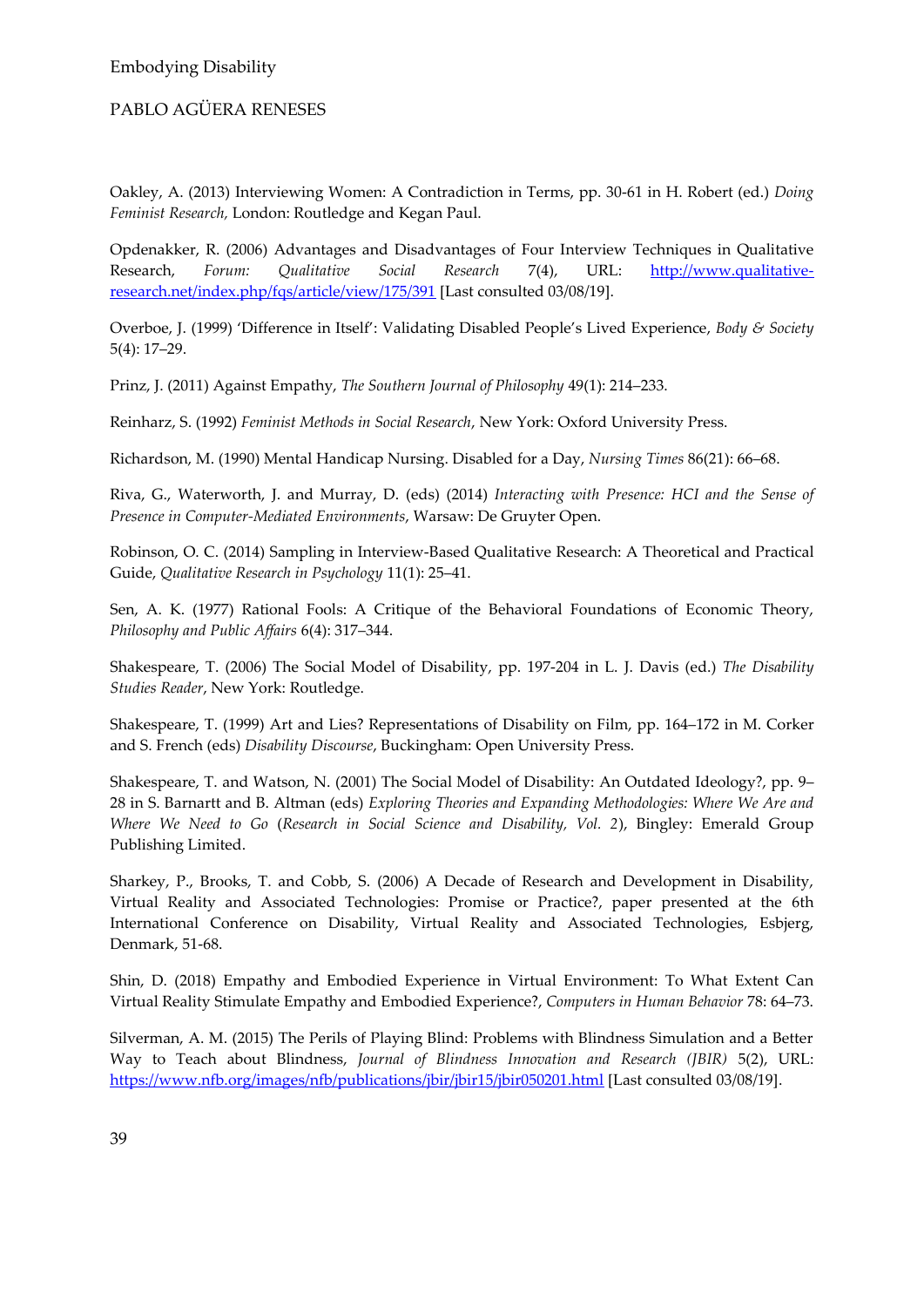Silverman, A. M., Gwinn, J. D. and Van Boven, L. (2015) Stumbling in Their Shoes: Disability Simulations Reduce Judged Capabilities of Disabled People, *Social Psychological and Personality Science* 6(4): 464–471.

Slater, M. and Sanchez-Vives, M. V. (2016) Enhancing Our Lives with Immersive Virtual Reality, *Frontiers in Robotics and AI* 3(74), URL: <https://www.frontiersin.org/articles/10.3389/frobt.2016.00074/full> [Last consulted 03/08/19].

Sobchack, V. (1995) Beating the Meat/Surviving the Text, or How to Get Out of this Century Alive, *Body & Society* 1(3-4): 205–214.

Titchkosky, T. (2003) *Disability, Self, and Society*, Toronto: University of Toronto Press.

Vermeule, B. (2011) *Why Do We Care about Literary Characters?,* Baltimore, MD: Johns Hopkins University Press.

VWR (2019) A Vision for Women and Virtual Reality, URL:<http://www.vwvr.org/> [Last consulted 03/08/19].

Warren, C. A. B. (2001) Qualitative Interviewing, pp. 83–102 in J. Gubrium and J. Holstein (eds) *Handbook of Interview Research*, Thousand Oaks, CA: SAGE Publications.

Waterworth, J. A. and Waterwoth, E. L. (2014) Altered, Expanded and Distributed Embodiment: The Three Stages of Interactive Presence, pp. 32-45 in G. Riva, J. A. Waterworth and D. Murray (eds) *Interacting with Presence: HCI and the Sense of Presence in Computer-Mediated Environments*, Warsaw: De Gruyter Open.

Whiting, L. S. (2008) Semi-Structured Interviews: Guidance for Novice Researchers, *Nursing Standard* 22(23): 35–40.

Wijma, E. M., Veerbeek, M. A., Prins, M., Pot, A. M. and Willemse, B. M. (2018) A Virtual Reality Intervention to Improve the Understanding and Empathy for People with Dementia in Informal Caregivers: Results of a Pilot Study, *Aging & Mental Health* 22(9): 1121–1129.

Woo, C. W. (2012) "Seeing Another/Seeing Oneself": Nondisabled Audiences' Perspectives on Disability in Two South Korean Films, "Oasis" (2002) and "Malaton" (2005), *Cultural Foundations of Education - Dissertations & Theses* 54, URL: [https://surface.syr.edu/cfe\\_etd/54/](https://surface.syr.edu/cfe_etd/54/) [Last consulted 03/08/19].

Yee, N. and Bailenson, J. (2007) The Proteus Effect: The Effect of Transformed Self- Representation on Behavior, *Human Communication Research* 33(3): 271–290.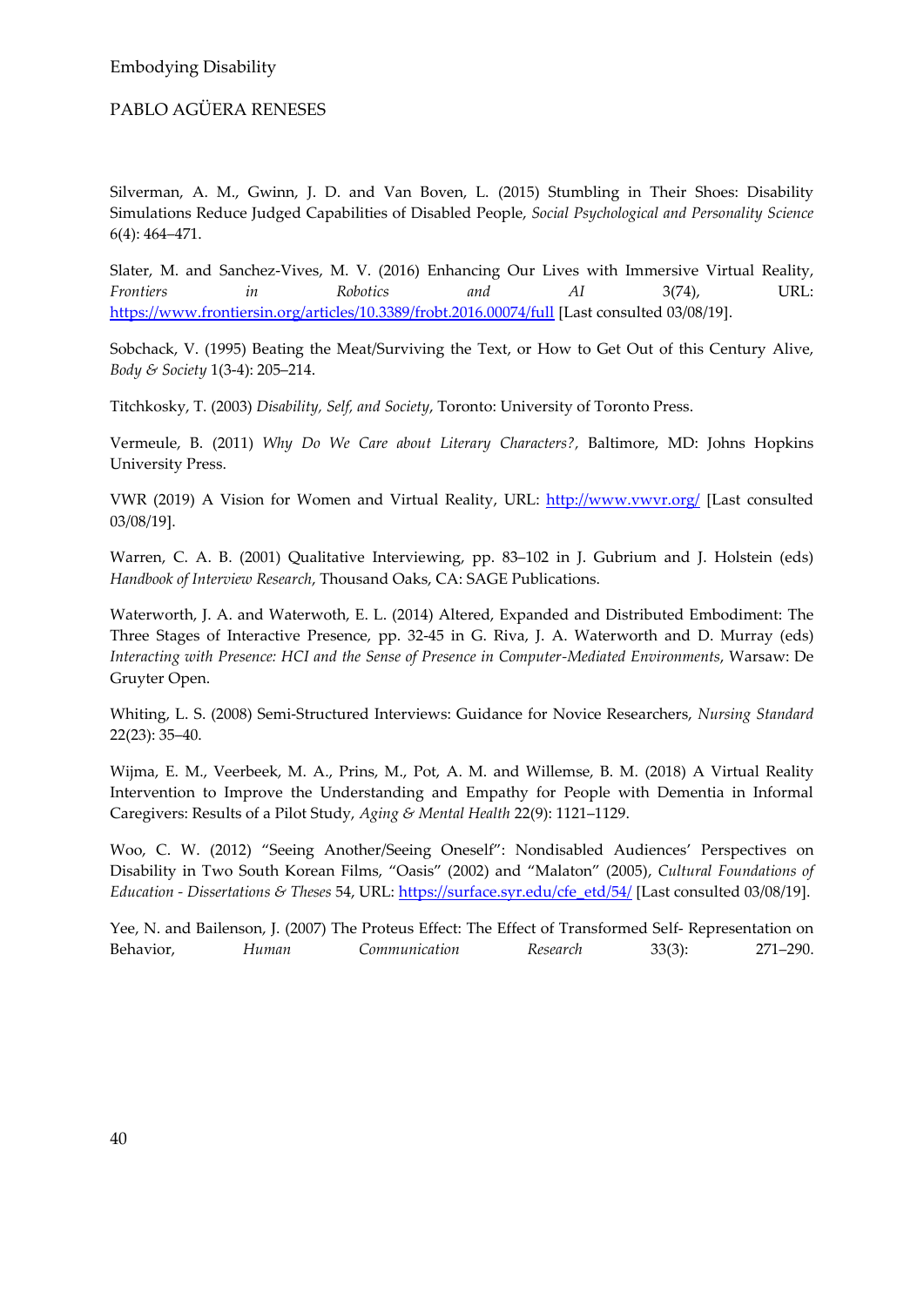# **APPENDIX A: PARTICIPANT PROFILES**

The following table provides information about the ten participants in the research. Note that the names have been changed to ensure anonymity.

| Name   | <b>Type</b>  | <b>VR</b> Experience | Previous knowledge or<br>experience of VR  | knowledge<br>Previous<br>or<br>experience of the disability |
|--------|--------------|----------------------|--------------------------------------------|-------------------------------------------------------------|
| Emily  | B            | <b>AWTD</b>          | <b>Basic</b>                               | N <sub>o</sub>                                              |
|        |              |                      | First-time user                            |                                                             |
| Julie  | B            | The Party            | Intermediate                               | Intermediate                                                |
|        |              |                      | Sporadic user                              |                                                             |
| Lara   | B            | <b>AWTD</b>          | <b>Basic</b>                               | Caregiver experience                                        |
|        |              |                      | First-time user                            | Academic knowledge                                          |
| Lisa   | B            | The Party            | Intermediate                               | N <sub>o</sub>                                              |
|        |              |                      | Sporadic user                              |                                                             |
| Lucas  | $\mathbf{A}$ | Face<br>Face<br>to   | Advanced                                   | Family member experience                                    |
|        |              | Manic VR             | Frequent<br>and<br>user<br>amateur creator |                                                             |
| Mary   | B            | The Party            | <b>Basic</b>                               | N <sub>o</sub>                                              |
|        |              |                      | Second-time user                           |                                                             |
| Mathew | B            | <b>AWTD</b>          | <b>Basic</b>                               | Family member experience                                    |
|        |              |                      | First-time user                            |                                                             |
| Nicola | B            | <b>AWTD</b>          | Intermediate                               | No                                                          |
|        |              |                      | Sporadic user (gaming)                     |                                                             |
| Robert | B            | The Party            | <b>Basic</b>                               | Yes                                                         |
|        |              |                      | First-time user                            | Friend experience                                           |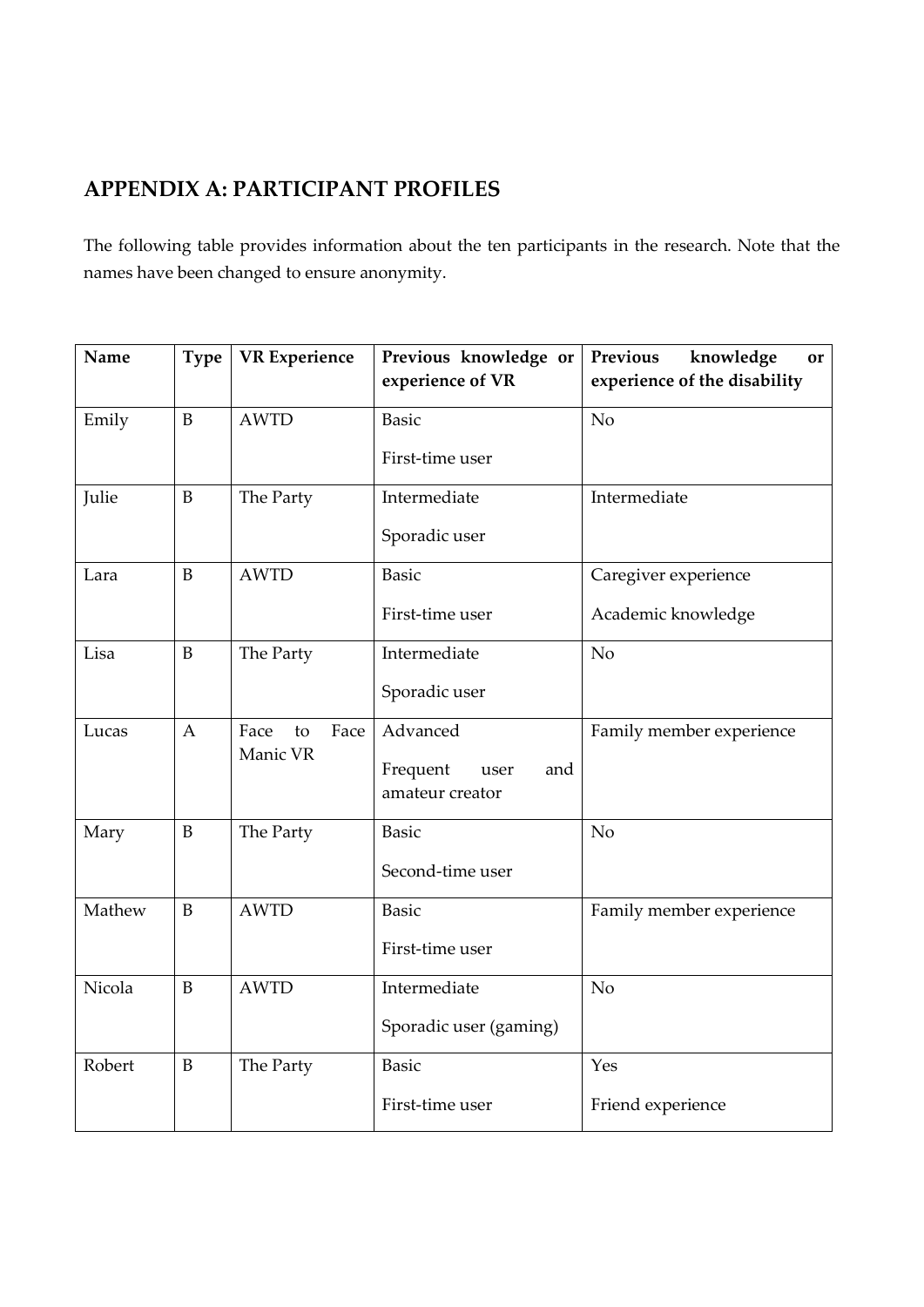| Rosa | R<br>υ | The Party | <b>Basic</b>    | No |
|------|--------|-----------|-----------------|----|
|      |        |           | First-time user |    |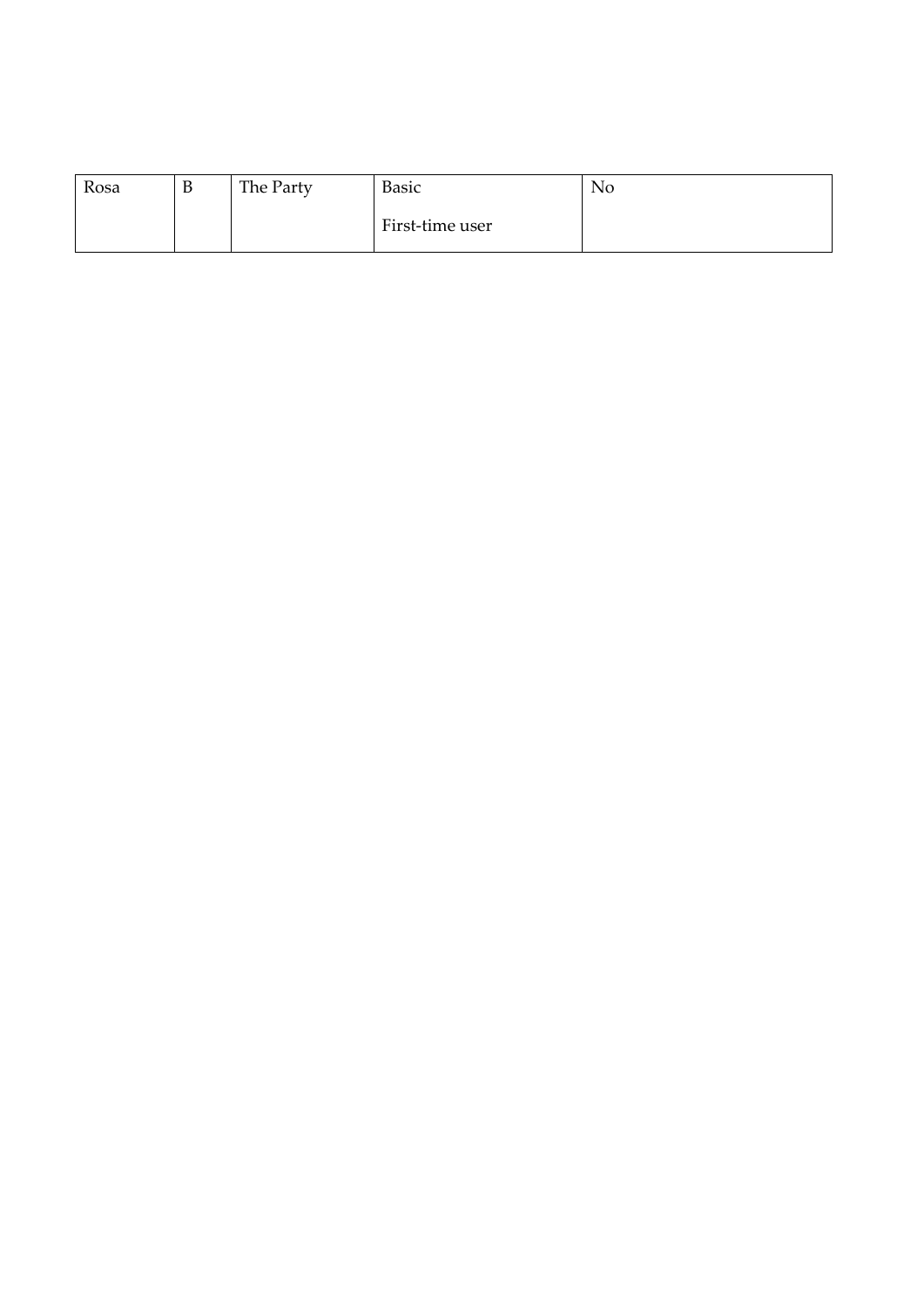### **APPENDIX B: DESCRIPTION OF VR EXPERIENCES**

This section includes a brief description of the VR experiences discussed in the research. The information was collected from the projects' websites or provided, under consent, by the creators themselves.

#### **Manic VR (2018)**

#### *Duration: 11 mins*

VR simulation that recreates the three stages of bipolarity (mania, psychosis and depression) through interactive psychedelic animations (Bertin, 2019). Guided by the voicemail recordings of the creator's siblings, 'the user embarks on a journey to decipher the whirlwind of mania, psychosis and depression' (Bertin, 2019). 'By enabling visitors to see and experience the heightening of senses, the poetic hallucinations and the beautiful but frightening imagination that can accompany manicdepression, this immersive experience aims to raise awareness and build empathy around the real, lived conditions of bipolar disorder' (Bertin, 2019). Complimentary piece to the feature-length documentary *Manic* (2017).

#### **Face to Face (FF) (2018)**

#### *Duration: 45-60 mins*

'An intimate look at gun injury and human resilience that is based on the life of a mother of two daughters, who wears a facial prosthetic due to near fatal gun injury' (Gabel and Holland, 2018). The immersive three-act installation involves a real-life recreation of her house, a virtual reality experience and a real-life conversation with the protagonist (Gabel and Holland, 2018).

#### **The Party (2017)**

*Duration: 7 min*

*Producer: The Guardian*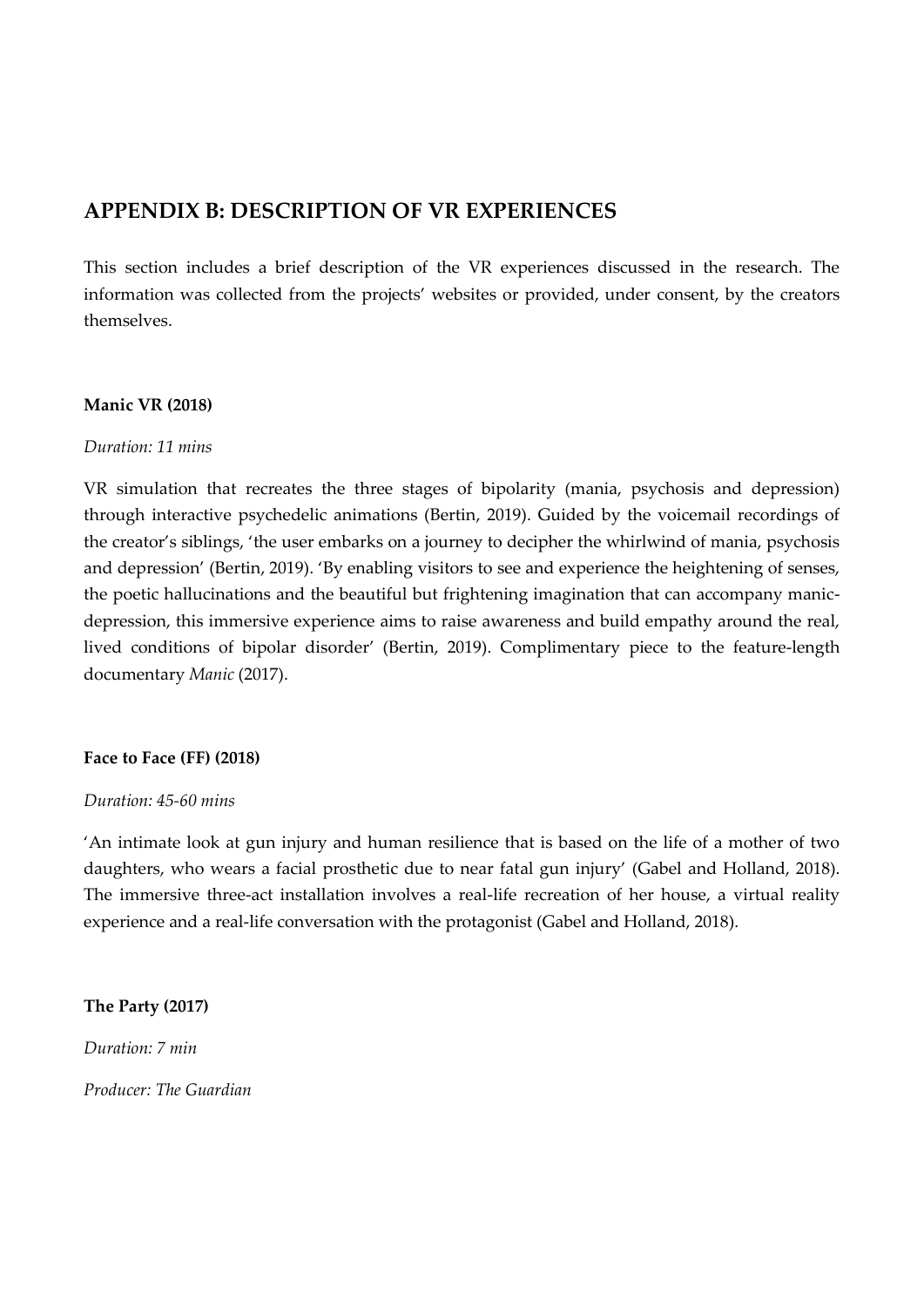360 film of an autistic teenager at a surprise party celebration (Bregman et al., 2017). 'You will hear her thoughts about what she is experiencing and how it is affecting her, and share the sensory overload that leads to a meltdown' (Bregman, Fernando, & Hawking, 2017). Both written and voiced by people with autism. 'The storyline was developed after extensive focus groups and interviews with people on the autism spectrum as well as with input from the National Autistic Society, the Autism Research Trust and the University of Cambridge' (Bregman, Fernando, & Hawking, 2017).

#### **A Walk Through Dementia: On The Road (AWTD) (2016)**

#### *Duration: 4 min*

#### *Producer: Alzheimer's Research UK and Visyon*

360-film that recreates the symptoms that a person with dementia may experience when walking through a busy street. 'Busy streets and noisy crowds can be overwhelming for someone with dementia, full of unfamiliar places and people' (Alzheimer's Research UK, 2017). One of three VR experiences developed by Alzheimer's Research UK to increase understanding of the everyday life of people with dementia (Alzheimer's Research UK, 2017). The experiences were created through interviews with people with dementia and are also being used as 'training resource designed to put healthcare professionals in the shoes of the people they care for' (Alzheimer's Research UK, 2017).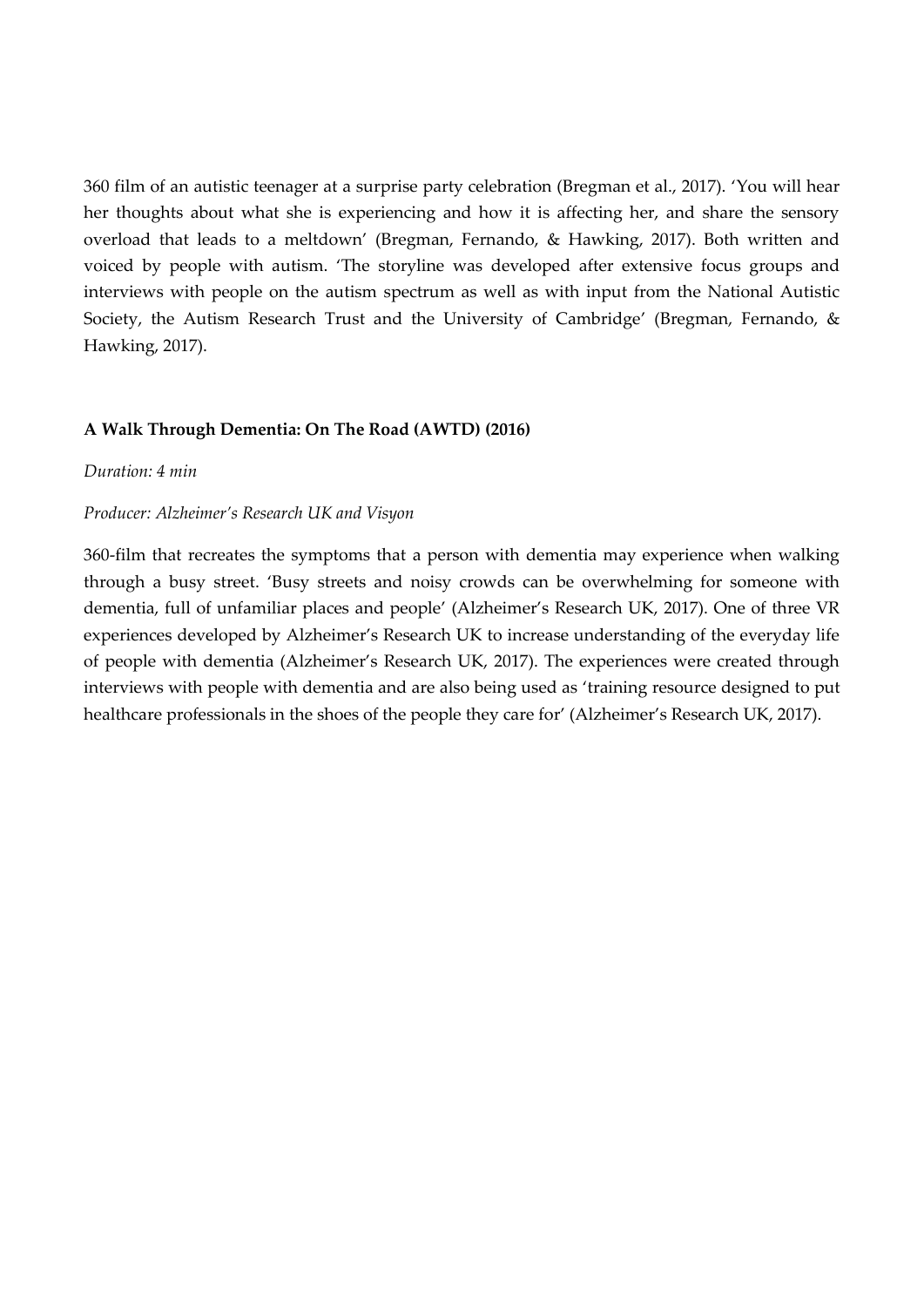### **APPENDIX C: TOPIC GUIDE**

### **Type A Participants**

General reception

- 1. Tell me about your previous experience with VR, had you use it before?
- 2. Generally, what did you think of the VR experience?
- 3. How did it make you feel?
- 4. What did you think was the message of the experience?

#### Representation of disability

- 5. Disability is a prevalent theme of this experience. If you don't mind sharing, tell me about your personal experiences regarding disability.
- 6. How did you feel about the way the experience presented the topic of disability?
- 7. Did this experience affect in any way your understanding of disability?
- 8. Did you feel identified in any away with the characters?

#### VR compared to other mediums

9. How do you compare VR experiences about disability to representations in other mediums (film, writing …)?

#### Final thoughts

- 10. Would you watch similar content again?
- 11. Is there anything else that we have not talked about yet and that you would want to mention?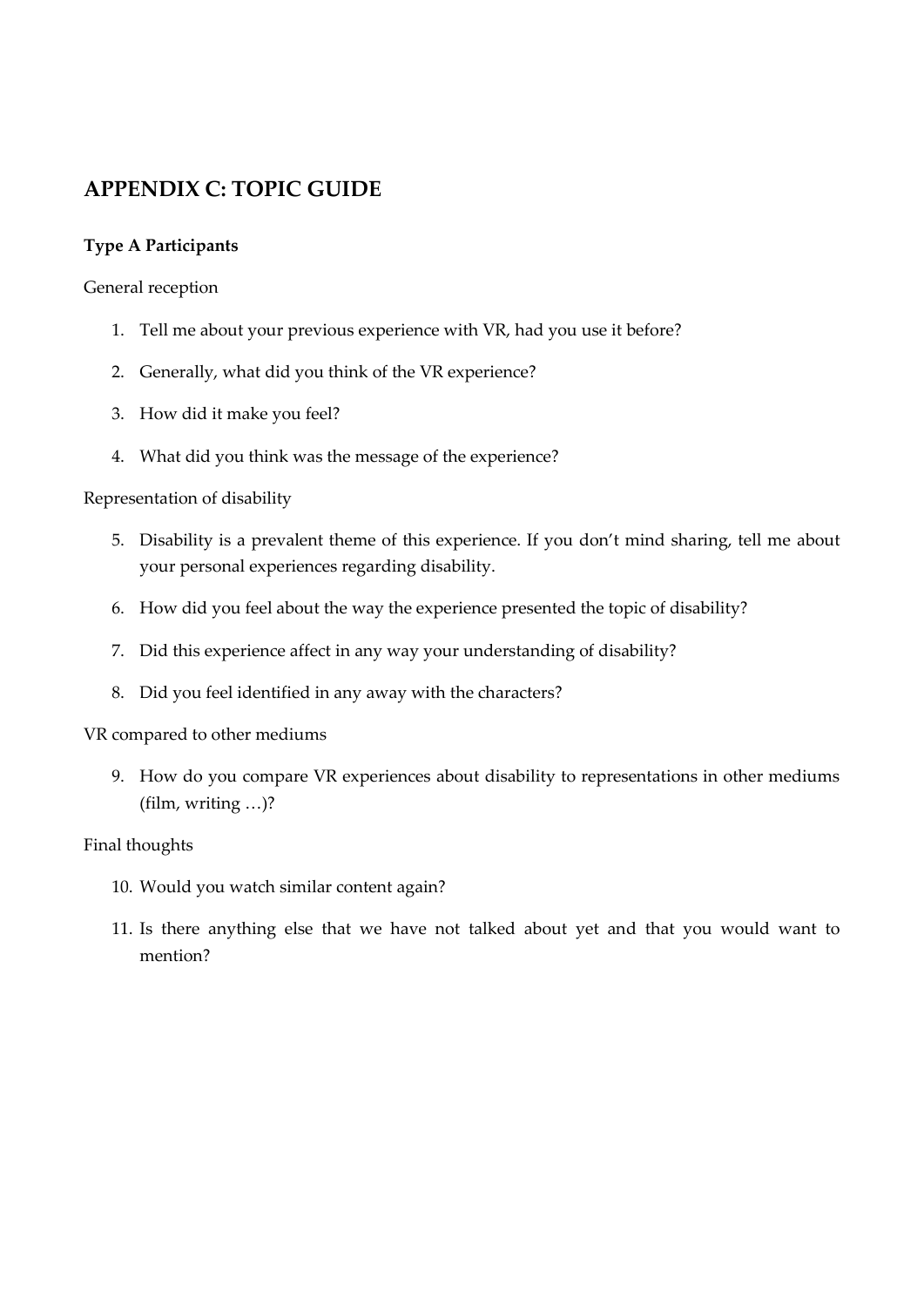### **Type B Participants**

General reception

- 1. Tell me about your previous experience with VR?
- 2. Generally, what did you think of the VR experience?
- 3. Why did you decide to engage in this experience?
- 4. How did it make you feel?
- 5. What did you think was the message of the experience?

#### Representation of disability

- 6. Disability is a prevalent theme of this experience. If you don't mind sharing, tell me about your personal experiences regarding disability.
- 7. How did you feel about the way the experience presented the topic of disability?
- 8. Did this experience affect in any way your understanding of disability?
- 9. Did you feel a connection to any of the characters in the story?

#### VR compared to other mediums

10. How do you compare VR experiences about disability to representations in other mediums (film, writing …)?

#### Final thoughts

- 11. Would you watch similar content again?
- 12. Is there anything else that we have not talked about yet and that you would want to mention?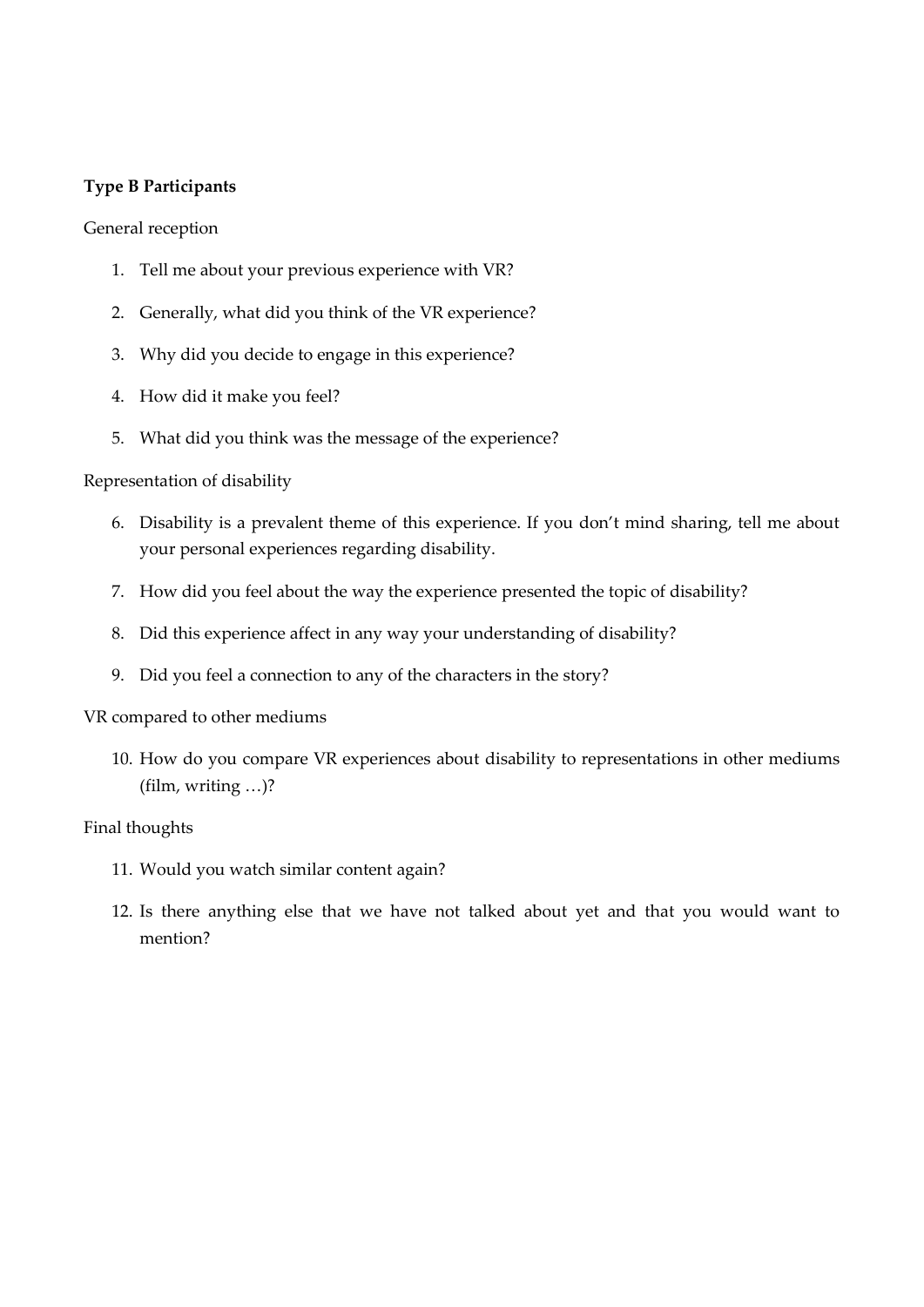# **APPENDIX D: CODING FRAMEWORK**

The following table presents the results of the coding process. It includes the three themes, three main codes within each theme and an illustrative quote for each code.

| <b>Theme</b>                                         | Main codes          | <b>Illustrative quote</b>                      |
|------------------------------------------------------|---------------------|------------------------------------------------|
|                                                      | Identification      | 'So I could clearly, clearly feel              |
|                                                      |                     | that I was that person' (Mary)                 |
|                                                      | Normalcy            | 'And instead even in such a                    |
| the<br>'Emotional'<br>Gaps<br>in                     |                     | normal situation a person with                 |
| <b>Empathy Machine</b>                               |                     | autism can feel a, a stranger'                 |
|                                                      |                     | (Rosa)                                         |
|                                                      | Primacy of voice    | 'But I could hear her voice and                |
|                                                      |                     | I that I think was helpful'                    |
|                                                      |                     | (Mathew)                                       |
|                                                      | Negative experience | '[] it's really hard for people                |
|                                                      |                     | like this.' (Emily)                            |
|                                                      | Isolation           | 'And<br>$\mathbf{I}$<br>feel<br>like<br>nobody |
|                                                      |                     | under understand what, how                     |
|                                                      |                     | I feel. So I didn't. I didn't talk             |
|                                                      |                     | to anybody.' (Robert)                          |
| Negative<br><b>Understanding</b><br>of<br>Disability | Realism             | 'So this was more real, because                |
|                                                      |                     | it was like you're inside her                  |
|                                                      |                     | head.' (Mathew)                                |
|                                                      | Pity                | 'We do not need to judge                       |
|                                                      |                     | others and we first need to                    |
|                                                      |                     | think about what it's like for                 |
|                                                      |                     | them. Em. And how difficult                    |
|                                                      |                     | life might, might be for them,                 |